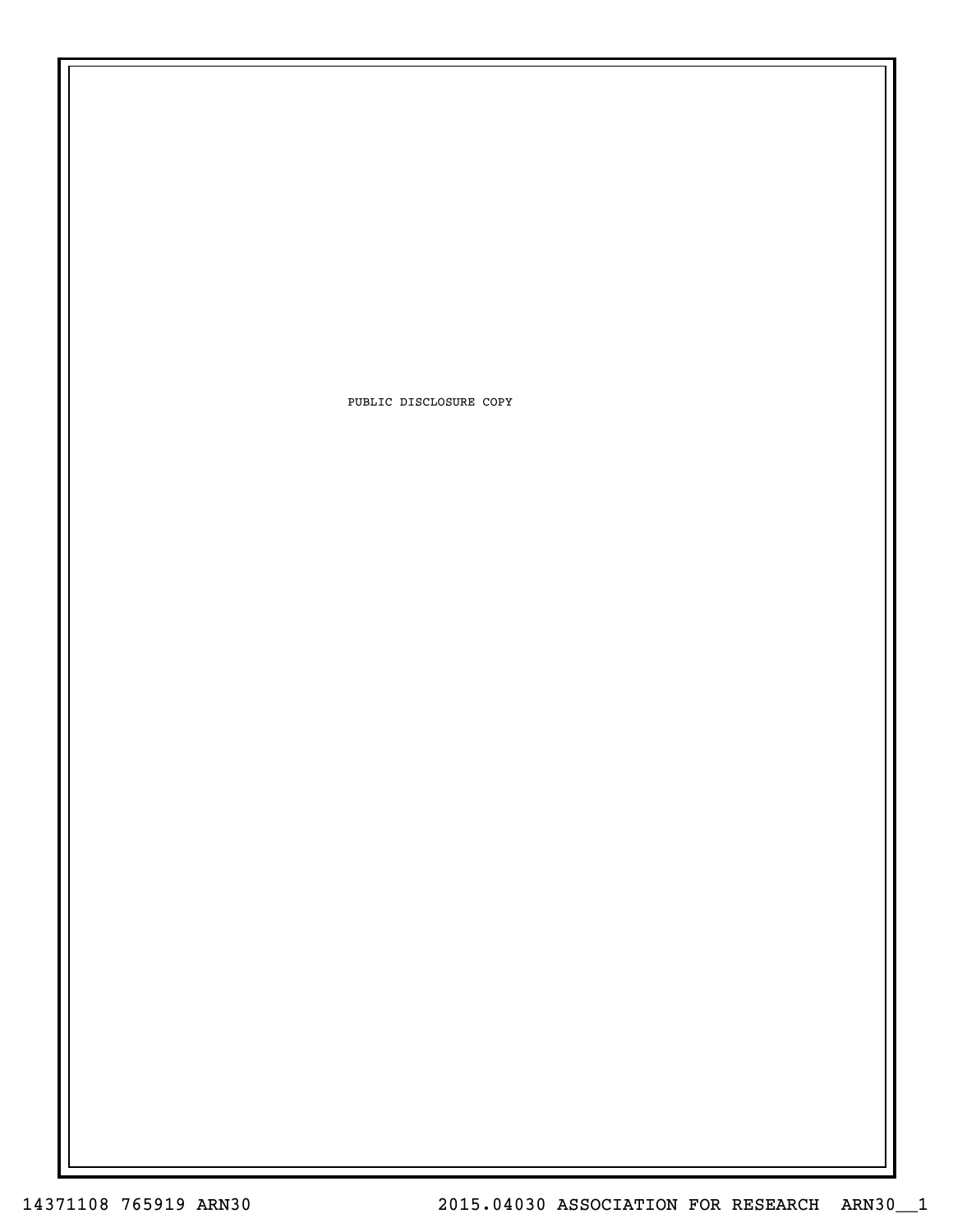| ** PUBLIC DISCLOSURE COPY ** |  |
|------------------------------|--|
|------------------------------|--|

OMB No. 1545-0047

**15**<br>ublic

**Open to Puble**<br>Inspection

**Under section 501(c), 527, or 4947(a)(1) of the Internal Revenue Code (except private foundations)**

Department of the Treasury

**| Do not enter social security numbers on this form as it may be made public. | Information about Form 990 and its instructions is at www.irs.gov/form990.** | Inspection

Internal Revenue Service

**990**

Form

| applicable:            | <b>C</b> Name of organization<br><b>B</b> Check if<br>ASSOCIATION FOR RESEARCH ON NON-PROFIT                                                   |                        | D Employer identification number                            |                                            |
|------------------------|------------------------------------------------------------------------------------------------------------------------------------------------|------------------------|-------------------------------------------------------------|--------------------------------------------|
| Address<br>Change<br>x | ORGANIZATIONS & VOLUNTARY ACTION                                                                                                               |                        |                                                             |                                            |
| Name                   | change<br>Doing business as                                                                                                                    |                        | 23-7378021                                                  |                                            |
| Initial<br>return      | Number and street (or P.O. box if mail is not delivered to street address)                                                                     | Room/suite             | E Telephone number                                          |                                            |
| Final<br>return/       | 441 WEST MICHIGAN STREET                                                                                                                       |                        | $317 - 684 - 2120$                                          |                                            |
| ated                   | termin-<br>City or town, state or province, country, and ZIP or foreign postal code                                                            | G Gross receipts \$    | 501,930.                                                    |                                            |
| return                 | Amended<br>INDIANAPOLIS, IN 46202                                                                                                              |                        | $H(a)$ is this a group return                               |                                            |
| tion                   | Applica-<br>F Name and address of principal officer: SHARIQ SIDDIQUI                                                                           |                        | for subordinates?                                           |                                            |
|                        | pending<br>550 WEST NORTH STREET, INDIANAPOLIS, IN 462                                                                                         |                        | $H(b)$ Are all subordinates included? $\Box$ Yes            | No                                         |
|                        | Tax-exempt status: $X = 501(c)(3)$<br>$501(c)$ (<br>$\sqrt{\bullet}$ (insert no.)                                                              | $4947(a)(1)$ or<br>527 |                                                             | If "No," attach a list. (see instructions) |
|                        | J Website: WWW.ARNOVA.ORG                                                                                                                      |                        | $H(c)$ Group exemption number $\blacktriangleright$         |                                            |
|                        | K Form of organization: X Corporation<br>Other $\blacktriangleright$<br>Trust<br>Association                                                   |                        | L Year of formation: $1971$   M State of legal domicile: DC |                                            |
|                        | Part I<br>Summary                                                                                                                              |                        |                                                             |                                            |
| 1.                     | Briefly describe the organization's mission or most significant activities: ASSOCIATION FOR RESEARCH ON                                        |                        |                                                             |                                            |
|                        | NONPROFIT ORGANIZATIONS AND VOLUNTARY ACTION (ARNOVA) IS A LEADING                                                                             |                        |                                                             |                                            |
| 2                      | if the organization discontinued its operations or disposed of more than 25% of its net assets.<br>Check this box $\blacktriangleright$ $\Box$ |                        |                                                             |                                            |
| З                      | Number of voting members of the governing body (Part VI, line 1a)                                                                              |                        | 3                                                           | 15                                         |
| 4                      |                                                                                                                                                |                        | 4                                                           | 15                                         |
| 5                      |                                                                                                                                                |                        | 5                                                           | $\mathbf 0$                                |
|                        |                                                                                                                                                | 6                      | 135                                                         |                                            |
| 6                      |                                                                                                                                                |                        |                                                             | 0.                                         |
|                        |                                                                                                                                                |                        | 7a<br>7b                                                    | $\mathbf{0}$ .                             |
|                        |                                                                                                                                                |                        | <b>Prior Year</b>                                           | <b>Current Year</b>                        |
|                        | Contributions and grants (Part VIII, line 1h)                                                                                                  |                        | 526,416.                                                    | 90,972.                                    |
| 8<br>9                 | Program service revenue (Part VIII, line 2g)                                                                                                   |                        | 221,907.                                                    | 288,165.                                   |
|                        |                                                                                                                                                |                        | 2,199.                                                      | 22,758.                                    |
| 10<br>11               |                                                                                                                                                |                        | 127,002.                                                    | 100,035.                                   |
|                        | Other revenue (Part VIII, column (A), lines 5, 6d, 8c, 9c, 10c, and 11e)                                                                       |                        | 877,524.                                                    | 501,930.                                   |
| 12                     | Total revenue - add lines 8 through 11 (must equal Part VIII, column (A), line 12)                                                             |                        | 0.                                                          | 0.                                         |
| 13                     | Grants and similar amounts paid (Part IX, column (A), lines 1-3)                                                                               |                        | 0.                                                          |                                            |
| 14                     | Benefits paid to or for members (Part IX, column (A), line 4)                                                                                  |                        |                                                             | 0.                                         |
| 15                     | Salaries, other compensation, employee benefits (Part IX, column (A), lines 5-10)                                                              |                        | 332,233.                                                    | 95,517.                                    |
|                        |                                                                                                                                                |                        | 0.                                                          | 0.                                         |
|                        | <b>b</b> Total fundraising expenses (Part IX, column (D), line 25)                                                                             |                        |                                                             |                                            |
|                        |                                                                                                                                                |                        | 365, 334.                                                   | 655,564.                                   |
| 18                     | Total expenses. Add lines 13-17 (must equal Part IX, column (A), line 25)                                                                      |                        | 697,567.                                                    | 751,081.                                   |
|                        | 19 Revenue less expenses. Subtract line 18 from line 12                                                                                        | 179.957.               | $-249.151.$                                                 |                                            |
|                        |                                                                                                                                                |                        | <b>Beginning of Current Year</b>                            | <b>End of Year</b>                         |
| 20                     | Total assets (Part X, line 16)                                                                                                                 |                        | 1,547,446.                                                  | 1,294,411.                                 |
| 21                     | Total liabilities (Part X, line 26)                                                                                                            |                        | 92,355.                                                     | 127, 111.                                  |
| 22                     |                                                                                                                                                |                        | 1,455,091.                                                  | 1,167,300.                                 |

| Sign     | Signature of officer                                                              |                      |      | Date                       |
|----------|-----------------------------------------------------------------------------------|----------------------|------|----------------------------|
| Here     | SHARIQ SIDDIQUI, EXECUTIVE DIRECTOR                                               |                      |      |                            |
|          | Type or print name and title                                                      |                      |      |                            |
|          | Print/Type preparer's name                                                        | Preparer's signature | Date | <b>PTIN</b><br>Check       |
| Paid     | JOHN W. KELLER, CPA                                                               |                      |      | P01329619<br>self-employed |
| Preparer | Firm's name S GREENWALT CPAS, INC.                                                |                      |      | 35-1489521<br>Firm's $EIN$ |
| Use Only | 5342 W. VERMONT STREET<br>Firm's address $\blacktriangleright$                    |                      |      |                            |
|          | INDIANAPOLIS, IN 46224                                                            |                      |      | Phone no. 317-241-2999     |
|          | May the IRS discuss this return with the preparer shown above? (see instructions) |                      |      | x<br>Yes<br>No             |
|          |                                                                                   |                      |      | ---                        |

532001 12-16-15 **For Paperwork Reduction Act Notice, see the separate instructions.** LHA Form (2015) SEE SCHEDULE O FOR ORGANIZATION MISSION STATEMENT CONTINUATION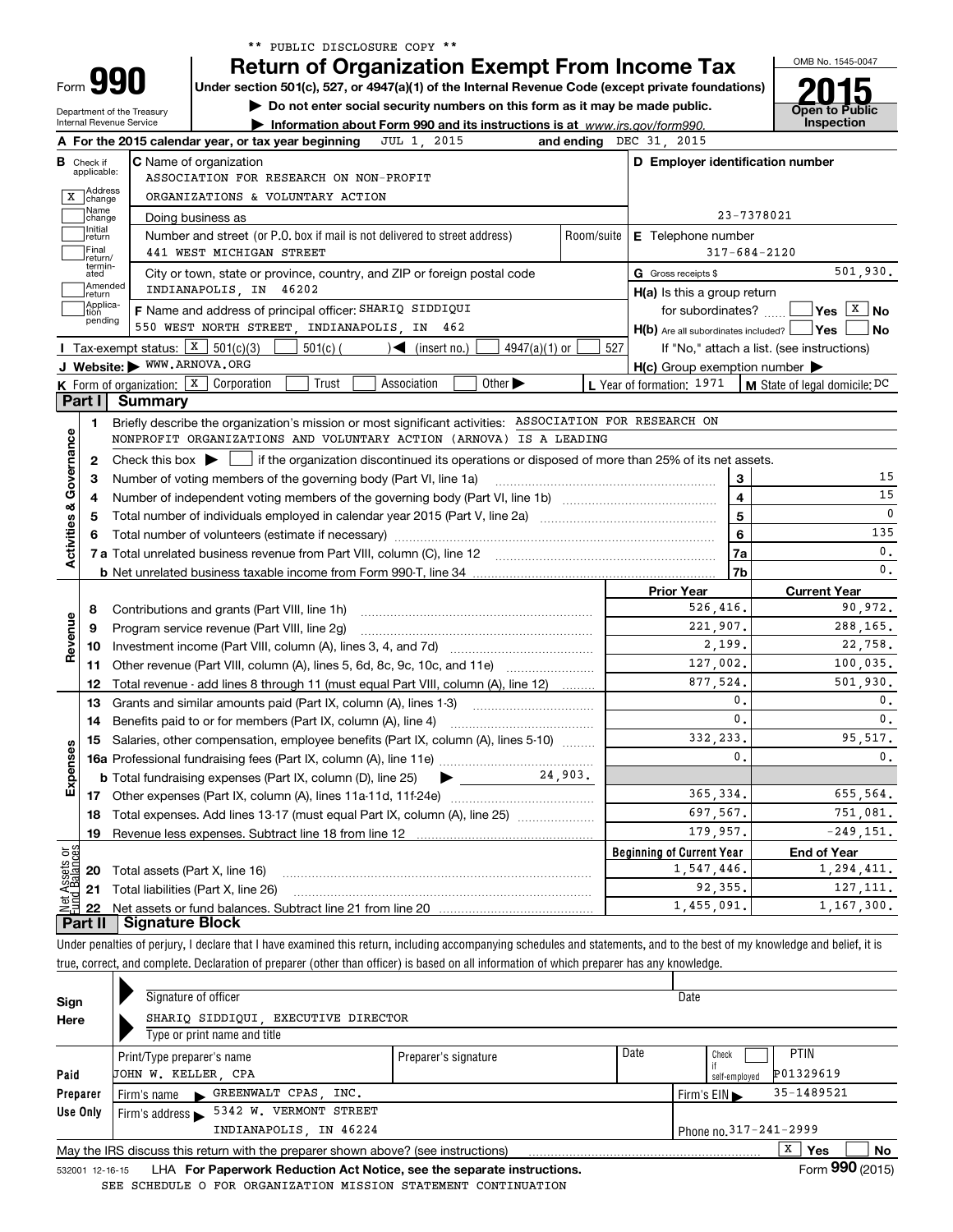Page (Rev. 1-2014) Page<br>● If you are filing for an **Additional (Not Automatic) 3-Month Extension, complete only Part II** and check this box <sub>~</sub>~~~~~~~~~~~~~~~~ ▶ ∑∑

**Note.**  Only complete Part II if you have already been granted an automatic 3-month extension on a previously filed Form 8868.

## ● If you are filing for an Automatic 3-Month Extension, complete only Part I (on page 1).

| Part II                                                     | Additional (Not Automatic) 3-Month Extension of Time. Only file the original (no copies needed).                  |                                                    |
|-------------------------------------------------------------|-------------------------------------------------------------------------------------------------------------------|----------------------------------------------------|
|                                                             |                                                                                                                   | Enter filer's identifying number, see instructions |
| Type or                                                     | Name of exempt organization or other filer, see instructions.                                                     | Employer identification number (EIN) or            |
| print                                                       | ASSOCIATION FOR RESEARCH ON NON-PROFIT                                                                            |                                                    |
| File by the                                                 | ORGANIZATIONS & VOLUNTARY ACTION                                                                                  | 23-7378021                                         |
| due date for<br>filing your<br>return, See<br>instructions. | Number, street, and room or suite no. If a P.O. box, see instructions.<br>441 WEST MICHIGAN STREET                | Social security number (SSN)                       |
|                                                             | City, town or post office, state, and ZIP code. For a foreign address, see instructions.<br>INDIANAPOLIS IN 46202 |                                                    |

Enter the Return code for the return that this application is for (file a separate application for each return)

| <b>Application</b>              |                                                                                                                                                                                                                                                         | Return | Application                                                                    |              | Return               |
|---------------------------------|---------------------------------------------------------------------------------------------------------------------------------------------------------------------------------------------------------------------------------------------------------|--------|--------------------------------------------------------------------------------|--------------|----------------------|
| Is For                          |                                                                                                                                                                                                                                                         | Code   | Is For                                                                         |              | Code                 |
|                                 | Form 990 or Form 990-EZ                                                                                                                                                                                                                                 |        |                                                                                |              |                      |
| Form 990-BL                     |                                                                                                                                                                                                                                                         | 02     | Form 1041-A                                                                    |              | 08                   |
| Form 4720 (individual)          |                                                                                                                                                                                                                                                         | 03     | Form 4720 (other than individual)                                              |              | 09                   |
| Form 990-PF                     |                                                                                                                                                                                                                                                         | 04     | Form 5227                                                                      |              | 10                   |
|                                 | Form 990-T (sec. 401(a) or 408(a) trust)                                                                                                                                                                                                                | 05     | Form 6069                                                                      |              | 11                   |
|                                 | Form 990-T (trust other than above)                                                                                                                                                                                                                     | 06     | Form 8870                                                                      |              | 12                   |
|                                 | STOP! Do not complete Part II if you were not already granted an automatic 3-month extension on a previously filed Form 8868.                                                                                                                           |        |                                                                                |              |                      |
|                                 | SHARIO SIDDIOUI                                                                                                                                                                                                                                         |        |                                                                                |              |                      |
|                                 | • The books are in the care of $\triangleright$ 441 WEST MICHIGAN STREET - INDIANAPOLIS, IN 46202                                                                                                                                                       |        |                                                                                |              |                      |
|                                 | Telephone No. $\triangleright$ 317-684-2120                                                                                                                                                                                                             |        | $\mathsf{Fax\ No.}$                                                            |              |                      |
|                                 |                                                                                                                                                                                                                                                         |        |                                                                                |              |                      |
|                                 | If this is for a Group Return, enter the organization's four digit Group Exemption Number (GEN) _________. If this is for the whole group, check this                                                                                                   |        |                                                                                |              |                      |
| $box \triangleright$            | . If it is for part of the group, check this box $\blacktriangleright$                                                                                                                                                                                  |        | and attach a list with the names and EINs of all members the extension is for. |              |                      |
| 4                               | I request an additional 3-month extension of time until                                                                                                                                                                                                 |        | NOVEMBER 15, 2016                                                              |              |                      |
| 5                               | For calendar year _________, or other tax year beginning                                                                                                                                                                                                |        | JUL 1, 2015<br>___________, and ending DEC 31, 2015                            |              |                      |
| 6                               | If the tax year entered in line 5 is for less than 12 months, check reason:                                                                                                                                                                             |        | Initial return                                                                 | Final return |                      |
|                                 | $X$ Change in accounting period                                                                                                                                                                                                                         |        |                                                                                |              |                      |
| 7                               | State in detail why you need the extension                                                                                                                                                                                                              |        |                                                                                |              |                      |
|                                 | ADDITIONAL INFORMATION NEEDED TO PREPARE A COMPLETE AND ACCURATE RETURN                                                                                                                                                                                 |        |                                                                                |              |                      |
|                                 | WILL NOT BE AVAILABLE UNTIL AFTER AUGUST 15, 2016.                                                                                                                                                                                                      |        |                                                                                |              |                      |
|                                 |                                                                                                                                                                                                                                                         |        |                                                                                |              |                      |
|                                 |                                                                                                                                                                                                                                                         |        |                                                                                |              |                      |
|                                 |                                                                                                                                                                                                                                                         |        |                                                                                |              |                      |
|                                 |                                                                                                                                                                                                                                                         |        |                                                                                |              |                      |
|                                 | 8a If this application is for Forms 990-BL, 990-PF, 990-T, 4720, or 6069, enter the tentative tax, less any                                                                                                                                             |        |                                                                                |              |                      |
|                                 | nonrefundable credits. See instructions.                                                                                                                                                                                                                |        |                                                                                | 8a           | \$<br>$\mathbf{0}$ . |
| b                               | If this application is for Forms 990-PF, 990-T, 4720, or 6069, enter any refundable credits and estimated                                                                                                                                               |        |                                                                                |              |                      |
|                                 | tax payments made. Include any prior year overpayment allowed as a credit and any amount paid                                                                                                                                                           |        |                                                                                |              |                      |
|                                 | previously with Form 8868.                                                                                                                                                                                                                              |        |                                                                                | 8b           | \$<br>$\mathbf{0}$ . |
| с                               | Balance due. Subtract line 8b from line 8a. Include your payment with this form, if required, by using                                                                                                                                                  |        |                                                                                |              |                      |
|                                 | EFTPS (Electronic Federal Tax Payment System). See instructions.                                                                                                                                                                                        |        |                                                                                | 8с           | \$<br>$\mathbf{0}$ . |
|                                 |                                                                                                                                                                                                                                                         |        | Signature and Verification must be completed for Part II only.                 |              |                      |
|                                 | Under penalties of perjury, I declare that I have examined this form, including accompanying schedules and statements, and to the best of my knowledge and belief,<br>it is true, correct, and complete, and that I am authorized to prepare this form. |        |                                                                                |              |                      |
| Signature $\blacktriangleright$ | Title $\blacktriangleright$ CPA                                                                                                                                                                                                                         |        |                                                                                | Date         |                      |

**8868** Form (Rev. 1-2014)

**2**

 $\boxed{\mathbf{X}}$ 

0 1

523842 04-01-15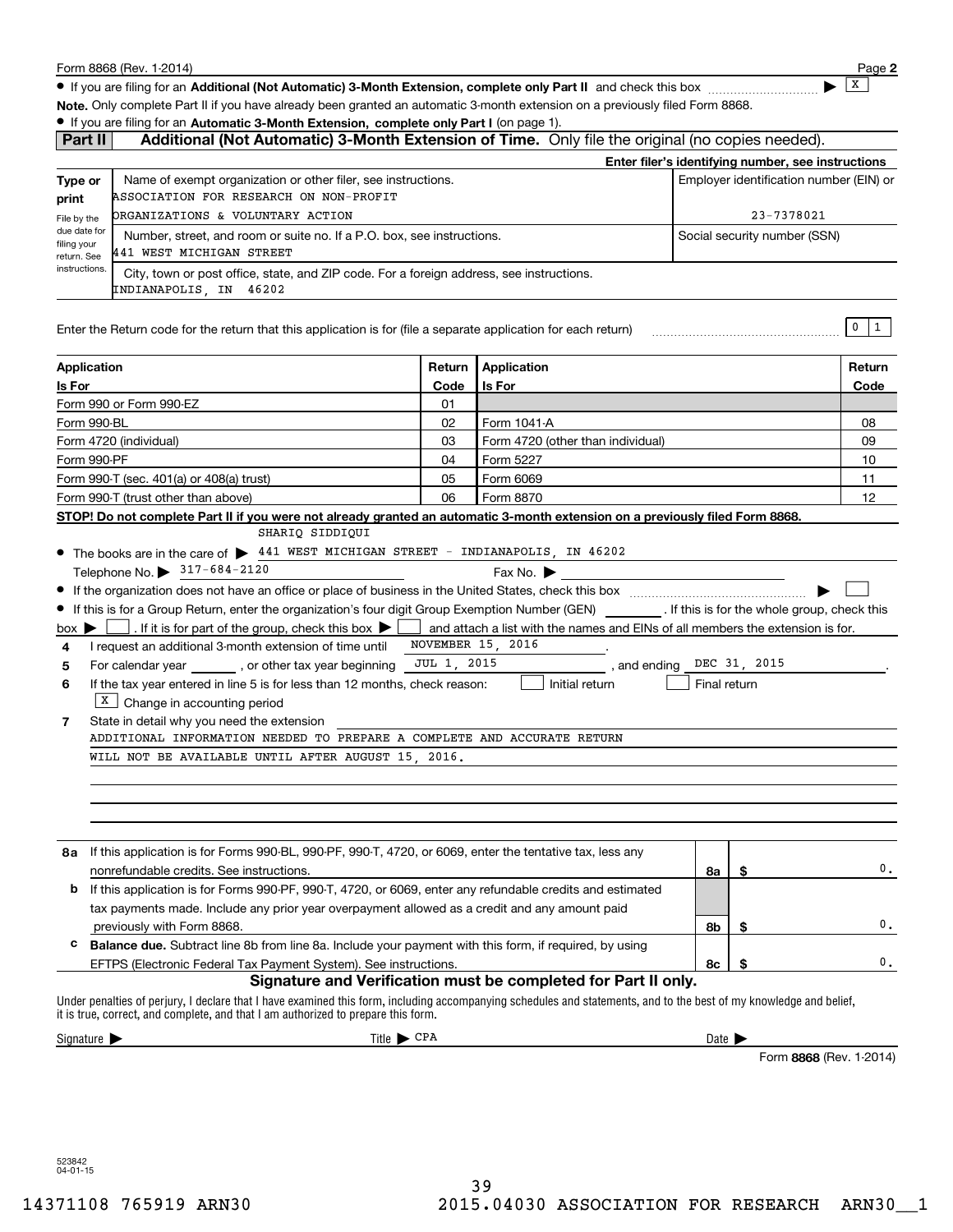|                | ASSOCIATION FOR RESEARCH ON NON-PROFIT                                                                                                       |                                  |            |                              |
|----------------|----------------------------------------------------------------------------------------------------------------------------------------------|----------------------------------|------------|------------------------------|
|                | ORGANIZATIONS & VOLUNTARY ACTION<br>Form 990 (2015)                                                                                          |                                  | 23-7378021 | Page 2                       |
|                | <b>Part III   Statement of Program Service Accomplishments</b>                                                                               |                                  |            |                              |
|                |                                                                                                                                              |                                  |            | X                            |
| 1              | Briefly describe the organization's mission:                                                                                                 |                                  |            |                              |
|                | ARNOVA IS A LEADING INTERDISCIPLINARY COMMUNITY OF PEOPLE DEDICATED TO                                                                       |                                  |            |                              |
|                | FOSTERING THROUGH RESEARCH AND EDUCATION THE CREATION, APPLICATION,                                                                          |                                  |            |                              |
|                | AND DISSEMINATION OF KNOWLEDGE ON NONPROFIT ORGANIZATIONS,<br>PHILANTHROPY, CIVIL SOCIETY, AND VOLUNTARY ACTION. ARNOVA IS THE US -          |                                  |            |                              |
| $\overline{2}$ |                                                                                                                                              |                                  |            |                              |
|                | Did the organization undertake any significant program services during the year which were not listed on                                     |                                  |            | $\sqrt{ }$ Yes $\sqrt{ }$ No |
|                | If "Yes," describe these new services on Schedule O.                                                                                         |                                  |            |                              |
| 3              | Did the organization cease conducting, or make significant changes in how it conducts, any program services?                                 |                                  |            | $\sqrt{}$ Yes $\sqrt{X}$ No  |
|                | If "Yes," describe these changes on Schedule O.                                                                                              |                                  |            |                              |
| 4              | Describe the organization's program service accomplishments for each of its three largest program services, as measured by expenses.         |                                  |            |                              |
|                | Section 501(c)(3) and 501(c)(4) organizations are required to report the amount of grants and allocations to others, the total expenses, and |                                  |            |                              |
|                | revenue, if any, for each program service reported.                                                                                          |                                  |            |                              |
| 4a             | $\begin{pmatrix} \text{Code:} \\ \text{Code:} \end{pmatrix}$ $\begin{pmatrix} \text{Expenses } \$ \end{pmatrix}$                             | 635, 913. including grants of \$ |            | (Revenue \$ 288, 165.)       |
|                | WE BRING TOGETHER BOTH THEORETICAL AND APPLIED INTERESTS; HELPING                                                                            |                                  |            |                              |
|                | SCHOLARS GAIN INSIGHT INTO THE DAY-TO-DAY CONCERNS OF THIRD-SECTOR                                                                           |                                  |            |                              |
|                | ORGANIZATIONS, WHILE PROVIDING NONPROFIT PROFESSIONALS WITH CONNECTIONS                                                                      |                                  |            |                              |
|                | TO RESEARCH THEY CAN USE TO IMPROVE THE WORK OF THEIR ORGANIZATIONS AND                                                                      |                                  |            |                              |
|                | THE OUALITY OF LIFE FOR CITIZENS AND COMMITTEES. PRINCIPAL ACTIVITIES                                                                        |                                  |            |                              |
|                | INCLUDE AN ANNUAL CONFERENCE, PUBLICATIONS, ELECTRONIC DISCUSSIONS, AND                                                                      |                                  |            |                              |
|                | SPECIAL INTEREST GROUPS.                                                                                                                     |                                  |            |                              |
|                |                                                                                                                                              |                                  |            |                              |
|                |                                                                                                                                              |                                  |            |                              |
|                |                                                                                                                                              |                                  |            |                              |
|                |                                                                                                                                              |                                  |            |                              |
| 4b             | (Code: <u>Code:</u> etc. ) (Expenses \$                                                                                                      |                                  |            |                              |
|                |                                                                                                                                              |                                  |            |                              |
|                |                                                                                                                                              |                                  |            |                              |
|                |                                                                                                                                              |                                  |            |                              |
|                |                                                                                                                                              |                                  |            |                              |
|                |                                                                                                                                              |                                  |            |                              |
|                |                                                                                                                                              |                                  |            |                              |
|                |                                                                                                                                              |                                  |            |                              |
|                |                                                                                                                                              |                                  |            |                              |
|                |                                                                                                                                              |                                  |            |                              |
|                |                                                                                                                                              |                                  |            |                              |
|                |                                                                                                                                              |                                  |            |                              |
|                |                                                                                                                                              |                                  |            |                              |
| 4c             | (Code: ) (Expenses \$ contract including grants of \$ code: including grants of \$                                                           |                                  |            |                              |
|                |                                                                                                                                              |                                  |            |                              |
|                |                                                                                                                                              |                                  |            |                              |
|                |                                                                                                                                              |                                  |            |                              |
|                |                                                                                                                                              |                                  |            |                              |
|                |                                                                                                                                              |                                  |            |                              |
|                |                                                                                                                                              |                                  |            |                              |
|                |                                                                                                                                              |                                  |            |                              |
|                |                                                                                                                                              |                                  |            |                              |
|                |                                                                                                                                              |                                  |            |                              |
|                |                                                                                                                                              |                                  |            |                              |
|                |                                                                                                                                              |                                  |            |                              |
| 4d -           | Other program services (Describe in Schedule O.)                                                                                             |                                  |            |                              |
|                | (Expenses \$<br>including grants of \$                                                                                                       | (Revenue \$                      |            |                              |
| 4е             | Total program service expenses $\blacktriangleright$                                                                                         | 635, 913.                        |            | Form 990 (2015)              |
| 532002         |                                                                                                                                              |                                  |            |                              |
| 12-16-15       |                                                                                                                                              | 2                                |            |                              |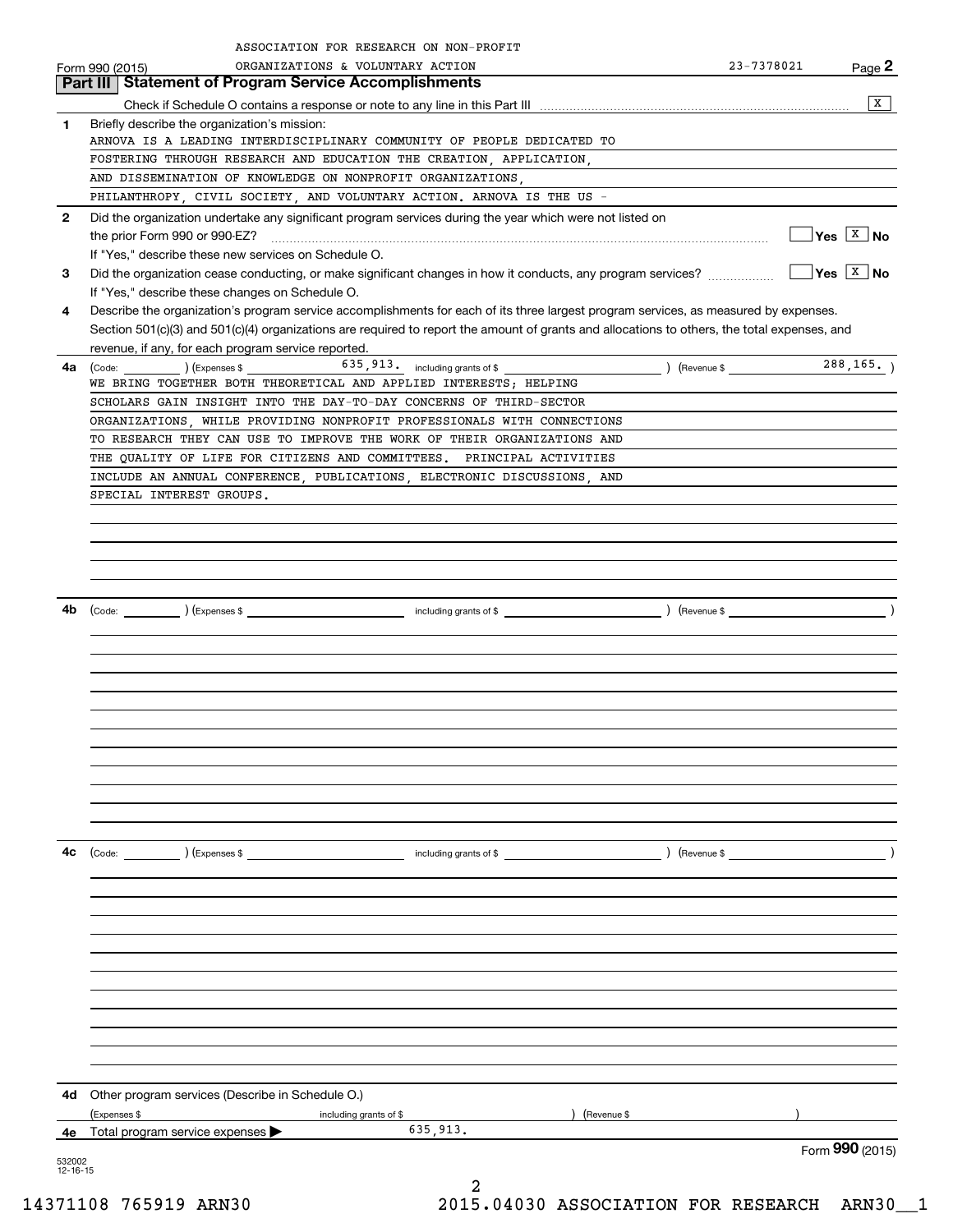|           | 23-7378021<br>ORGANIZATIONS & VOLUNTARY ACTION<br>Form 990 (2015)                                                                    |                |                 | Page $3$ |
|-----------|--------------------------------------------------------------------------------------------------------------------------------------|----------------|-----------------|----------|
|           | <b>Part IV   Checklist of Required Schedules</b>                                                                                     |                |                 |          |
|           |                                                                                                                                      |                | Yes             | No       |
| 1.        | Is the organization described in section $501(c)(3)$ or $4947(a)(1)$ (other than a private foundation)?                              |                |                 |          |
|           |                                                                                                                                      | 1              | х               |          |
| 2         |                                                                                                                                      | $\mathbf{2}$   | x               |          |
| 3         | Did the organization engage in direct or indirect political campaign activities on behalf of or in opposition to candidates for      |                |                 |          |
|           |                                                                                                                                      | 3              |                 | х        |
|           | Section 501(c)(3) organizations. Did the organization engage in lobbying activities, or have a section 501(h) election in effect     |                |                 |          |
|           |                                                                                                                                      | 4              |                 | х        |
| 5         | Is the organization a section 501(c)(4), 501(c)(5), or 501(c)(6) organization that receives membership dues, assessments, or         |                |                 |          |
|           |                                                                                                                                      | 5              |                 | х        |
| 6         | Did the organization maintain any donor advised funds or any similar funds or accounts for which donors have the right to            |                |                 |          |
|           | provide advice on the distribution or investment of amounts in such funds or accounts? If "Yes," complete Schedule D, Part I         | 6              |                 | х        |
|           |                                                                                                                                      |                |                 |          |
| 7         | Did the organization receive or hold a conservation easement, including easements to preserve open space,                            |                |                 | х        |
|           |                                                                                                                                      | $\overline{7}$ |                 |          |
| 8         | Did the organization maintain collections of works of art, historical treasures, or other similar assets? If "Yes," complete         |                |                 |          |
|           |                                                                                                                                      | 8              |                 | х        |
| 9         | Did the organization report an amount in Part X, line 21, for escrow or custodial account liability, serve as a custodian for        |                |                 |          |
|           | amounts not listed in Part X; or provide credit counseling, debt management, credit repair, or debt negotiation services?            |                |                 |          |
|           |                                                                                                                                      | 9              |                 | х        |
| 10        | Did the organization, directly or through a related organization, hold assets in temporarily restricted endowments, permanent        |                |                 |          |
|           |                                                                                                                                      | 10             | X               |          |
| 11        | If the organization's answer to any of the following questions is "Yes," then complete Schedule D, Parts VI, VII, VIII, IX, or X     |                |                 |          |
|           | as applicable.                                                                                                                       |                |                 |          |
|           | a Did the organization report an amount for land, buildings, and equipment in Part X, line 10? If "Yes," complete Schedule D,        |                |                 |          |
|           |                                                                                                                                      | 11a            | х               |          |
|           | <b>b</b> Did the organization report an amount for investments - other securities in Part X, line 12 that is 5% or more of its total |                |                 |          |
|           |                                                                                                                                      | 11b            |                 | х        |
|           | c Did the organization report an amount for investments - program related in Part X, line 13 that is 5% or more of its total         |                |                 |          |
|           |                                                                                                                                      | 11c            |                 | х        |
|           | d Did the organization report an amount for other assets in Part X, line 15 that is 5% or more of its total assets reported in       |                |                 |          |
|           |                                                                                                                                      | <b>11d</b>     |                 | х        |
|           | e Did the organization report an amount for other liabilities in Part X, line 25? If "Yes," complete Schedule D, Part X              | <b>11e</b>     |                 | x        |
| f         | Did the organization's separate or consolidated financial statements for the tax year include a footnote that addresses              |                |                 |          |
|           | the organization's liability for uncertain tax positions under FIN 48 (ASC 740)? If "Yes," complete Schedule D, Part X               | 11f            |                 | х        |
|           | 12a Did the organization obtain separate, independent audited financial statements for the tax year? If "Yes," complete              |                |                 |          |
|           | Schedule D, Parts XI and XII                                                                                                         | 12a            | х               |          |
|           | <b>b</b> Was the organization included in consolidated, independent audited financial statements for the tax year?                   |                |                 |          |
|           |                                                                                                                                      | 12b            |                 | x        |
|           | If "Yes," and if the organization answered "No" to line 12a, then completing Schedule D, Parts XI and XII is optional                |                |                 | х        |
| 13<br>14a | Did the organization maintain an office, employees, or agents outside of the United States?                                          | 13<br>14a      |                 | х        |
|           |                                                                                                                                      |                |                 |          |
| b         | Did the organization have aggregate revenues or expenses of more than \$10,000 from grantmaking, fundraising, business,              |                |                 |          |
|           | investment, and program service activities outside the United States, or aggregate foreign investments valued at \$100,000           |                | х               |          |
|           |                                                                                                                                      | 14b            |                 |          |
| 15        | Did the organization report on Part IX, column (A), line 3, more than \$5,000 of grants or other assistance to or for any            |                |                 |          |
|           |                                                                                                                                      | 15             |                 | х        |
| 16        | Did the organization report on Part IX, column (A), line 3, more than \$5,000 of aggregate grants or other assistance to             |                |                 |          |
|           |                                                                                                                                      | 16             |                 | х        |
| 17        | Did the organization report a total of more than \$15,000 of expenses for professional fundraising services on Part IX,              |                |                 |          |
|           |                                                                                                                                      | 17             |                 | х        |
| 18        | Did the organization report more than \$15,000 total of fundraising event gross income and contributions on Part VIII, lines         |                |                 |          |
|           |                                                                                                                                      | 18             |                 | х        |
| 19        | Did the organization report more than \$15,000 of gross income from gaming activities on Part VIII, line 9a? If "Yes."               |                |                 |          |
|           |                                                                                                                                      | 19             |                 | x        |
|           |                                                                                                                                      |                | Form 990 (2015) |          |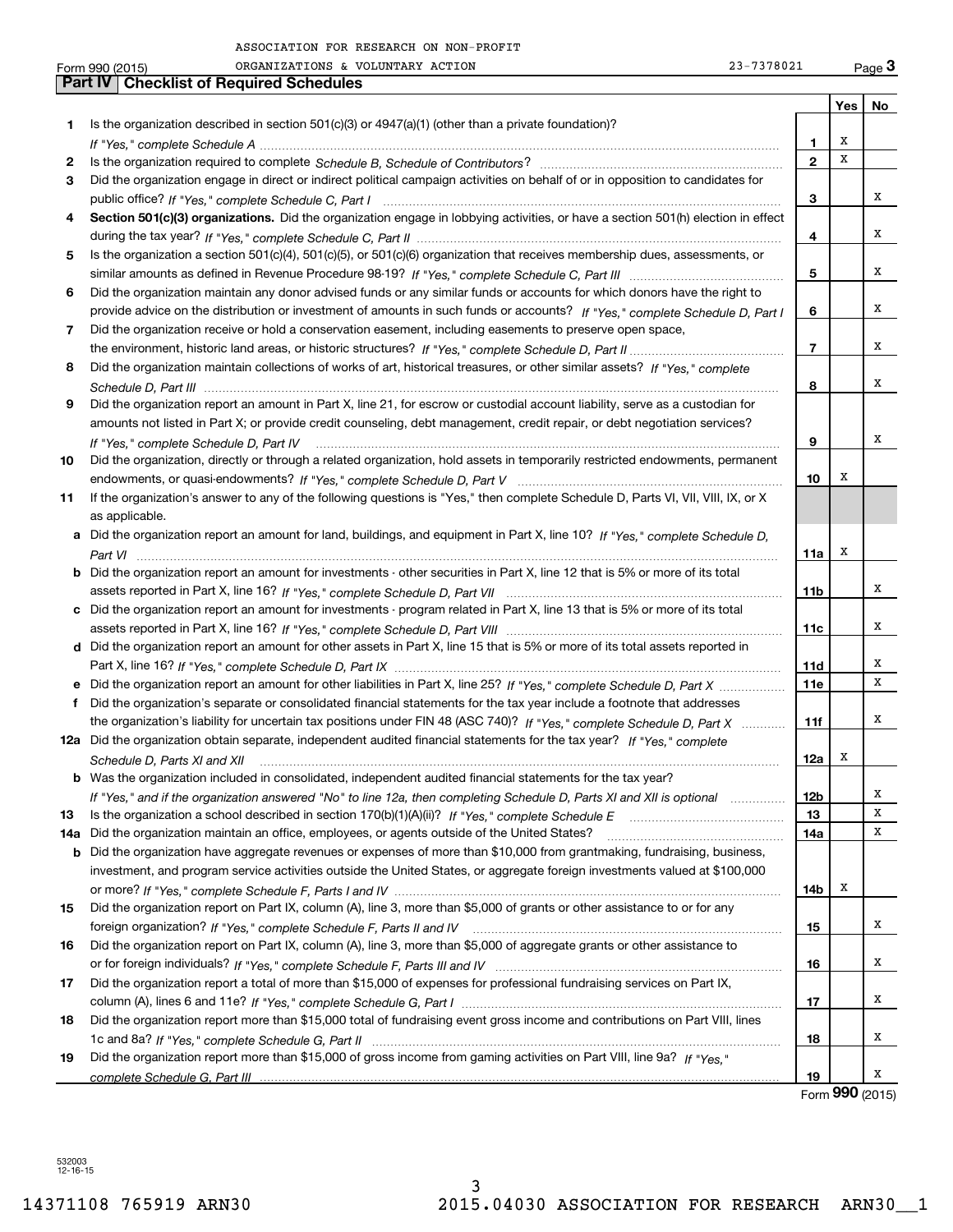|     | 23-7378021<br>ORGANIZATIONS & VOLUNTARY ACTION<br>Form 990 (2015)                                                                        |     |     | Page 4          |
|-----|------------------------------------------------------------------------------------------------------------------------------------------|-----|-----|-----------------|
|     | Part IV<br><b>Checklist of Required Schedules</b> (continued)                                                                            |     |     |                 |
|     |                                                                                                                                          |     | Yes | No              |
|     | 20a Did the organization operate one or more hospital facilities? If "Yes," complete Schedule H                                          | 20a |     | х               |
| b   | If "Yes" to line 20a, did the organization attach a copy of its audited financial statements to this return?                             | 20b |     |                 |
| 21  | Did the organization report more than \$5,000 of grants or other assistance to any domestic organization or                              |     |     |                 |
|     |                                                                                                                                          | 21  |     | X               |
| 22  | Did the organization report more than \$5,000 of grants or other assistance to or for domestic individuals on                            |     |     |                 |
|     |                                                                                                                                          | 22  |     | х               |
| 23  | Did the organization answer "Yes" to Part VII, Section A, line 3, 4, or 5 about compensation of the organization's current               |     |     |                 |
|     | and former officers, directors, trustees, key employees, and highest compensated employees? If "Yes," complete                           |     |     |                 |
|     |                                                                                                                                          | 23  |     | X               |
|     | 24a Did the organization have a tax-exempt bond issue with an outstanding principal amount of more than \$100,000 as of the              |     |     |                 |
|     | last day of the year, that was issued after December 31, 2002? If "Yes," answer lines 24b through 24d and complete                       |     |     |                 |
|     |                                                                                                                                          | 24a |     | X               |
|     | Schedule K. If "No", go to line 25a<br>Did the organization invest any proceeds of tax-exempt bonds beyond a temporary period exception? | 24b |     |                 |
| b   | c Did the organization maintain an escrow account other than a refunding escrow at any time during the year to defease                   |     |     |                 |
|     |                                                                                                                                          | 24c |     |                 |
|     |                                                                                                                                          |     |     |                 |
|     |                                                                                                                                          | 24d |     |                 |
|     | 25a Section 501(c)(3), 501(c)(4), and 501(c)(29) organizations. Did the organization engage in an excess benefit                         |     |     | X               |
|     |                                                                                                                                          | 25a |     |                 |
| b   | Is the organization aware that it engaged in an excess benefit transaction with a disqualified person in a prior year, and               |     |     |                 |
|     | that the transaction has not been reported on any of the organization's prior Forms 990 or 990-EZ? If "Yes," complete                    |     |     | X               |
|     | Schedule L, Part I                                                                                                                       | 25b |     |                 |
| 26  | Did the organization report any amount on Part X, line 5, 6, or 22 for receivables from or payables to any current or                    |     |     |                 |
|     | former officers, directors, trustees, key employees, highest compensated employees, or disqualified persons? If "Yes."                   |     |     |                 |
|     | complete Schedule L, Part II <i>maching and a complete Schedule L</i> , Part II and a complete Schedule L, Part II                       | 26  |     | X               |
| 27  | Did the organization provide a grant or other assistance to an officer, director, trustee, key employee, substantial                     |     |     |                 |
|     | contributor or employee thereof, a grant selection committee member, or to a 35% controlled entity or family member                      |     |     | х               |
|     |                                                                                                                                          | 27  |     |                 |
| 28  | Was the organization a party to a business transaction with one of the following parties (see Schedule L, Part IV                        |     |     |                 |
|     | instructions for applicable filing thresholds, conditions, and exceptions):                                                              |     |     | Χ               |
|     | a A current or former officer, director, trustee, or key employee? If "Yes," complete Schedule L, Part IV                                | 28a |     | х               |
|     | b A family member of a current or former officer, director, trustee, or key employee? If "Yes," complete Schedule L, Part IV             | 28b |     |                 |
|     | c An entity of which a current or former officer, director, trustee, or key employee (or a family member thereof) was an officer,        |     |     |                 |
|     |                                                                                                                                          | 28c |     | X<br>х          |
| 29  |                                                                                                                                          | 29  |     |                 |
| 30  | Did the organization receive contributions of art, historical treasures, or other similar assets, or qualified conservation              |     |     |                 |
|     |                                                                                                                                          | 30  |     | х               |
| 31  | Did the organization liquidate, terminate, or dissolve and cease operations?                                                             |     |     |                 |
|     |                                                                                                                                          | 31  |     | x               |
| 32  | Did the organization sell, exchange, dispose of, or transfer more than 25% of its net assets? If "Yes," complete                         |     |     |                 |
|     |                                                                                                                                          | 32  |     | x               |
| 33  | Did the organization own 100% of an entity disregarded as separate from the organization under Regulations                               |     |     |                 |
|     |                                                                                                                                          | 33  |     | x               |
| 34  | Was the organization related to any tax-exempt or taxable entity? If "Yes," complete Schedule R, Part II, III, or IV, and                |     |     |                 |
|     |                                                                                                                                          | 34  |     | х               |
| 35a | Did the organization have a controlled entity within the meaning of section 512(b)(13)?                                                  | 35a |     | x               |
|     | b If "Yes" to line 35a, did the organization receive any payment from or engage in any transaction with a controlled entity              |     |     |                 |
|     |                                                                                                                                          | 35b |     |                 |
| 36  | Section 501(c)(3) organizations. Did the organization make any transfers to an exempt non-charitable related organization?               |     |     |                 |
|     |                                                                                                                                          | 36  |     | X               |
| 37  | Did the organization conduct more than 5% of its activities through an entity that is not a related organization                         |     |     |                 |
|     |                                                                                                                                          | 37  |     | x               |
| 38  | Did the organization complete Schedule O and provide explanations in Schedule O for Part VI, lines 11b and 19?                           |     |     |                 |
|     |                                                                                                                                          | 38  | х   |                 |
|     |                                                                                                                                          |     |     | Form 990 (2015) |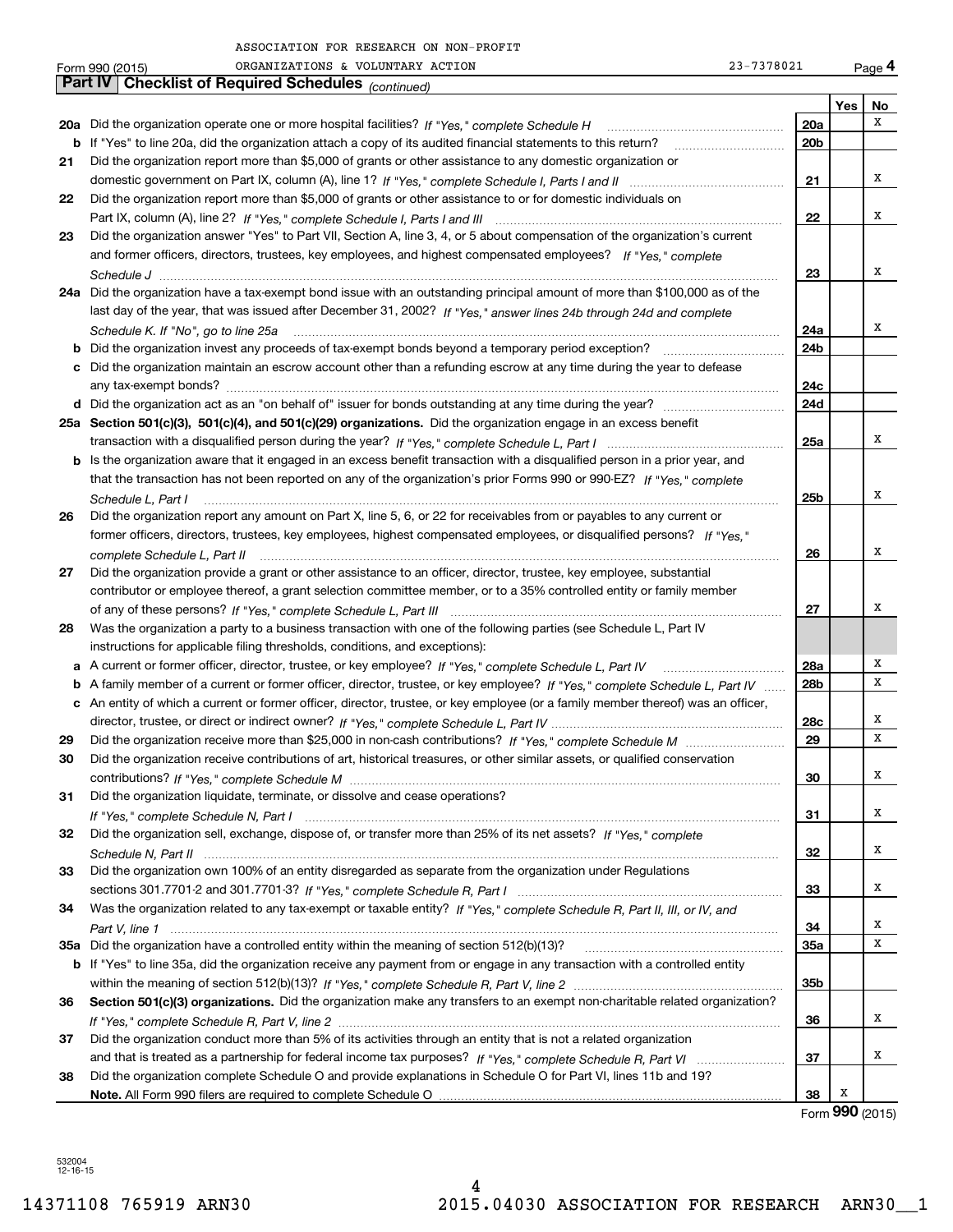|        | ORGANIZATIONS & VOLUNTARY ACTION<br>Form 990 (2015)                                                                                                                                                                           |                 | 23-7378021   |                |     | Page 5 |
|--------|-------------------------------------------------------------------------------------------------------------------------------------------------------------------------------------------------------------------------------|-----------------|--------------|----------------|-----|--------|
|        | <b>Part V</b><br><b>Statements Regarding Other IRS Filings and Tax Compliance</b>                                                                                                                                             |                 |              |                |     |        |
|        | Check if Schedule O contains a response or note to any line in this Part V                                                                                                                                                    |                 |              |                |     |        |
|        |                                                                                                                                                                                                                               |                 |              |                | Yes | No     |
|        |                                                                                                                                                                                                                               | 1a              | 2            |                |     |        |
| b      | Enter the number of Forms W-2G included in line 1a. Enter -0- if not applicable                                                                                                                                               | 1 <sub>b</sub>  | $\mathbf{0}$ |                |     |        |
| c      | Did the organization comply with backup withholding rules for reportable payments to vendors and reportable gaming                                                                                                            |                 |              |                |     |        |
|        |                                                                                                                                                                                                                               |                 |              | 1c             | х   |        |
|        | 2a Enter the number of employees reported on Form W-3, Transmittal of Wage and Tax Statements,                                                                                                                                |                 |              |                |     |        |
|        | filed for the calendar year ending with or within the year covered by this return                                                                                                                                             | 2a              | 0            |                |     |        |
| b      |                                                                                                                                                                                                                               |                 |              | 2 <sub>b</sub> |     |        |
|        |                                                                                                                                                                                                                               |                 |              |                |     |        |
|        | 3a Did the organization have unrelated business gross income of \$1,000 or more during the year?                                                                                                                              |                 |              | 3a             |     | x      |
|        |                                                                                                                                                                                                                               |                 |              | 3b             |     |        |
|        | 4a At any time during the calendar year, did the organization have an interest in, or a signature or other authority over, a                                                                                                  |                 |              |                |     |        |
|        | financial account in a foreign country (such as a bank account, securities account, or other financial account)?                                                                                                              |                 |              | 4a             |     | х      |
|        | <b>b</b> If "Yes," enter the name of the foreign country: $\blacktriangleright$                                                                                                                                               |                 |              |                |     |        |
|        | See instructions for filing requirements for FinCEN Form 114, Report of Foreign Bank and Financial Accounts (FBAR).                                                                                                           |                 |              |                |     |        |
| 5а     | Was the organization a party to a prohibited tax shelter transaction at any time during the tax year?                                                                                                                         |                 |              | 5a             |     | х      |
| b      | Did any taxable party notify the organization that it was or is a party to a prohibited tax shelter transaction?                                                                                                              |                 |              | 5b             |     | х      |
| c      | If "Yes," to line 5a or 5b, did the organization file Form 8886-T?                                                                                                                                                            |                 |              | 5c             |     |        |
|        | 6a Does the organization have annual gross receipts that are normally greater than \$100,000, and did the organization solicit                                                                                                |                 |              |                |     |        |
|        | any contributions that were not tax deductible as charitable contributions?                                                                                                                                                   |                 |              | 6a             |     | х      |
|        | <b>b</b> If "Yes," did the organization include with every solicitation an express statement that such contributions or gifts                                                                                                 |                 |              |                |     |        |
|        | were not tax deductible?                                                                                                                                                                                                      |                 |              | 6b             |     |        |
| 7      | Organizations that may receive deductible contributions under section 170(c).                                                                                                                                                 |                 |              |                |     | x      |
| а      | Did the organization receive a payment in excess of \$75 made partly as a contribution and partly for goods and services provided to the payor?                                                                               |                 |              | 7a             |     |        |
| b      | If "Yes," did the organization notify the donor of the value of the goods or services provided?                                                                                                                               |                 |              | 7b             |     |        |
|        | c Did the organization sell, exchange, or otherwise dispose of tangible personal property for which it was required                                                                                                           |                 |              |                |     | x      |
|        | d If "Yes," indicate the number of Forms 8282 filed during the year manufactured in the second of the way and the way and the way and the way and the way and the way and the way and the way and the way and the way and the | 7d              |              | 7c             |     |        |
|        | Did the organization receive any funds, directly or indirectly, to pay premiums on a personal benefit contract?                                                                                                               |                 |              | 7e             |     | Х      |
| е<br>f | Did the organization, during the year, pay premiums, directly or indirectly, on a personal benefit contract?                                                                                                                  |                 |              | 7f             |     | Х      |
| g      | If the organization received a contribution of qualified intellectual property, did the organization file Form 8899 as required?                                                                                              |                 |              | 7g             | N/A |        |
| h.     | If the organization received a contribution of cars, boats, airplanes, or other vehicles, did the organization file a Form 1098-C?                                                                                            |                 |              | 7h             | N/A |        |
| 8      | Sponsoring organizations maintaining donor advised funds. Did a donor advised fund maintained by the                                                                                                                          |                 | N/A          |                |     |        |
|        | sponsoring organization have excess business holdings at any time during the year?                                                                                                                                            |                 |              | 8              |     |        |
|        | Sponsoring organizations maintaining donor advised funds.                                                                                                                                                                     |                 |              |                |     |        |
| a      | Did the sponsoring organization make any taxable distributions under section 4966?                                                                                                                                            |                 | N/A          | 9а             |     |        |
| b      | Did the sponsoring organization make a distribution to a donor, donor advisor, or related person?                                                                                                                             |                 | N/A          | 9b             |     |        |
| 10     | Section 501(c)(7) organizations. Enter:                                                                                                                                                                                       |                 |              |                |     |        |
| а      |                                                                                                                                                                                                                               | 10a             |              |                |     |        |
| b      | Gross receipts, included on Form 990, Part VIII, line 12, for public use of club facilities <i>manager</i> (Gross)                                                                                                            | 10 <sub>b</sub> |              |                |     |        |
| 11     | Section 501(c)(12) organizations. Enter:                                                                                                                                                                                      |                 |              |                |     |        |
| а      | N/A<br>Gross income from members or shareholders                                                                                                                                                                              | 11a             |              |                |     |        |
| b      | Gross income from other sources (Do not net amounts due or paid to other sources against                                                                                                                                      |                 |              |                |     |        |
|        |                                                                                                                                                                                                                               | 11b             |              |                |     |        |
|        | 12a Section 4947(a)(1) non-exempt charitable trusts. Is the organization filing Form 990 in lieu of Form 1041?                                                                                                                |                 |              | 12a            |     |        |
|        |                                                                                                                                                                                                                               | 12b             |              |                |     |        |
| 13     | Section 501(c)(29) qualified nonprofit health insurance issuers.                                                                                                                                                              |                 |              |                |     |        |
| а      | Is the organization licensed to issue qualified health plans in more than one state?                                                                                                                                          |                 | N/A          | 13a            |     |        |
|        | Note. See the instructions for additional information the organization must report on Schedule O.                                                                                                                             |                 |              |                |     |        |
| b      | Enter the amount of reserves the organization is required to maintain by the states in which the                                                                                                                              |                 |              |                |     |        |
|        |                                                                                                                                                                                                                               | 13b             |              |                |     |        |
| c      |                                                                                                                                                                                                                               | 13с             |              |                |     |        |
|        | 14a Did the organization receive any payments for indoor tanning services during the tax year?                                                                                                                                |                 |              | 14a            |     | x      |
|        |                                                                                                                                                                                                                               |                 |              | 14b            |     |        |
|        |                                                                                                                                                                                                                               |                 |              |                |     |        |

Form **990** (2015)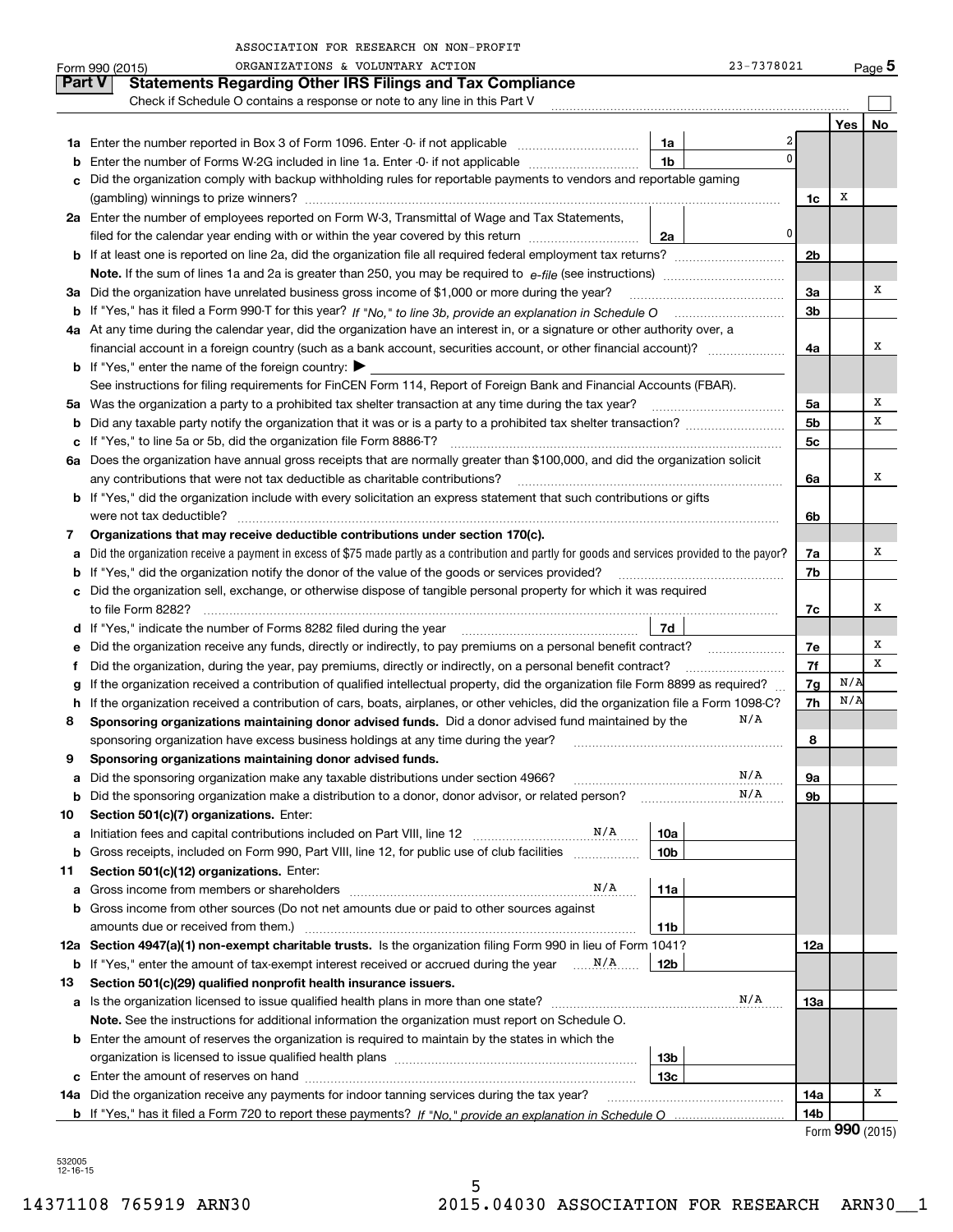|    | ORGANIZATIONS & VOLUNTARY ACTION<br>Form 990 (2015)                                                                                                                                                                                       |    | 23-7378021 |                 |     | $Page$ 6        |
|----|-------------------------------------------------------------------------------------------------------------------------------------------------------------------------------------------------------------------------------------------|----|------------|-----------------|-----|-----------------|
|    | <b>Part VI</b><br>Governance, Management, and Disclosure For each "Yes" response to lines 2 through 7b below, and for a "No" response                                                                                                     |    |            |                 |     |                 |
|    | to line 8a, 8b, or 10b below, describe the circumstances, processes, or changes in Schedule O. See instructions.                                                                                                                          |    |            |                 |     |                 |
|    |                                                                                                                                                                                                                                           |    |            |                 |     | $\overline{X}$  |
|    | <b>Section A. Governing Body and Management</b>                                                                                                                                                                                           |    |            |                 |     |                 |
|    |                                                                                                                                                                                                                                           |    |            |                 | Yes | No.             |
|    | 1a Enter the number of voting members of the governing body at the end of the tax year                                                                                                                                                    | 1a | 15         |                 |     |                 |
|    | If there are material differences in voting rights among members of the governing body, or if the governing                                                                                                                               |    |            |                 |     |                 |
|    | body delegated broad authority to an executive committee or similar committee, explain in Schedule O.                                                                                                                                     |    |            |                 |     |                 |
|    | <b>b</b> Enter the number of voting members included in line 1a, above, who are independent <i>manumum</i>                                                                                                                                | 1b | 15         |                 |     |                 |
| 2  | Did any officer, director, trustee, or key employee have a family relationship or a business relationship with any other                                                                                                                  |    |            |                 |     |                 |
|    | officer, director, trustee, or key employee?                                                                                                                                                                                              |    |            | $\mathbf{2}$    |     | х               |
| 3  | Did the organization delegate control over management duties customarily performed by or under the direct supervision                                                                                                                     |    |            |                 | х   |                 |
| 4  | Did the organization make any significant changes to its governing documents since the prior Form 990 was filed?                                                                                                                          |    |            | 3<br>4          |     | x               |
| 5  |                                                                                                                                                                                                                                           |    |            | 5               |     | х               |
| 6  | Did the organization have members or stockholders?                                                                                                                                                                                        |    |            | 6               | х   |                 |
|    | 7a Did the organization have members, stockholders, or other persons who had the power to elect or appoint one or                                                                                                                         |    |            |                 |     |                 |
|    | more members of the governing body?                                                                                                                                                                                                       |    |            | 7a              | х   |                 |
|    | <b>b</b> Are any governance decisions of the organization reserved to (or subject to approval by) members, stockholders, or                                                                                                               |    |            |                 |     |                 |
|    | persons other than the governing body?                                                                                                                                                                                                    |    |            | 7b              | х   |                 |
| 8  | Did the organization contemporaneously document the meetings held or written actions undertaken during the year by the following:                                                                                                         |    |            |                 |     |                 |
|    |                                                                                                                                                                                                                                           |    |            | 8a              | х   |                 |
|    | <b>b</b> Each committee with authority to act on behalf of the governing body?                                                                                                                                                            |    |            | 8b              | x   |                 |
| 9  | Is there any officer, director, trustee, or key employee listed in Part VII, Section A, who cannot be reached at the                                                                                                                      |    |            |                 |     |                 |
|    |                                                                                                                                                                                                                                           |    |            | 9               |     | х               |
|    | Section B. Policies (This Section B requests information about policies not required by the Internal Revenue Code.)                                                                                                                       |    |            |                 |     |                 |
|    |                                                                                                                                                                                                                                           |    |            |                 | Yes | No.             |
|    |                                                                                                                                                                                                                                           |    |            | <b>10a</b>      |     | x               |
|    | <b>b</b> If "Yes," did the organization have written policies and procedures governing the activities of such chapters, affiliates,                                                                                                       |    |            |                 |     |                 |
|    | and branches to ensure their operations are consistent with the organization's exempt purposes?                                                                                                                                           |    |            | 10 <sub>b</sub> | х   |                 |
|    | 11a Has the organization provided a complete copy of this Form 990 to all members of its governing body before filing the form?<br><b>b</b> Describe in Schedule O the process, if any, used by the organization to review this Form 990. |    |            | 11a             |     |                 |
|    | 12a Did the organization have a written conflict of interest policy? If "No," go to line 13                                                                                                                                               |    |            | 12a             | х   |                 |
|    |                                                                                                                                                                                                                                           |    |            | 12 <sub>b</sub> | x   |                 |
|    | c Did the organization regularly and consistently monitor and enforce compliance with the policy? If "Yes," describe                                                                                                                      |    |            |                 |     |                 |
|    |                                                                                                                                                                                                                                           |    |            | 12c             | х   |                 |
| 13 | Did the organization have a written whistleblower policy?                                                                                                                                                                                 |    |            | 13              | x   |                 |
| 14 | Did the organization have a written document retention and destruction policy?                                                                                                                                                            |    |            | 14              | X   |                 |
| 15 | Did the process for determining compensation of the following persons include a review and approval by independent                                                                                                                        |    |            |                 |     |                 |
|    | persons, comparability data, and contemporaneous substantiation of the deliberation and decision?                                                                                                                                         |    |            |                 |     |                 |
|    |                                                                                                                                                                                                                                           |    |            | 15a             | х   |                 |
|    | <b>b</b> Other officers or key employees of the organization                                                                                                                                                                              |    |            | 15b             | X   |                 |
|    | If "Yes" to line 15a or 15b, describe the process in Schedule O (see instructions).                                                                                                                                                       |    |            |                 |     |                 |
|    | 16a Did the organization invest in, contribute assets to, or participate in a joint venture or similar arrangement with a                                                                                                                 |    |            |                 |     |                 |
|    | taxable entity during the year?                                                                                                                                                                                                           |    |            | 16a             |     | Х               |
|    | <b>b</b> If "Yes," did the organization follow a written policy or procedure requiring the organization to evaluate its participation                                                                                                     |    |            |                 |     |                 |
|    | in joint venture arrangements under applicable federal tax law, and take steps to safeguard the organization's                                                                                                                            |    |            | 16b             |     |                 |
|    | <b>Section C. Disclosure</b>                                                                                                                                                                                                              |    |            |                 |     |                 |
| 17 | List the states with which a copy of this Form 990 is required to be filed $\blacktriangleright$ IN                                                                                                                                       |    |            |                 |     |                 |
| 18 | Section 6104 requires an organization to make its Forms 1023 (or 1024 if applicable), 990, and 990-T (Section 501(c)(3)s only) available                                                                                                  |    |            |                 |     |                 |
|    | for public inspection. Indicate how you made these available. Check all that apply.                                                                                                                                                       |    |            |                 |     |                 |
|    | X<br>$X$ Upon request<br>Own website<br>Another's website<br>Other (explain in Schedule O)                                                                                                                                                |    |            |                 |     |                 |
| 19 | Describe in Schedule O whether (and if so, how) the organization made its governing documents, conflict of interest policy, and financial                                                                                                 |    |            |                 |     |                 |
|    | statements available to the public during the tax year.                                                                                                                                                                                   |    |            |                 |     |                 |
| 20 | State the name, address, and telephone number of the person who possesses the organization's books and records:                                                                                                                           |    |            |                 |     |                 |
|    | SHARIQ SIDDIQUI - 317-684-2120                                                                                                                                                                                                            |    |            |                 |     |                 |
|    | 441 WEST MICHIGAN STREET, INDIANAPOLIS, IN<br>46202                                                                                                                                                                                       |    |            |                 |     |                 |
|    | 532006 12-16-15<br>6                                                                                                                                                                                                                      |    |            |                 |     | Form 990 (2015) |
|    |                                                                                                                                                                                                                                           |    |            |                 |     |                 |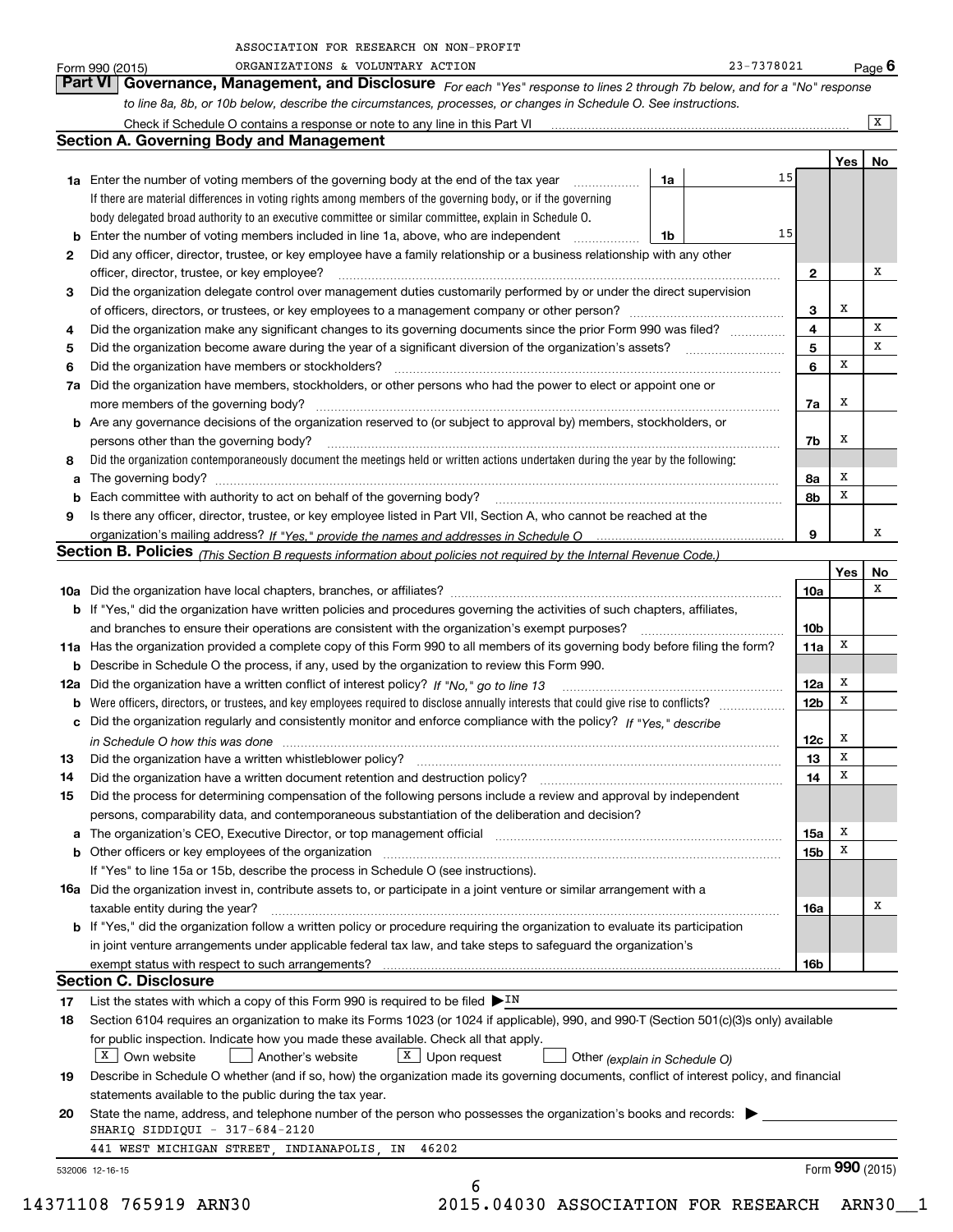| Form 990 (2015) | ORGANIZATIONS & VOLUNTARY ACTION                                                                                                                                                                                            | 23-7378021 | Page |
|-----------------|-----------------------------------------------------------------------------------------------------------------------------------------------------------------------------------------------------------------------------|------------|------|
|                 | Part VII Compensation of Officers, Directors, Trustees, Key Employees, Highest Compensated                                                                                                                                  |            |      |
|                 | <b>Employees, and Independent Contractors</b>                                                                                                                                                                               |            |      |
|                 | Check if Schedule O contains a response or note to any line in this Part VII                                                                                                                                                |            |      |
| Section A.      | Officers, Directors, Trustees, Key Employees, and Highest Compensated Employees                                                                                                                                             |            |      |
|                 | 1a Complete this table for all persons required to be listed. Report compensation for the calendar year ending with or within the organization's tax year.                                                                  |            |      |
|                 | • List all of the organization's current officers, directors, trustees (whether individuals or organizations), regardless of amount of compensation.<br>Enter -0- in columns (D), (E), and (F) if no compensation was paid. |            |      |

**current**  ● List all of the organization's current key employees, if any. See instructions for definition of "key employee."

ASSOCIATION FOR RESEARCH ON NON-PROFIT

**•** List the organization's five current highest compensated employees (other than an officer, director, trustee, or key employee) who received reportable compensation (Box 5 of Form W-2 and/or Box 7 of Form 1099-MISC) of more than \$100,000 from the organization and any related organizations.

 $\bullet$  List all of the organization's **former** officers, key employees, and highest compensated employees who received more than \$100,000 of reportable compensation from the organization and any related organizations.

**•** List all of the organization's former directors or trustees that received, in the capacity as a former director or trustee of the organization, more than \$10,000 of reportable compensation from the organization and any related organizations.

List persons in the following order: individual trustees or directors; institutional trustees; officers; key employees; highest compensated employees; and former such persons.

Check this box if neither the organization nor any related organization compensated any current officer, director, or trustee.

| (A)                          | (C)<br>(B)     |                               |                      |                                         |              |                                  |        | (D)             | (E)             | (F)             |
|------------------------------|----------------|-------------------------------|----------------------|-----------------------------------------|--------------|----------------------------------|--------|-----------------|-----------------|-----------------|
| Name and Title               | Average        |                               |                      | Position<br>(do not check more than one |              |                                  |        | Reportable      | Reportable      | Estimated       |
|                              | hours per      |                               |                      | box, unless person is both an           |              |                                  |        | compensation    | compensation    | amount of       |
|                              | week           |                               |                      | officer and a director/trustee)         |              |                                  |        | from            | from related    | other           |
|                              | (list any      |                               |                      |                                         |              |                                  |        | the             | organizations   | compensation    |
|                              | hours for      |                               |                      |                                         |              |                                  |        | organization    | (W-2/1099-MISC) | from the        |
|                              | related        |                               |                      |                                         |              |                                  |        | (W-2/1099-MISC) |                 | organization    |
|                              | organizations  |                               |                      |                                         |              |                                  |        |                 |                 | and related     |
|                              | below<br>line) | ndividual trustee or director | nstitutional trustee | Officer                                 | Key employee | Highest compensated<br> employee | Former |                 |                 | organizations   |
| <b>ALAN ABRAMSON</b><br>(1)  | 1.00           |                               |                      |                                         |              |                                  |        |                 |                 |                 |
| PRESIDENT                    |                | x                             |                      | X                                       |              |                                  |        | $\mathbf{0}$    | 0               | $\mathbf{0}$ .  |
| NUNO DE THEMUDO<br>(2)       | 1.00           |                               |                      |                                         |              |                                  |        |                 |                 |                 |
| <b>SECRETARY</b>             |                | x                             |                      | X                                       |              |                                  |        | $\mathbf{0}$ .  | 0               | $\mathsf{0}\,.$ |
| DWIGHT BURLINGAME<br>(3)     | 1.00           |                               |                      |                                         |              |                                  |        |                 |                 |                 |
| <b>TREASURER</b>             |                | x                             |                      | X                                       |              |                                  |        | 0               | $\mathbf 0$     | $\mathsf{0}\,.$ |
| FRANCIE OSTROWER<br>(4)      | 1.00           |                               |                      |                                         |              |                                  |        |                 |                 |                 |
| PAST PRESIDENT               |                | x                             |                      | X                                       |              |                                  |        | $\mathbf{0}$ .  | 0               | 0.              |
| LEHN BENJAMIN<br>(5)         | 1.00           |                               |                      |                                         |              |                                  |        |                 |                 |                 |
| <b>DIRECTOR</b>              |                | x                             |                      |                                         |              |                                  |        | $\mathbf{0}$ .  | 0               | $\mathsf{0}\,.$ |
| ANGELA BIES<br>(6)           | 1.00           |                               |                      |                                         |              |                                  |        |                 |                 |                 |
| <b>DIRECTOR</b>              |                | x                             |                      |                                         |              |                                  |        | $\mathbf{0}$ .  | 0               | $\mathsf{0}\,.$ |
| JOANNE CARMAN<br>(7)         | 1.00           |                               |                      |                                         |              |                                  |        |                 |                 |                 |
| <b>DIRECTOR</b>              |                | x                             |                      |                                         |              |                                  |        | 0               | $\mathbf 0$     | $\mathbf{0}$ .  |
| HECTOR CORDERO-GUZMAN<br>(8) | 1.00           |                               |                      |                                         |              |                                  |        |                 |                 |                 |
| <b>DIRECTOR</b>              |                | x                             |                      |                                         |              |                                  |        | $\mathbf{0}$ .  | 0               | $\mathbf 0$ .   |
| (9)<br>CHAO GUO              | 1.00           |                               |                      |                                         |              |                                  |        |                 |                 |                 |
| <b>DIRECTOR</b>              |                | x                             |                      |                                         |              |                                  |        | $\mathbf{0}$ .  | 0               | $\mathbf 0$ .   |
| (10) JOHN MCNUTT             | 1.00           |                               |                      |                                         |              |                                  |        |                 |                 |                 |
| <b>DIRECTOR</b>              |                | x                             |                      |                                         |              |                                  |        | $\mathbf{0}$ .  | 0               | $\mathbf 0$ .   |
| (11) JUDITH MILLESEN         | 1.00           |                               |                      |                                         |              |                                  |        |                 |                 |                 |
| <b>DIRECTOR</b>              |                | x                             |                      |                                         |              |                                  |        | $\mathbf{0}$    | $\mathbf 0$     | $\mathbf{0}$ .  |
| (12) JOHN RONQUILO           | 1.00           |                               |                      |                                         |              |                                  |        |                 |                 |                 |
| <b>DIRECTOR</b>              |                | x                             |                      |                                         |              |                                  |        | $\mathbf{0}$ .  | 0               | $\mathbf 0$ .   |
| (13) MARK SIDEL              | 1.00           |                               |                      |                                         |              |                                  |        |                 |                 |                 |
| <b>DIRECTOR</b>              |                | x                             |                      |                                         |              |                                  |        | $\mathbf{0}$ .  | $\mathbf 0$     | $\mathsf{0}\,.$ |
| (14) JESSICA SOWA            | 1.00           |                               |                      |                                         |              |                                  |        |                 |                 |                 |
| <b>DIRECTOR</b>              |                | x                             |                      |                                         |              |                                  |        | $\mathbf{0}$ .  | $\mathbf{0}$    | $\mathbf 0$ .   |
| (15) DAVID SUAREZ            | 1.00           |                               |                      |                                         |              |                                  |        |                 |                 |                 |
| <b>DIRECTOR</b>              |                | x                             |                      |                                         |              |                                  |        | $\mathbf{0}$ .  | 0               | $\mathsf{0}\,.$ |
| (16) SHARIQ SIDDIQUI         | 40.00          |                               |                      |                                         |              |                                  |        |                 |                 |                 |
| EXECUTIVE DIRECTOR           |                |                               |                      | X                                       |              |                                  |        | 0.              | 96,484.         | 32,689.         |
|                              |                |                               |                      |                                         |              |                                  |        |                 |                 |                 |
|                              |                |                               |                      |                                         |              |                                  |        |                 |                 |                 |

532007 12-16-15

Form (2015) **990**

7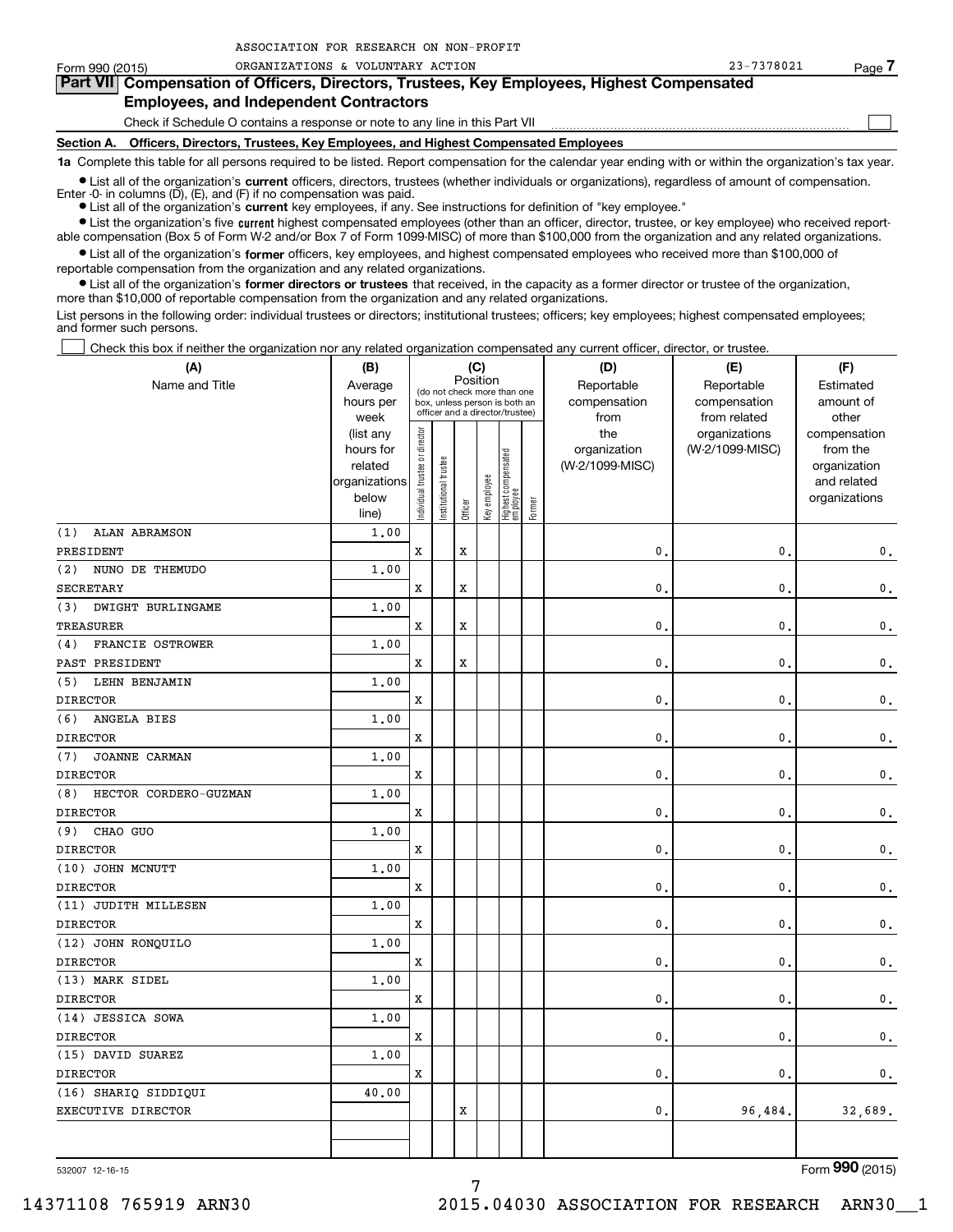|              | ORGANIZATIONS & VOLUNTARY ACTION<br>Form 990 (2015)                                                                                                                                                                                                             |                                                                          |                                |                       |         |                 |                                                                                                 |        |                                                                                     | 23-7378021                                                                            |               |     |                                                                                    | Page 8          |
|--------------|-----------------------------------------------------------------------------------------------------------------------------------------------------------------------------------------------------------------------------------------------------------------|--------------------------------------------------------------------------|--------------------------------|-----------------------|---------|-----------------|-------------------------------------------------------------------------------------------------|--------|-------------------------------------------------------------------------------------|---------------------------------------------------------------------------------------|---------------|-----|------------------------------------------------------------------------------------|-----------------|
|              | <b>Part VII</b><br>Section A. Officers, Directors, Trustees, Key Employees, and Highest Compensated Employees (continued)                                                                                                                                       |                                                                          |                                |                       |         |                 |                                                                                                 |        |                                                                                     |                                                                                       |               |     |                                                                                    |                 |
|              | (A)<br>Name and title                                                                                                                                                                                                                                           | (B)<br>Average<br>hours per<br>week<br>(list any<br>hours for<br>related |                                |                       |         | (C)<br>Position | (do not check more than one<br>box, unless person is both an<br>officer and a director/trustee) |        | (D)<br>Reportable<br>compensation<br>from<br>the<br>organization<br>(W-2/1099-MISC) | (E)<br>Reportable<br>compensation<br>from related<br>organizations<br>(W-2/1099-MISC) |               |     | (F)<br>Estimated<br>amount of<br>other<br>compensation<br>from the<br>organization |                 |
|              |                                                                                                                                                                                                                                                                 | organizations<br>below<br>line)                                          | Individual trustee or director | Institutional trustee | Officer | Key employee    | Highest compensated<br>employee                                                                 | Former |                                                                                     |                                                                                       |               |     | and related<br>organizations                                                       |                 |
|              |                                                                                                                                                                                                                                                                 |                                                                          |                                |                       |         |                 |                                                                                                 |        |                                                                                     |                                                                                       |               |     |                                                                                    |                 |
|              |                                                                                                                                                                                                                                                                 |                                                                          |                                |                       |         |                 |                                                                                                 |        |                                                                                     |                                                                                       |               |     |                                                                                    |                 |
|              | 1b Sub-total                                                                                                                                                                                                                                                    |                                                                          |                                |                       |         |                 |                                                                                                 |        | $\mathbf{0}$ .                                                                      |                                                                                       | 96,484.       |     |                                                                                    | 32,689.         |
| $\mathbf{2}$ | Total number of individuals (including but not limited to those listed above) who received more than \$100,000 of reportable                                                                                                                                    |                                                                          |                                |                       |         |                 |                                                                                                 |        | 0.<br>$\mathbf{0}$                                                                  |                                                                                       | 0.<br>96.484. |     |                                                                                    | 0.<br>32,689.   |
|              | compensation from the organization                                                                                                                                                                                                                              |                                                                          |                                |                       |         |                 |                                                                                                 |        |                                                                                     |                                                                                       |               |     | Yes                                                                                | 0<br>No         |
| 3            | Did the organization list any former officer, director, or trustee, key employee, or highest compensated employee on<br>line 1a? If "Yes," complete Schedule J for such individual manufactured contained and the Yes," complete Schedule J for such individual |                                                                          |                                |                       |         |                 |                                                                                                 |        |                                                                                     |                                                                                       |               | З   |                                                                                    | x               |
| 4            | For any individual listed on line 1a, is the sum of reportable compensation and other compensation from the organization                                                                                                                                        |                                                                          |                                |                       |         |                 |                                                                                                 |        |                                                                                     |                                                                                       |               |     |                                                                                    | х               |
| 5            | Did any person listed on line 1a receive or accrue compensation from any unrelated organization or individual for services                                                                                                                                      |                                                                          |                                |                       |         |                 |                                                                                                 |        |                                                                                     |                                                                                       |               | 4   |                                                                                    |                 |
|              | <b>Section B. Independent Contractors</b>                                                                                                                                                                                                                       |                                                                          |                                |                       |         |                 |                                                                                                 |        |                                                                                     |                                                                                       |               | 5   |                                                                                    | х               |
| 1            | Complete this table for your five highest compensated independent contractors that received more than \$100,000 of compensation from                                                                                                                            |                                                                          |                                |                       |         |                 |                                                                                                 |        |                                                                                     |                                                                                       |               |     |                                                                                    |                 |
|              | the organization. Report compensation for the calendar year ending with or within the organization's tax year.<br>(A)                                                                                                                                           |                                                                          |                                |                       |         |                 |                                                                                                 |        | (B)                                                                                 |                                                                                       |               | (C) |                                                                                    |                 |
|              | Name and business address                                                                                                                                                                                                                                       |                                                                          | <b>NONE</b>                    |                       |         |                 |                                                                                                 |        | Description of services                                                             |                                                                                       |               |     | Compensation                                                                       |                 |
|              |                                                                                                                                                                                                                                                                 |                                                                          |                                |                       |         |                 |                                                                                                 |        |                                                                                     |                                                                                       |               |     |                                                                                    |                 |
|              |                                                                                                                                                                                                                                                                 |                                                                          |                                |                       |         |                 |                                                                                                 |        |                                                                                     |                                                                                       |               |     |                                                                                    |                 |
|              |                                                                                                                                                                                                                                                                 |                                                                          |                                |                       |         |                 |                                                                                                 |        |                                                                                     |                                                                                       |               |     |                                                                                    |                 |
| 2            | Total number of independent contractors (including but not limited to those listed above) who received more than<br>\$100,000 of compensation from the organization                                                                                             |                                                                          |                                |                       |         |                 | 0                                                                                               |        |                                                                                     |                                                                                       |               |     |                                                                                    |                 |
|              |                                                                                                                                                                                                                                                                 |                                                                          |                                |                       |         |                 |                                                                                                 |        |                                                                                     |                                                                                       |               |     |                                                                                    | Form 990 (2015) |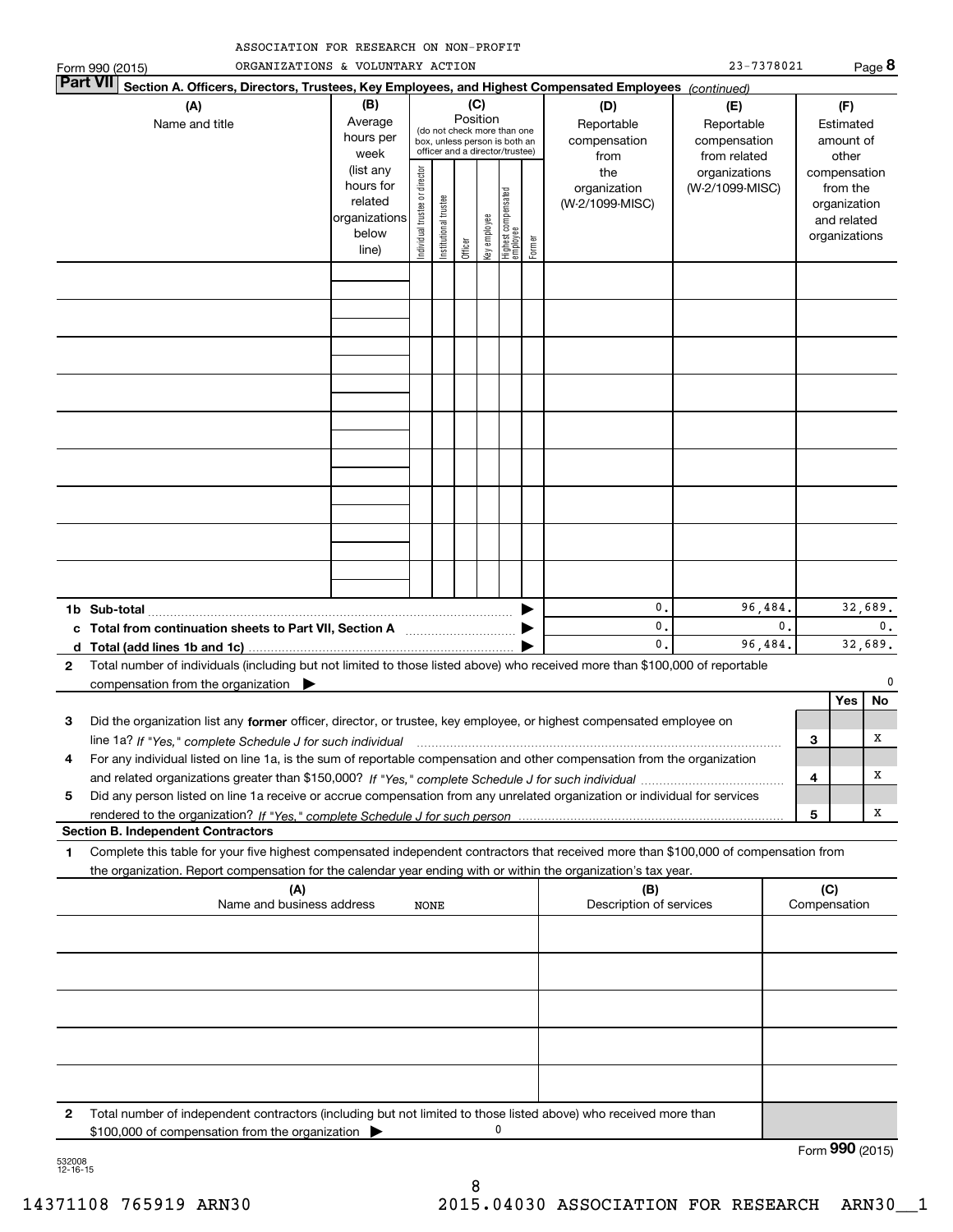| ASSOCIATION FOR RESEARCH ON NON-PROFIT |  |  |
|----------------------------------------|--|--|
|                                        |  |  |

|                                                           |                       | Form 990 (2015)                                                                                                                                 |                                        | ORGANIZATIONS & VOLUNTARY ACTION |                      |                                                 | 23-7378021                              | Page 9                                                               |
|-----------------------------------------------------------|-----------------------|-------------------------------------------------------------------------------------------------------------------------------------------------|----------------------------------------|----------------------------------|----------------------|-------------------------------------------------|-----------------------------------------|----------------------------------------------------------------------|
|                                                           | <b>Part VIII</b>      | <b>Statement of Revenue</b>                                                                                                                     |                                        |                                  |                      |                                                 |                                         |                                                                      |
|                                                           |                       | Check if Schedule O contains a response or note to any line in this Part VIII                                                                   |                                        |                                  | (A)<br>Total revenue | (B)<br>Related or<br>exempt function<br>revenue | (C)<br>Unrelated<br>business<br>revenue | (D)<br>Revenue excluded<br>from tax under<br>sections<br>$512 - 514$ |
|                                                           |                       | <b>1 a</b> Federated campaigns<br>$\overline{\phantom{a}}$<br><b>b</b> Membership dues<br>c Fundraising events                                  | 1a<br>1 <sub>b</sub><br>1 <sub>c</sub> | 53,607.                          |                      |                                                 |                                         |                                                                      |
| Contributions, Gifts, Grants<br>and Other Similar Amounts |                       | d Related organizations<br>$\overline{\phantom{a}}$<br>e Government grants (contributions)<br>f All other contributions, gifts, grants, and     | 1 <sub>d</sub><br>1e                   |                                  |                      |                                                 |                                         |                                                                      |
|                                                           |                       | similar amounts not included above<br>g Noncash contributions included in lines 1a-1f: \$                                                       | 1f                                     | 37,365.                          | 90,972.              |                                                 |                                         |                                                                      |
|                                                           | 2a                    | CONFERENCE FEES                                                                                                                                 |                                        | <b>Business Code</b><br>900099   | 271,665.             | 271,665.                                        |                                         |                                                                      |
| Program Service<br>Revenue                                | b<br>с<br>d           | MANAGING EDITOR STIPEN<br><u> 1989 - Johann Stein, marwolaethau a bhann an t-Amhainn an t-Amhainn an t-Amhainn an t-Amhainn an t-Amhainn an</u> |                                        | 900099                           | 16,500.              | 16,500.                                         |                                         |                                                                      |
|                                                           | е                     | f All other program service revenue                                                                                                             |                                        | ▶                                | 288,165.             |                                                 |                                         |                                                                      |
|                                                           | 3                     | Investment income (including dividends, interest, and                                                                                           |                                        | ▶                                | 22,758.              |                                                 |                                         | 22,758.                                                              |
|                                                           | 4<br>5                | Income from investment of tax-exempt bond proceeds                                                                                              |                                        |                                  | 97,687.              |                                                 |                                         | 97,687.                                                              |
|                                                           |                       | 6 a Gross rents<br><b>b</b> Less: rental expenses                                                                                               | (i) Real                               | (ii) Personal                    |                      |                                                 |                                         |                                                                      |
|                                                           | с                     | Rental income or (loss)<br><b>d</b> Net rental income or (loss)<br>7 a Gross amount from sales of                                               | (i) Securities                         | (ii) Other                       |                      |                                                 |                                         |                                                                      |
|                                                           |                       | assets other than inventory<br><b>b</b> Less: cost or other basis<br>and sales expenses<br>1.1.1.1.1.1.1                                        |                                        |                                  |                      |                                                 |                                         |                                                                      |
|                                                           |                       | c Gain or (loss)                                                                                                                                |                                        |                                  |                      |                                                 |                                         |                                                                      |
| <b>Other Revenue</b>                                      |                       | 8 a Gross income from fundraising events (not<br>contributions reported on line 1c). See                                                        | а                                      |                                  |                      |                                                 |                                         |                                                                      |
|                                                           |                       | <b>b</b> Less: direct expenses <i></i><br>c Net income or (loss) from fundraising events<br>9 a Gross income from gaming activities. See        | b                                      |                                  |                      |                                                 |                                         |                                                                      |
|                                                           |                       | c Net income or (loss) from gaming activities                                                                                                   | a<br>b                                 |                                  |                      |                                                 |                                         |                                                                      |
|                                                           |                       | 10 a Gross sales of inventory, less returns                                                                                                     | а<br>b                                 |                                  |                      |                                                 |                                         |                                                                      |
|                                                           |                       | c Net income or (loss) from sales of inventory<br>Miscellaneous Revenue                                                                         |                                        | <b>Business Code</b>             |                      |                                                 |                                         |                                                                      |
|                                                           | b                     | 11 a MISCELLANEOUS<br><u> 1989 - Johann Barn, fransk politik (d. 1989)</u>                                                                      |                                        | 900099                           | 2,348.               | 2,348.                                          |                                         |                                                                      |
|                                                           | с<br>d                | <u> 1989 - Johann Stein, mars an deutscher Stein und der Stein und der Stein und der Stein und der Stein und der</u>                            |                                        | $\blacktriangleright$            | 2,348.               |                                                 |                                         |                                                                      |
|                                                           | 12<br>532009 12-16-15 |                                                                                                                                                 |                                        |                                  | 501,930.             | 290, 513.                                       | 0.                                      | 120,445.<br>Form 990 (2015)                                          |

532009 12-16-15

**9**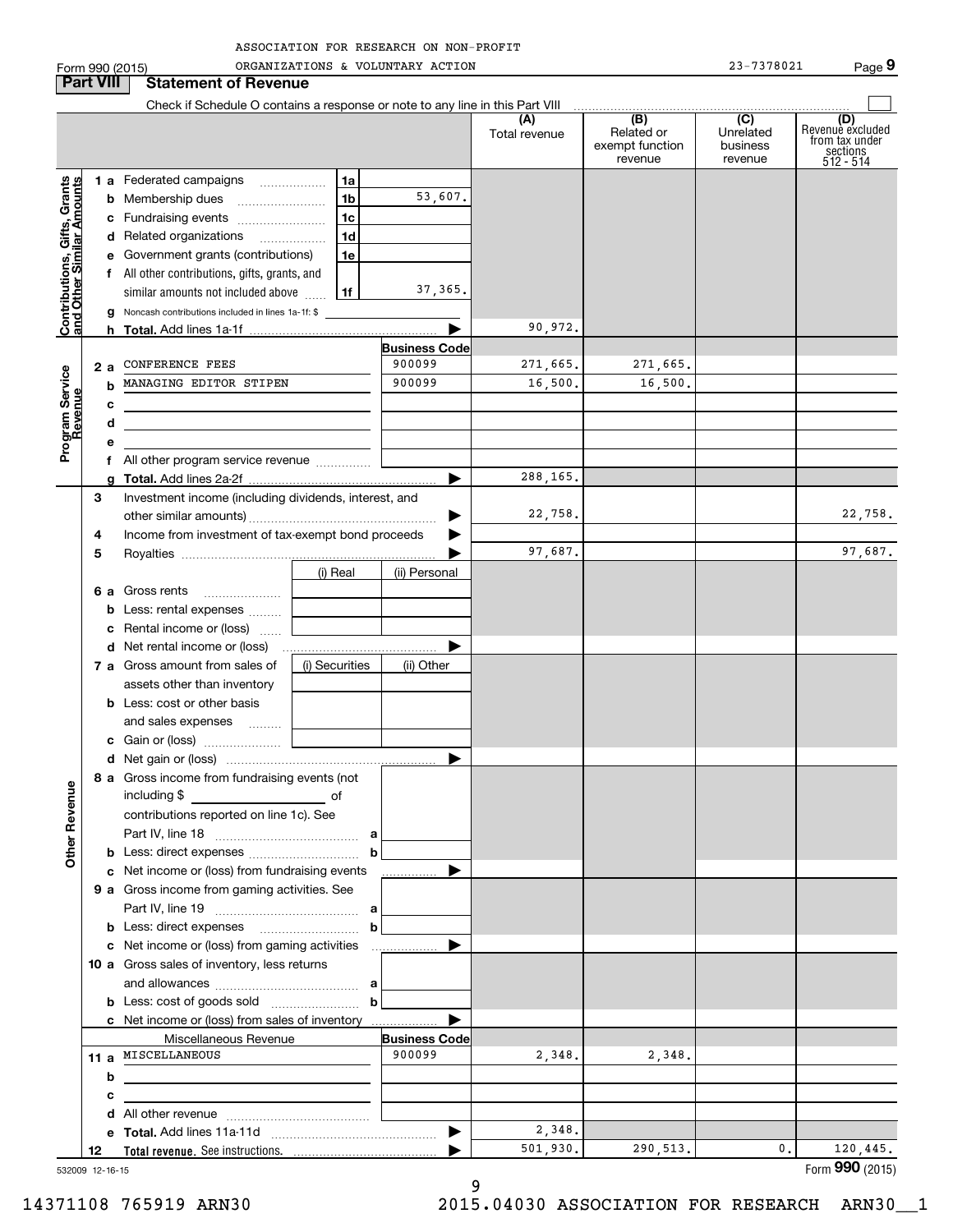| 990 (2015) | ACTION<br>ORGANIZATIONS<br>VOLUNTARY<br>៷ | 78021 |
|------------|-------------------------------------------|-------|
| orm        |                                           | Page  |

**Part IX Statement of Functional Expenses**

|              | Section 501(c)(3) and 501(c)(4) organizations must complete all columns. All other organizations must complete column (A).<br>Check if Schedule O contains a response or note to any line in this Part IX |                |                             |                                    |                         |  |  |
|--------------|-----------------------------------------------------------------------------------------------------------------------------------------------------------------------------------------------------------|----------------|-----------------------------|------------------------------------|-------------------------|--|--|
|              | Do not include amounts reported on lines 6b,                                                                                                                                                              | (A)            | (B)                         | (C)<br>(D)                         |                         |  |  |
|              | 7b, 8b, 9b, and 10b of Part VIII.                                                                                                                                                                         | Total expenses | Program service<br>expenses | Management and<br>general expenses | Fundraising<br>expenses |  |  |
| 1            | Grants and other assistance to domestic organizations                                                                                                                                                     |                |                             |                                    |                         |  |  |
|              | and domestic governments. See Part IV, line 21                                                                                                                                                            |                |                             |                                    |                         |  |  |
| $\mathbf{2}$ | Grants and other assistance to domestic                                                                                                                                                                   |                |                             |                                    |                         |  |  |
|              | individuals. See Part IV, line 22                                                                                                                                                                         |                |                             |                                    |                         |  |  |
| 3            | Grants and other assistance to foreign                                                                                                                                                                    |                |                             |                                    |                         |  |  |
|              | organizations, foreign governments, and foreign                                                                                                                                                           |                |                             |                                    |                         |  |  |
|              | individuals. See Part IV, lines 15 and 16                                                                                                                                                                 |                |                             |                                    |                         |  |  |
| 4            | Benefits paid to or for members                                                                                                                                                                           |                |                             |                                    |                         |  |  |
| 5            | Compensation of current officers, directors,                                                                                                                                                              |                |                             |                                    |                         |  |  |
|              | trustees, and key employees                                                                                                                                                                               | 63,676.        | 41,390.                     | 12,735.                            | 9,551.                  |  |  |
| 6            | Compensation not included above, to disqualified                                                                                                                                                          |                |                             |                                    |                         |  |  |
|              | persons (as defined under section 4958(f)(1)) and                                                                                                                                                         |                |                             |                                    |                         |  |  |
|              | persons described in section 4958(c)(3)(B)                                                                                                                                                                |                |                             |                                    |                         |  |  |
| 7            |                                                                                                                                                                                                           | 19,510.        | 15,045.                     | 4,097.                             | 368.                    |  |  |
| 8            | Pension plan accruals and contributions (include                                                                                                                                                          |                |                             |                                    |                         |  |  |
|              | section 401(k) and 403(b) employer contributions)                                                                                                                                                         |                |                             |                                    |                         |  |  |
| 9            |                                                                                                                                                                                                           | 12,331.        | 9,540.                      | 1,104.                             | 1,687.                  |  |  |
| 10           |                                                                                                                                                                                                           |                |                             |                                    |                         |  |  |
| 11           | Fees for services (non-employees):                                                                                                                                                                        |                |                             |                                    |                         |  |  |
| a            |                                                                                                                                                                                                           |                |                             |                                    |                         |  |  |
| b            |                                                                                                                                                                                                           | 877.           | 867.                        | 7.                                 | З.                      |  |  |
| c            |                                                                                                                                                                                                           | 68,766.        | 44.294.                     | 17,072.                            | 7,400.                  |  |  |
| d            |                                                                                                                                                                                                           |                |                             |                                    |                         |  |  |
| е            | Professional fundraising services. See Part IV, line 17                                                                                                                                                   |                |                             |                                    |                         |  |  |
| f            | Investment management fees                                                                                                                                                                                |                |                             |                                    |                         |  |  |
| g            | Other. (If line 11g amount exceeds 10% of line 25,                                                                                                                                                        |                |                             |                                    |                         |  |  |
|              | column (A) amount, list line 11g expenses on Sch O.)                                                                                                                                                      |                |                             |                                    |                         |  |  |
| 12           |                                                                                                                                                                                                           |                |                             |                                    |                         |  |  |
| 13           |                                                                                                                                                                                                           | 60,471.        | 52.753.                     | 6.832.                             | 886.                    |  |  |
| 14           |                                                                                                                                                                                                           | 9.240.         | 5.575.                      | 2,496.                             | 1,169.                  |  |  |
| 15           |                                                                                                                                                                                                           |                |                             |                                    |                         |  |  |
| 16           |                                                                                                                                                                                                           | 5,632.         | 3,452.                      | 1,456.                             | 724.                    |  |  |
| 17           |                                                                                                                                                                                                           | 133,056.       | 120,988.                    | 12,068.                            |                         |  |  |
| 18           | Payments of travel or entertainment expenses                                                                                                                                                              |                |                             |                                    |                         |  |  |
|              | for any federal, state, or local public officials                                                                                                                                                         |                |                             |                                    |                         |  |  |
| 19           | Conferences, conventions, and meetings                                                                                                                                                                    | 278.148.       | 278,150.                    | $-2.$                              |                         |  |  |
| 20           | Interest                                                                                                                                                                                                  |                |                             |                                    |                         |  |  |
| 21           |                                                                                                                                                                                                           |                |                             |                                    |                         |  |  |
| 22           | Depreciation, depletion, and amortization                                                                                                                                                                 | 1,124.         |                             | 1,124.                             |                         |  |  |
| 23           | Insurance                                                                                                                                                                                                 | 12,485.        | 3,434.                      | 7,860.                             | 1,191.                  |  |  |
| 24           | Other expenses. Itemize expenses not covered                                                                                                                                                              |                |                             |                                    |                         |  |  |
|              | above. (List miscellaneous expenses in line 24e. If line                                                                                                                                                  |                |                             |                                    |                         |  |  |
|              | 24e amount exceeds 10% of line 25, column (A)<br>amount, list line 24e expenses on Schedule O.)                                                                                                           |                |                             |                                    |                         |  |  |
| a            | CONFERENCE SCHOLARSHIPS                                                                                                                                                                                   | 49,020.        | 49,020.                     |                                    |                         |  |  |
| b            | BANK AND CREDIT CARD FE                                                                                                                                                                                   | 21,169.        | 7,402.                      | 12,215.                            | 1,552.                  |  |  |
| C            | PROFESSIONAL DEVELOPMEN                                                                                                                                                                                   | 9,119.         |                             | 9,119.                             |                         |  |  |
| d            | TELEPHONE/FAX/COPIER                                                                                                                                                                                      | 3,481.         | 1,780.                      | 1,329.                             | 372.                    |  |  |
| е            | All other expenses                                                                                                                                                                                        | 2,976.         | 2,223.                      | 753.                               |                         |  |  |
| 25           | Total functional expenses. Add lines 1 through 24e                                                                                                                                                        | 751,081.       | 635,913.                    | 90,265.                            | 24,903.                 |  |  |
| 26           | <b>Joint costs.</b> Complete this line only if the organization                                                                                                                                           |                |                             |                                    |                         |  |  |
|              | reported in column (B) joint costs from a combined                                                                                                                                                        |                |                             |                                    |                         |  |  |
|              | educational campaign and fundraising solicitation.                                                                                                                                                        |                |                             |                                    |                         |  |  |
|              | Check here $\blacktriangleright$<br>if following SOP 98-2 (ASC 958-720)                                                                                                                                   |                |                             |                                    |                         |  |  |

10

532010 12-16-15

Form (2015) **990**

14371108 765919 ARN30 2015.04030 ASSOCIATION FOR RESEARCH ARN30\_\_1

**10**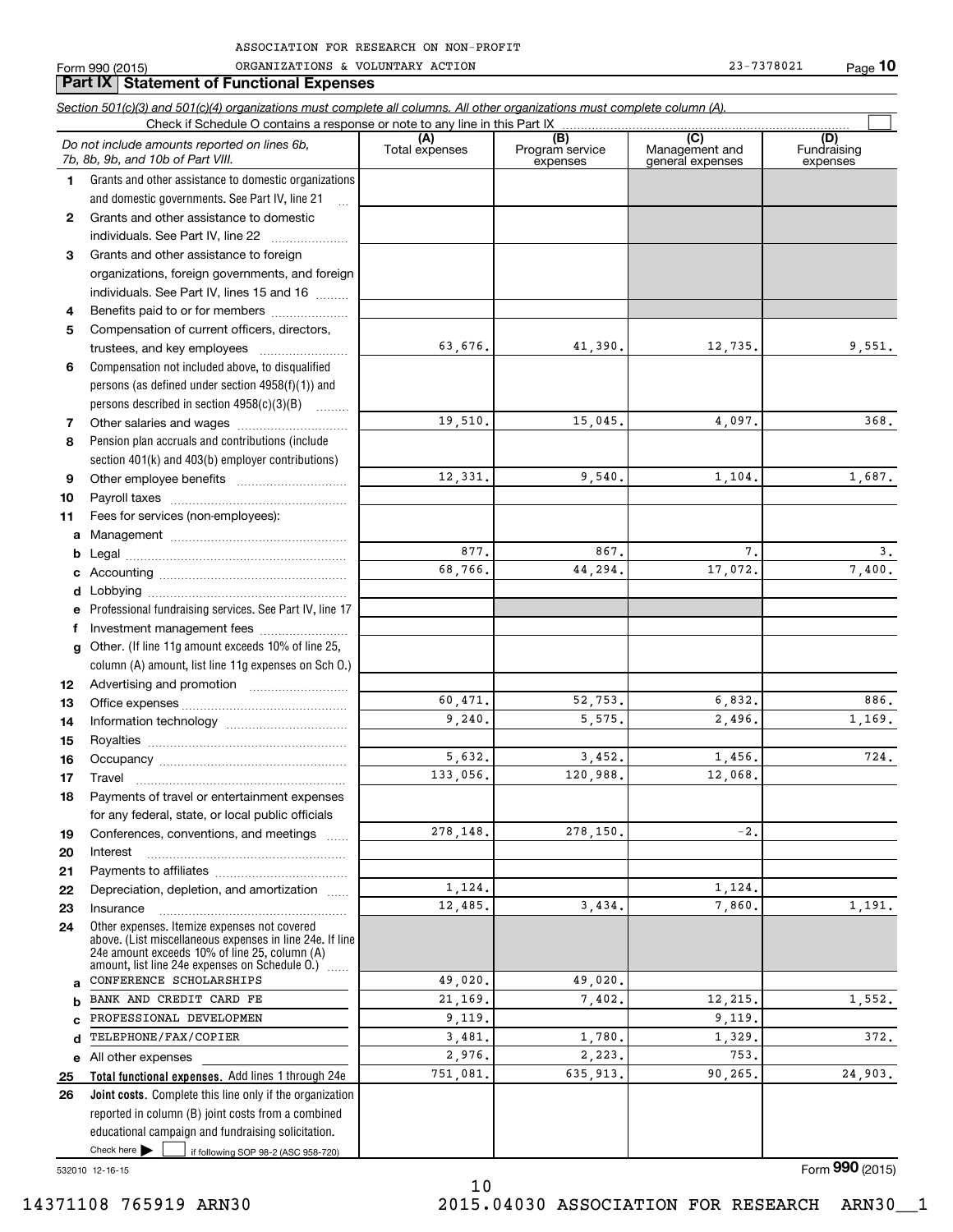| <b>Balance Sheet</b><br><b>Part X</b><br>(A)<br>(B)<br>Beginning of year<br>End of year<br>120,134.<br>534,185.<br>$\mathbf 1$<br>1.<br>1,057,948.<br>735,403.<br>$\mathbf{2}$<br>2<br>301,375.<br>3<br>з<br>6,304.<br>13,298.<br>4<br>4<br>Loans and other receivables from current and former officers, directors,<br>5<br>trustees, key employees, and highest compensated employees. Complete<br>Part II of Schedule Land Communication and Schedule Land Communication and Schedule Land Communication and Schedule L<br>5<br>Loans and other receivables from other disqualified persons (as defined under<br>6<br>section 4958(f)(1)), persons described in section 4958(c)(3)(B), and contributing<br>employers and sponsoring organizations of section 501(c)(9) voluntary<br>employees' beneficiary organizations (see instr). Complete Part II of Sch L<br>6<br>Assets<br>$\overline{7}$<br>7<br>8<br>8<br>28,319.<br>4,733.<br>9<br>Prepaid expenses and deferred charges [11] [11] Prepaid expenses and deferred charges [11] [11] Martin Martin Martin Martin Martin Martin Martin Martin Martin Martin Martin Martin Martin Martin Martin Martin Martin Martin<br>9<br><b>10a</b> Land, buildings, and equipment: cost or other<br>16,833.<br>basis. Complete Part VI of Schedule D  10a<br>10,041.<br>3,366.<br>6,792.<br>10 <sub>c</sub><br>30,000.<br>11<br>11<br>12 <sup>2</sup><br>12<br>13<br>13<br>14<br>14<br>15<br>15<br>1,547,446.<br>1,294,411.<br>16<br>16<br>55,757.<br>64,668.<br>17<br>17<br>18<br>18<br>62,443.<br>36,598.<br>19<br>19<br>Deferred revenue manual contracts and contracts are contracted and contract and contract are contracted and contract are contracted and contract are contracted and contract are contracted and contract are contracted and co<br>20<br>20<br>21<br>Escrow or custodial account liability. Complete Part IV of Schedule D<br>21<br>22<br>Loans and other payables to current and former officers, directors, trustees,<br>Liabilities<br>key employees, highest compensated employees, and disqualified persons.<br>22<br>23<br>Secured mortgages and notes payable to unrelated third parties<br>23<br>24<br>Unsecured notes and loans payable to unrelated third parties<br>24<br>Other liabilities (including federal income tax, payables to related third<br>25<br>parties, and other liabilities not included on lines 17-24). Complete Part X of<br>Schedule D<br>25<br>92,355.<br>127, 111.<br>Total liabilities. Add lines 17 through 25<br>26<br>26<br>Organizations that follow SFAS 117 (ASC 958), check here $\blacktriangleright \begin{array}{ c c } \hline x & \text{and} \end{array}$<br>complete lines 27 through 29, and lines 33 and 34.<br>Net Assets or Fund Balances<br>698,358.<br>794,947.<br>27<br>27<br>557,261.<br>353,178.<br>28<br>28<br>19,175.<br>19,175.<br>29<br>Permanently restricted net assets<br>29<br>Organizations that do not follow SFAS 117 (ASC 958), check here ▶ │<br>and complete lines 30 through 34.<br>30<br>30<br>Paid-in or capital surplus, or land, building, or equipment fund<br>31<br>31<br>32<br>32<br>Retained earnings, endowment, accumulated income, or other funds<br>1,455,091.<br>1, 167, 300.<br>33<br>33<br>1,547,446.<br>1,294,411.<br>34<br>34<br>$000 \, \text{GeV}$ | Form 990 (2015) | ORGANIZATIONS & VOLUNTARY ACTION |  |  |  |  | 23-7378021<br><u>Page</u> 11 |  |  |
|----------------------------------------------------------------------------------------------------------------------------------------------------------------------------------------------------------------------------------------------------------------------------------------------------------------------------------------------------------------------------------------------------------------------------------------------------------------------------------------------------------------------------------------------------------------------------------------------------------------------------------------------------------------------------------------------------------------------------------------------------------------------------------------------------------------------------------------------------------------------------------------------------------------------------------------------------------------------------------------------------------------------------------------------------------------------------------------------------------------------------------------------------------------------------------------------------------------------------------------------------------------------------------------------------------------------------------------------------------------------------------------------------------------------------------------------------------------------------------------------------------------------------------------------------------------------------------------------------------------------------------------------------------------------------------------------------------------------------------------------------------------------------------------------------------------------------------------------------------------------------------------------------------------------------------------------------------------------------------------------------------------------------------------------------------------------------------------------------------------------------------------------------------------------------------------------------------------------------------------------------------------------------------------------------------------------------------------------------------------------------------------------------------------------------------------------------------------------------------------------------------------------------------------------------------------------------------------------------------------------------------------------------------------------------------------------------------------------------------------------------------------------------------------------------------------------------------------------------------------------------------------------------------------------------------------------------------------------------------------------------------------------------------------------------------------------------------------------------------------------------------------------------------------------------------------------------------------------------------------------------------------------------------------------------------------------|-----------------|----------------------------------|--|--|--|--|------------------------------|--|--|
|                                                                                                                                                                                                                                                                                                                                                                                                                                                                                                                                                                                                                                                                                                                                                                                                                                                                                                                                                                                                                                                                                                                                                                                                                                                                                                                                                                                                                                                                                                                                                                                                                                                                                                                                                                                                                                                                                                                                                                                                                                                                                                                                                                                                                                                                                                                                                                                                                                                                                                                                                                                                                                                                                                                                                                                                                                                                                                                                                                                                                                                                                                                                                                                                                                                                                                                      |                 |                                  |  |  |  |  |                              |  |  |
|                                                                                                                                                                                                                                                                                                                                                                                                                                                                                                                                                                                                                                                                                                                                                                                                                                                                                                                                                                                                                                                                                                                                                                                                                                                                                                                                                                                                                                                                                                                                                                                                                                                                                                                                                                                                                                                                                                                                                                                                                                                                                                                                                                                                                                                                                                                                                                                                                                                                                                                                                                                                                                                                                                                                                                                                                                                                                                                                                                                                                                                                                                                                                                                                                                                                                                                      |                 |                                  |  |  |  |  |                              |  |  |
|                                                                                                                                                                                                                                                                                                                                                                                                                                                                                                                                                                                                                                                                                                                                                                                                                                                                                                                                                                                                                                                                                                                                                                                                                                                                                                                                                                                                                                                                                                                                                                                                                                                                                                                                                                                                                                                                                                                                                                                                                                                                                                                                                                                                                                                                                                                                                                                                                                                                                                                                                                                                                                                                                                                                                                                                                                                                                                                                                                                                                                                                                                                                                                                                                                                                                                                      |                 |                                  |  |  |  |  |                              |  |  |
|                                                                                                                                                                                                                                                                                                                                                                                                                                                                                                                                                                                                                                                                                                                                                                                                                                                                                                                                                                                                                                                                                                                                                                                                                                                                                                                                                                                                                                                                                                                                                                                                                                                                                                                                                                                                                                                                                                                                                                                                                                                                                                                                                                                                                                                                                                                                                                                                                                                                                                                                                                                                                                                                                                                                                                                                                                                                                                                                                                                                                                                                                                                                                                                                                                                                                                                      |                 |                                  |  |  |  |  |                              |  |  |
|                                                                                                                                                                                                                                                                                                                                                                                                                                                                                                                                                                                                                                                                                                                                                                                                                                                                                                                                                                                                                                                                                                                                                                                                                                                                                                                                                                                                                                                                                                                                                                                                                                                                                                                                                                                                                                                                                                                                                                                                                                                                                                                                                                                                                                                                                                                                                                                                                                                                                                                                                                                                                                                                                                                                                                                                                                                                                                                                                                                                                                                                                                                                                                                                                                                                                                                      |                 |                                  |  |  |  |  |                              |  |  |
|                                                                                                                                                                                                                                                                                                                                                                                                                                                                                                                                                                                                                                                                                                                                                                                                                                                                                                                                                                                                                                                                                                                                                                                                                                                                                                                                                                                                                                                                                                                                                                                                                                                                                                                                                                                                                                                                                                                                                                                                                                                                                                                                                                                                                                                                                                                                                                                                                                                                                                                                                                                                                                                                                                                                                                                                                                                                                                                                                                                                                                                                                                                                                                                                                                                                                                                      |                 |                                  |  |  |  |  |                              |  |  |
|                                                                                                                                                                                                                                                                                                                                                                                                                                                                                                                                                                                                                                                                                                                                                                                                                                                                                                                                                                                                                                                                                                                                                                                                                                                                                                                                                                                                                                                                                                                                                                                                                                                                                                                                                                                                                                                                                                                                                                                                                                                                                                                                                                                                                                                                                                                                                                                                                                                                                                                                                                                                                                                                                                                                                                                                                                                                                                                                                                                                                                                                                                                                                                                                                                                                                                                      |                 |                                  |  |  |  |  |                              |  |  |
|                                                                                                                                                                                                                                                                                                                                                                                                                                                                                                                                                                                                                                                                                                                                                                                                                                                                                                                                                                                                                                                                                                                                                                                                                                                                                                                                                                                                                                                                                                                                                                                                                                                                                                                                                                                                                                                                                                                                                                                                                                                                                                                                                                                                                                                                                                                                                                                                                                                                                                                                                                                                                                                                                                                                                                                                                                                                                                                                                                                                                                                                                                                                                                                                                                                                                                                      |                 |                                  |  |  |  |  |                              |  |  |
|                                                                                                                                                                                                                                                                                                                                                                                                                                                                                                                                                                                                                                                                                                                                                                                                                                                                                                                                                                                                                                                                                                                                                                                                                                                                                                                                                                                                                                                                                                                                                                                                                                                                                                                                                                                                                                                                                                                                                                                                                                                                                                                                                                                                                                                                                                                                                                                                                                                                                                                                                                                                                                                                                                                                                                                                                                                                                                                                                                                                                                                                                                                                                                                                                                                                                                                      |                 |                                  |  |  |  |  |                              |  |  |
|                                                                                                                                                                                                                                                                                                                                                                                                                                                                                                                                                                                                                                                                                                                                                                                                                                                                                                                                                                                                                                                                                                                                                                                                                                                                                                                                                                                                                                                                                                                                                                                                                                                                                                                                                                                                                                                                                                                                                                                                                                                                                                                                                                                                                                                                                                                                                                                                                                                                                                                                                                                                                                                                                                                                                                                                                                                                                                                                                                                                                                                                                                                                                                                                                                                                                                                      |                 |                                  |  |  |  |  |                              |  |  |
|                                                                                                                                                                                                                                                                                                                                                                                                                                                                                                                                                                                                                                                                                                                                                                                                                                                                                                                                                                                                                                                                                                                                                                                                                                                                                                                                                                                                                                                                                                                                                                                                                                                                                                                                                                                                                                                                                                                                                                                                                                                                                                                                                                                                                                                                                                                                                                                                                                                                                                                                                                                                                                                                                                                                                                                                                                                                                                                                                                                                                                                                                                                                                                                                                                                                                                                      |                 |                                  |  |  |  |  |                              |  |  |
|                                                                                                                                                                                                                                                                                                                                                                                                                                                                                                                                                                                                                                                                                                                                                                                                                                                                                                                                                                                                                                                                                                                                                                                                                                                                                                                                                                                                                                                                                                                                                                                                                                                                                                                                                                                                                                                                                                                                                                                                                                                                                                                                                                                                                                                                                                                                                                                                                                                                                                                                                                                                                                                                                                                                                                                                                                                                                                                                                                                                                                                                                                                                                                                                                                                                                                                      |                 |                                  |  |  |  |  |                              |  |  |
|                                                                                                                                                                                                                                                                                                                                                                                                                                                                                                                                                                                                                                                                                                                                                                                                                                                                                                                                                                                                                                                                                                                                                                                                                                                                                                                                                                                                                                                                                                                                                                                                                                                                                                                                                                                                                                                                                                                                                                                                                                                                                                                                                                                                                                                                                                                                                                                                                                                                                                                                                                                                                                                                                                                                                                                                                                                                                                                                                                                                                                                                                                                                                                                                                                                                                                                      |                 |                                  |  |  |  |  |                              |  |  |
|                                                                                                                                                                                                                                                                                                                                                                                                                                                                                                                                                                                                                                                                                                                                                                                                                                                                                                                                                                                                                                                                                                                                                                                                                                                                                                                                                                                                                                                                                                                                                                                                                                                                                                                                                                                                                                                                                                                                                                                                                                                                                                                                                                                                                                                                                                                                                                                                                                                                                                                                                                                                                                                                                                                                                                                                                                                                                                                                                                                                                                                                                                                                                                                                                                                                                                                      |                 |                                  |  |  |  |  |                              |  |  |
|                                                                                                                                                                                                                                                                                                                                                                                                                                                                                                                                                                                                                                                                                                                                                                                                                                                                                                                                                                                                                                                                                                                                                                                                                                                                                                                                                                                                                                                                                                                                                                                                                                                                                                                                                                                                                                                                                                                                                                                                                                                                                                                                                                                                                                                                                                                                                                                                                                                                                                                                                                                                                                                                                                                                                                                                                                                                                                                                                                                                                                                                                                                                                                                                                                                                                                                      |                 |                                  |  |  |  |  |                              |  |  |
|                                                                                                                                                                                                                                                                                                                                                                                                                                                                                                                                                                                                                                                                                                                                                                                                                                                                                                                                                                                                                                                                                                                                                                                                                                                                                                                                                                                                                                                                                                                                                                                                                                                                                                                                                                                                                                                                                                                                                                                                                                                                                                                                                                                                                                                                                                                                                                                                                                                                                                                                                                                                                                                                                                                                                                                                                                                                                                                                                                                                                                                                                                                                                                                                                                                                                                                      |                 |                                  |  |  |  |  |                              |  |  |
|                                                                                                                                                                                                                                                                                                                                                                                                                                                                                                                                                                                                                                                                                                                                                                                                                                                                                                                                                                                                                                                                                                                                                                                                                                                                                                                                                                                                                                                                                                                                                                                                                                                                                                                                                                                                                                                                                                                                                                                                                                                                                                                                                                                                                                                                                                                                                                                                                                                                                                                                                                                                                                                                                                                                                                                                                                                                                                                                                                                                                                                                                                                                                                                                                                                                                                                      |                 |                                  |  |  |  |  |                              |  |  |
|                                                                                                                                                                                                                                                                                                                                                                                                                                                                                                                                                                                                                                                                                                                                                                                                                                                                                                                                                                                                                                                                                                                                                                                                                                                                                                                                                                                                                                                                                                                                                                                                                                                                                                                                                                                                                                                                                                                                                                                                                                                                                                                                                                                                                                                                                                                                                                                                                                                                                                                                                                                                                                                                                                                                                                                                                                                                                                                                                                                                                                                                                                                                                                                                                                                                                                                      |                 |                                  |  |  |  |  |                              |  |  |
|                                                                                                                                                                                                                                                                                                                                                                                                                                                                                                                                                                                                                                                                                                                                                                                                                                                                                                                                                                                                                                                                                                                                                                                                                                                                                                                                                                                                                                                                                                                                                                                                                                                                                                                                                                                                                                                                                                                                                                                                                                                                                                                                                                                                                                                                                                                                                                                                                                                                                                                                                                                                                                                                                                                                                                                                                                                                                                                                                                                                                                                                                                                                                                                                                                                                                                                      |                 |                                  |  |  |  |  |                              |  |  |
|                                                                                                                                                                                                                                                                                                                                                                                                                                                                                                                                                                                                                                                                                                                                                                                                                                                                                                                                                                                                                                                                                                                                                                                                                                                                                                                                                                                                                                                                                                                                                                                                                                                                                                                                                                                                                                                                                                                                                                                                                                                                                                                                                                                                                                                                                                                                                                                                                                                                                                                                                                                                                                                                                                                                                                                                                                                                                                                                                                                                                                                                                                                                                                                                                                                                                                                      |                 |                                  |  |  |  |  |                              |  |  |
|                                                                                                                                                                                                                                                                                                                                                                                                                                                                                                                                                                                                                                                                                                                                                                                                                                                                                                                                                                                                                                                                                                                                                                                                                                                                                                                                                                                                                                                                                                                                                                                                                                                                                                                                                                                                                                                                                                                                                                                                                                                                                                                                                                                                                                                                                                                                                                                                                                                                                                                                                                                                                                                                                                                                                                                                                                                                                                                                                                                                                                                                                                                                                                                                                                                                                                                      |                 |                                  |  |  |  |  |                              |  |  |
|                                                                                                                                                                                                                                                                                                                                                                                                                                                                                                                                                                                                                                                                                                                                                                                                                                                                                                                                                                                                                                                                                                                                                                                                                                                                                                                                                                                                                                                                                                                                                                                                                                                                                                                                                                                                                                                                                                                                                                                                                                                                                                                                                                                                                                                                                                                                                                                                                                                                                                                                                                                                                                                                                                                                                                                                                                                                                                                                                                                                                                                                                                                                                                                                                                                                                                                      |                 |                                  |  |  |  |  |                              |  |  |
|                                                                                                                                                                                                                                                                                                                                                                                                                                                                                                                                                                                                                                                                                                                                                                                                                                                                                                                                                                                                                                                                                                                                                                                                                                                                                                                                                                                                                                                                                                                                                                                                                                                                                                                                                                                                                                                                                                                                                                                                                                                                                                                                                                                                                                                                                                                                                                                                                                                                                                                                                                                                                                                                                                                                                                                                                                                                                                                                                                                                                                                                                                                                                                                                                                                                                                                      |                 |                                  |  |  |  |  |                              |  |  |
|                                                                                                                                                                                                                                                                                                                                                                                                                                                                                                                                                                                                                                                                                                                                                                                                                                                                                                                                                                                                                                                                                                                                                                                                                                                                                                                                                                                                                                                                                                                                                                                                                                                                                                                                                                                                                                                                                                                                                                                                                                                                                                                                                                                                                                                                                                                                                                                                                                                                                                                                                                                                                                                                                                                                                                                                                                                                                                                                                                                                                                                                                                                                                                                                                                                                                                                      |                 |                                  |  |  |  |  |                              |  |  |
|                                                                                                                                                                                                                                                                                                                                                                                                                                                                                                                                                                                                                                                                                                                                                                                                                                                                                                                                                                                                                                                                                                                                                                                                                                                                                                                                                                                                                                                                                                                                                                                                                                                                                                                                                                                                                                                                                                                                                                                                                                                                                                                                                                                                                                                                                                                                                                                                                                                                                                                                                                                                                                                                                                                                                                                                                                                                                                                                                                                                                                                                                                                                                                                                                                                                                                                      |                 |                                  |  |  |  |  |                              |  |  |
|                                                                                                                                                                                                                                                                                                                                                                                                                                                                                                                                                                                                                                                                                                                                                                                                                                                                                                                                                                                                                                                                                                                                                                                                                                                                                                                                                                                                                                                                                                                                                                                                                                                                                                                                                                                                                                                                                                                                                                                                                                                                                                                                                                                                                                                                                                                                                                                                                                                                                                                                                                                                                                                                                                                                                                                                                                                                                                                                                                                                                                                                                                                                                                                                                                                                                                                      |                 |                                  |  |  |  |  |                              |  |  |
|                                                                                                                                                                                                                                                                                                                                                                                                                                                                                                                                                                                                                                                                                                                                                                                                                                                                                                                                                                                                                                                                                                                                                                                                                                                                                                                                                                                                                                                                                                                                                                                                                                                                                                                                                                                                                                                                                                                                                                                                                                                                                                                                                                                                                                                                                                                                                                                                                                                                                                                                                                                                                                                                                                                                                                                                                                                                                                                                                                                                                                                                                                                                                                                                                                                                                                                      |                 |                                  |  |  |  |  |                              |  |  |
|                                                                                                                                                                                                                                                                                                                                                                                                                                                                                                                                                                                                                                                                                                                                                                                                                                                                                                                                                                                                                                                                                                                                                                                                                                                                                                                                                                                                                                                                                                                                                                                                                                                                                                                                                                                                                                                                                                                                                                                                                                                                                                                                                                                                                                                                                                                                                                                                                                                                                                                                                                                                                                                                                                                                                                                                                                                                                                                                                                                                                                                                                                                                                                                                                                                                                                                      |                 |                                  |  |  |  |  |                              |  |  |
|                                                                                                                                                                                                                                                                                                                                                                                                                                                                                                                                                                                                                                                                                                                                                                                                                                                                                                                                                                                                                                                                                                                                                                                                                                                                                                                                                                                                                                                                                                                                                                                                                                                                                                                                                                                                                                                                                                                                                                                                                                                                                                                                                                                                                                                                                                                                                                                                                                                                                                                                                                                                                                                                                                                                                                                                                                                                                                                                                                                                                                                                                                                                                                                                                                                                                                                      |                 |                                  |  |  |  |  |                              |  |  |
|                                                                                                                                                                                                                                                                                                                                                                                                                                                                                                                                                                                                                                                                                                                                                                                                                                                                                                                                                                                                                                                                                                                                                                                                                                                                                                                                                                                                                                                                                                                                                                                                                                                                                                                                                                                                                                                                                                                                                                                                                                                                                                                                                                                                                                                                                                                                                                                                                                                                                                                                                                                                                                                                                                                                                                                                                                                                                                                                                                                                                                                                                                                                                                                                                                                                                                                      |                 |                                  |  |  |  |  |                              |  |  |
|                                                                                                                                                                                                                                                                                                                                                                                                                                                                                                                                                                                                                                                                                                                                                                                                                                                                                                                                                                                                                                                                                                                                                                                                                                                                                                                                                                                                                                                                                                                                                                                                                                                                                                                                                                                                                                                                                                                                                                                                                                                                                                                                                                                                                                                                                                                                                                                                                                                                                                                                                                                                                                                                                                                                                                                                                                                                                                                                                                                                                                                                                                                                                                                                                                                                                                                      |                 |                                  |  |  |  |  |                              |  |  |
|                                                                                                                                                                                                                                                                                                                                                                                                                                                                                                                                                                                                                                                                                                                                                                                                                                                                                                                                                                                                                                                                                                                                                                                                                                                                                                                                                                                                                                                                                                                                                                                                                                                                                                                                                                                                                                                                                                                                                                                                                                                                                                                                                                                                                                                                                                                                                                                                                                                                                                                                                                                                                                                                                                                                                                                                                                                                                                                                                                                                                                                                                                                                                                                                                                                                                                                      |                 |                                  |  |  |  |  |                              |  |  |
|                                                                                                                                                                                                                                                                                                                                                                                                                                                                                                                                                                                                                                                                                                                                                                                                                                                                                                                                                                                                                                                                                                                                                                                                                                                                                                                                                                                                                                                                                                                                                                                                                                                                                                                                                                                                                                                                                                                                                                                                                                                                                                                                                                                                                                                                                                                                                                                                                                                                                                                                                                                                                                                                                                                                                                                                                                                                                                                                                                                                                                                                                                                                                                                                                                                                                                                      |                 |                                  |  |  |  |  |                              |  |  |
|                                                                                                                                                                                                                                                                                                                                                                                                                                                                                                                                                                                                                                                                                                                                                                                                                                                                                                                                                                                                                                                                                                                                                                                                                                                                                                                                                                                                                                                                                                                                                                                                                                                                                                                                                                                                                                                                                                                                                                                                                                                                                                                                                                                                                                                                                                                                                                                                                                                                                                                                                                                                                                                                                                                                                                                                                                                                                                                                                                                                                                                                                                                                                                                                                                                                                                                      |                 |                                  |  |  |  |  |                              |  |  |
|                                                                                                                                                                                                                                                                                                                                                                                                                                                                                                                                                                                                                                                                                                                                                                                                                                                                                                                                                                                                                                                                                                                                                                                                                                                                                                                                                                                                                                                                                                                                                                                                                                                                                                                                                                                                                                                                                                                                                                                                                                                                                                                                                                                                                                                                                                                                                                                                                                                                                                                                                                                                                                                                                                                                                                                                                                                                                                                                                                                                                                                                                                                                                                                                                                                                                                                      |                 |                                  |  |  |  |  |                              |  |  |
|                                                                                                                                                                                                                                                                                                                                                                                                                                                                                                                                                                                                                                                                                                                                                                                                                                                                                                                                                                                                                                                                                                                                                                                                                                                                                                                                                                                                                                                                                                                                                                                                                                                                                                                                                                                                                                                                                                                                                                                                                                                                                                                                                                                                                                                                                                                                                                                                                                                                                                                                                                                                                                                                                                                                                                                                                                                                                                                                                                                                                                                                                                                                                                                                                                                                                                                      |                 |                                  |  |  |  |  |                              |  |  |
|                                                                                                                                                                                                                                                                                                                                                                                                                                                                                                                                                                                                                                                                                                                                                                                                                                                                                                                                                                                                                                                                                                                                                                                                                                                                                                                                                                                                                                                                                                                                                                                                                                                                                                                                                                                                                                                                                                                                                                                                                                                                                                                                                                                                                                                                                                                                                                                                                                                                                                                                                                                                                                                                                                                                                                                                                                                                                                                                                                                                                                                                                                                                                                                                                                                                                                                      |                 |                                  |  |  |  |  |                              |  |  |
|                                                                                                                                                                                                                                                                                                                                                                                                                                                                                                                                                                                                                                                                                                                                                                                                                                                                                                                                                                                                                                                                                                                                                                                                                                                                                                                                                                                                                                                                                                                                                                                                                                                                                                                                                                                                                                                                                                                                                                                                                                                                                                                                                                                                                                                                                                                                                                                                                                                                                                                                                                                                                                                                                                                                                                                                                                                                                                                                                                                                                                                                                                                                                                                                                                                                                                                      |                 |                                  |  |  |  |  |                              |  |  |
|                                                                                                                                                                                                                                                                                                                                                                                                                                                                                                                                                                                                                                                                                                                                                                                                                                                                                                                                                                                                                                                                                                                                                                                                                                                                                                                                                                                                                                                                                                                                                                                                                                                                                                                                                                                                                                                                                                                                                                                                                                                                                                                                                                                                                                                                                                                                                                                                                                                                                                                                                                                                                                                                                                                                                                                                                                                                                                                                                                                                                                                                                                                                                                                                                                                                                                                      |                 |                                  |  |  |  |  |                              |  |  |
|                                                                                                                                                                                                                                                                                                                                                                                                                                                                                                                                                                                                                                                                                                                                                                                                                                                                                                                                                                                                                                                                                                                                                                                                                                                                                                                                                                                                                                                                                                                                                                                                                                                                                                                                                                                                                                                                                                                                                                                                                                                                                                                                                                                                                                                                                                                                                                                                                                                                                                                                                                                                                                                                                                                                                                                                                                                                                                                                                                                                                                                                                                                                                                                                                                                                                                                      |                 |                                  |  |  |  |  |                              |  |  |
|                                                                                                                                                                                                                                                                                                                                                                                                                                                                                                                                                                                                                                                                                                                                                                                                                                                                                                                                                                                                                                                                                                                                                                                                                                                                                                                                                                                                                                                                                                                                                                                                                                                                                                                                                                                                                                                                                                                                                                                                                                                                                                                                                                                                                                                                                                                                                                                                                                                                                                                                                                                                                                                                                                                                                                                                                                                                                                                                                                                                                                                                                                                                                                                                                                                                                                                      |                 |                                  |  |  |  |  |                              |  |  |
|                                                                                                                                                                                                                                                                                                                                                                                                                                                                                                                                                                                                                                                                                                                                                                                                                                                                                                                                                                                                                                                                                                                                                                                                                                                                                                                                                                                                                                                                                                                                                                                                                                                                                                                                                                                                                                                                                                                                                                                                                                                                                                                                                                                                                                                                                                                                                                                                                                                                                                                                                                                                                                                                                                                                                                                                                                                                                                                                                                                                                                                                                                                                                                                                                                                                                                                      |                 |                                  |  |  |  |  |                              |  |  |
|                                                                                                                                                                                                                                                                                                                                                                                                                                                                                                                                                                                                                                                                                                                                                                                                                                                                                                                                                                                                                                                                                                                                                                                                                                                                                                                                                                                                                                                                                                                                                                                                                                                                                                                                                                                                                                                                                                                                                                                                                                                                                                                                                                                                                                                                                                                                                                                                                                                                                                                                                                                                                                                                                                                                                                                                                                                                                                                                                                                                                                                                                                                                                                                                                                                                                                                      |                 |                                  |  |  |  |  |                              |  |  |
|                                                                                                                                                                                                                                                                                                                                                                                                                                                                                                                                                                                                                                                                                                                                                                                                                                                                                                                                                                                                                                                                                                                                                                                                                                                                                                                                                                                                                                                                                                                                                                                                                                                                                                                                                                                                                                                                                                                                                                                                                                                                                                                                                                                                                                                                                                                                                                                                                                                                                                                                                                                                                                                                                                                                                                                                                                                                                                                                                                                                                                                                                                                                                                                                                                                                                                                      |                 |                                  |  |  |  |  |                              |  |  |
|                                                                                                                                                                                                                                                                                                                                                                                                                                                                                                                                                                                                                                                                                                                                                                                                                                                                                                                                                                                                                                                                                                                                                                                                                                                                                                                                                                                                                                                                                                                                                                                                                                                                                                                                                                                                                                                                                                                                                                                                                                                                                                                                                                                                                                                                                                                                                                                                                                                                                                                                                                                                                                                                                                                                                                                                                                                                                                                                                                                                                                                                                                                                                                                                                                                                                                                      |                 |                                  |  |  |  |  |                              |  |  |
|                                                                                                                                                                                                                                                                                                                                                                                                                                                                                                                                                                                                                                                                                                                                                                                                                                                                                                                                                                                                                                                                                                                                                                                                                                                                                                                                                                                                                                                                                                                                                                                                                                                                                                                                                                                                                                                                                                                                                                                                                                                                                                                                                                                                                                                                                                                                                                                                                                                                                                                                                                                                                                                                                                                                                                                                                                                                                                                                                                                                                                                                                                                                                                                                                                                                                                                      |                 |                                  |  |  |  |  |                              |  |  |
|                                                                                                                                                                                                                                                                                                                                                                                                                                                                                                                                                                                                                                                                                                                                                                                                                                                                                                                                                                                                                                                                                                                                                                                                                                                                                                                                                                                                                                                                                                                                                                                                                                                                                                                                                                                                                                                                                                                                                                                                                                                                                                                                                                                                                                                                                                                                                                                                                                                                                                                                                                                                                                                                                                                                                                                                                                                                                                                                                                                                                                                                                                                                                                                                                                                                                                                      |                 |                                  |  |  |  |  |                              |  |  |
|                                                                                                                                                                                                                                                                                                                                                                                                                                                                                                                                                                                                                                                                                                                                                                                                                                                                                                                                                                                                                                                                                                                                                                                                                                                                                                                                                                                                                                                                                                                                                                                                                                                                                                                                                                                                                                                                                                                                                                                                                                                                                                                                                                                                                                                                                                                                                                                                                                                                                                                                                                                                                                                                                                                                                                                                                                                                                                                                                                                                                                                                                                                                                                                                                                                                                                                      |                 |                                  |  |  |  |  |                              |  |  |
|                                                                                                                                                                                                                                                                                                                                                                                                                                                                                                                                                                                                                                                                                                                                                                                                                                                                                                                                                                                                                                                                                                                                                                                                                                                                                                                                                                                                                                                                                                                                                                                                                                                                                                                                                                                                                                                                                                                                                                                                                                                                                                                                                                                                                                                                                                                                                                                                                                                                                                                                                                                                                                                                                                                                                                                                                                                                                                                                                                                                                                                                                                                                                                                                                                                                                                                      |                 |                                  |  |  |  |  |                              |  |  |
|                                                                                                                                                                                                                                                                                                                                                                                                                                                                                                                                                                                                                                                                                                                                                                                                                                                                                                                                                                                                                                                                                                                                                                                                                                                                                                                                                                                                                                                                                                                                                                                                                                                                                                                                                                                                                                                                                                                                                                                                                                                                                                                                                                                                                                                                                                                                                                                                                                                                                                                                                                                                                                                                                                                                                                                                                                                                                                                                                                                                                                                                                                                                                                                                                                                                                                                      |                 |                                  |  |  |  |  |                              |  |  |
|                                                                                                                                                                                                                                                                                                                                                                                                                                                                                                                                                                                                                                                                                                                                                                                                                                                                                                                                                                                                                                                                                                                                                                                                                                                                                                                                                                                                                                                                                                                                                                                                                                                                                                                                                                                                                                                                                                                                                                                                                                                                                                                                                                                                                                                                                                                                                                                                                                                                                                                                                                                                                                                                                                                                                                                                                                                                                                                                                                                                                                                                                                                                                                                                                                                                                                                      |                 |                                  |  |  |  |  |                              |  |  |

Form (2015) **990**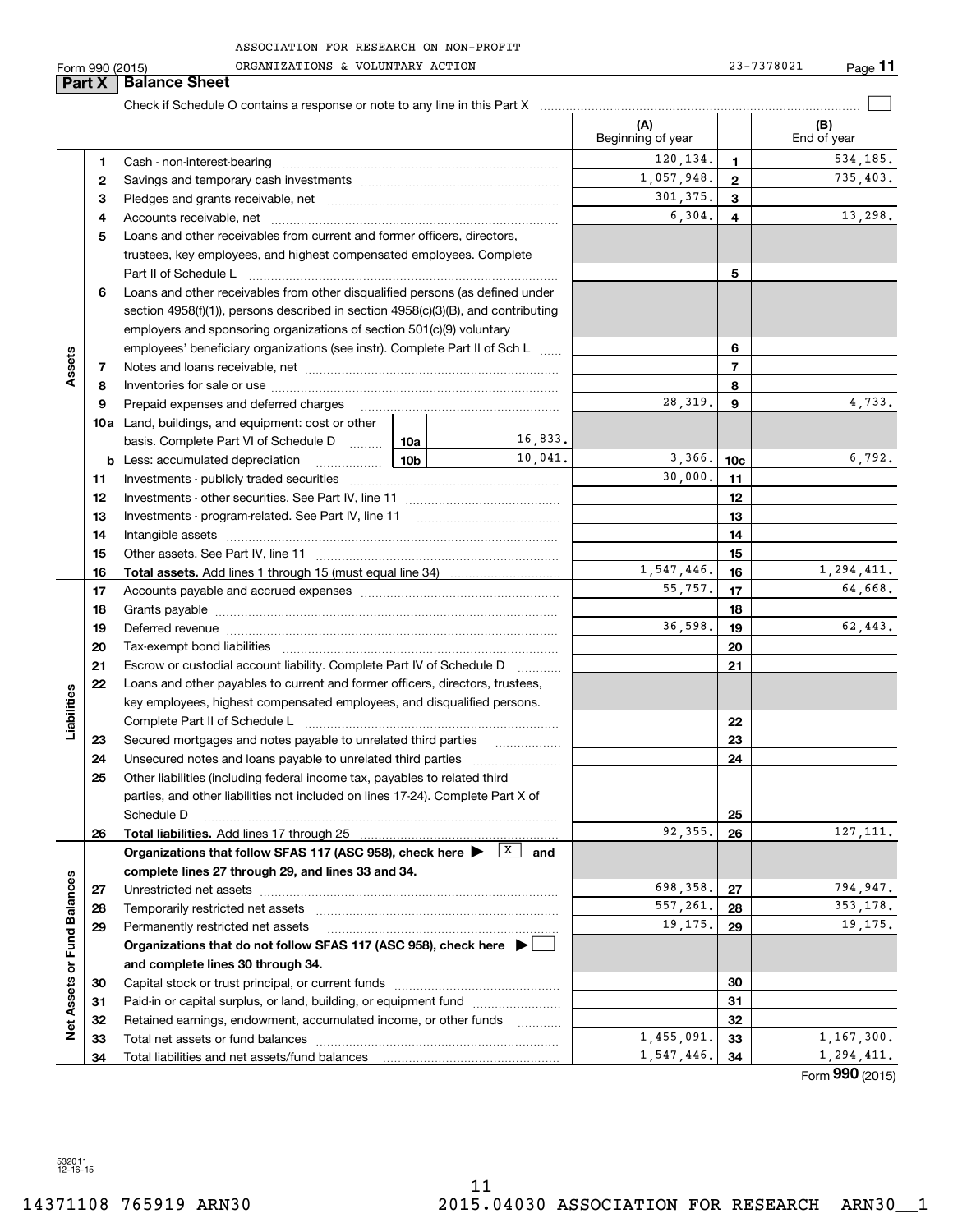|                                                                                                                                 | ASSOCIATION FOR RESEARCH ON NON-PROFIT                                                                                        |                |                |            |            |  |  |  |
|---------------------------------------------------------------------------------------------------------------------------------|-------------------------------------------------------------------------------------------------------------------------------|----------------|----------------|------------|------------|--|--|--|
|                                                                                                                                 | ORGANIZATIONS & VOLUNTARY ACTION<br>Form 990 (2015)                                                                           | 23-7378021     |                |            | Page $12$  |  |  |  |
|                                                                                                                                 | Part XI<br><b>Reconciliation of Net Assets</b>                                                                                |                |                |            |            |  |  |  |
|                                                                                                                                 | Check if Schedule O contains a response or note to any line in this Part XI                                                   |                |                |            |            |  |  |  |
|                                                                                                                                 |                                                                                                                               |                |                |            |            |  |  |  |
| 1                                                                                                                               | Total revenue (must equal Part VIII, column (A), line 12)                                                                     | 1              |                |            | 501,930.   |  |  |  |
| 2                                                                                                                               |                                                                                                                               | $\mathbf{2}$   | 751,081.       |            |            |  |  |  |
| з                                                                                                                               | Revenue less expenses. Subtract line 2 from line 1                                                                            | 3              | $-249,151.$    |            |            |  |  |  |
| 4                                                                                                                               | $\overline{\mathbf{4}}$                                                                                                       |                |                |            |            |  |  |  |
| 5                                                                                                                               | Net unrealized gains (losses) on investments                                                                                  | 5              |                |            | $-38,640.$ |  |  |  |
| 6                                                                                                                               | Donated services and use of facilities                                                                                        | 6              |                |            |            |  |  |  |
| 7                                                                                                                               | Investment expenses                                                                                                           | $\overline{7}$ |                |            |            |  |  |  |
| 8                                                                                                                               | Prior period adjustments                                                                                                      | 8              |                |            |            |  |  |  |
| 9                                                                                                                               | Other changes in net assets or fund balances (explain in Schedule O)                                                          | 9              |                |            | 0.         |  |  |  |
| 10                                                                                                                              | Net assets or fund balances at end of year. Combine lines 3 through 9 (must equal Part X, line 33,                            |                |                |            |            |  |  |  |
|                                                                                                                                 | 10<br>column (B))                                                                                                             |                |                |            |            |  |  |  |
|                                                                                                                                 | Part XII Financial Statements and Reporting                                                                                   |                |                |            |            |  |  |  |
|                                                                                                                                 |                                                                                                                               |                |                |            | X          |  |  |  |
|                                                                                                                                 |                                                                                                                               |                |                | <b>Yes</b> | <b>No</b>  |  |  |  |
| 1                                                                                                                               | X   Accrual<br>Cash<br>Other<br>Accounting method used to prepare the Form 990:                                               |                |                |            |            |  |  |  |
|                                                                                                                                 | If the organization changed its method of accounting from a prior year or checked "Other," explain in Schedule O.             |                |                |            |            |  |  |  |
|                                                                                                                                 | 2a Were the organization's financial statements compiled or reviewed by an independent accountant?                            |                | 2a             |            | x          |  |  |  |
|                                                                                                                                 | If "Yes," check a box below to indicate whether the financial statements for the year were compiled or reviewed on a          |                |                |            |            |  |  |  |
|                                                                                                                                 | separate basis, consolidated basis, or both:                                                                                  |                |                |            |            |  |  |  |
|                                                                                                                                 | <b>Consolidated basis</b><br>Separate basis<br>Both consolidated and separate basis                                           |                |                |            |            |  |  |  |
|                                                                                                                                 | <b>b</b> Were the organization's financial statements audited by an independent accountant?                                   |                | 2 <sub>b</sub> | х          |            |  |  |  |
|                                                                                                                                 | If "Yes," check a box below to indicate whether the financial statements for the year were audited on a separate basis,       |                |                |            |            |  |  |  |
|                                                                                                                                 | consolidated basis, or both:                                                                                                  |                |                |            |            |  |  |  |
|                                                                                                                                 | $\vert$ X $\vert$ Separate basis<br>Consolidated basis<br>Both consolidated and separate basis                                |                |                |            |            |  |  |  |
|                                                                                                                                 | c If "Yes" to line 2a or 2b, does the organization have a committee that assumes responsibility for oversight of the audit,   |                |                |            |            |  |  |  |
|                                                                                                                                 |                                                                                                                               |                | 2c             | х          |            |  |  |  |
|                                                                                                                                 | If the organization changed either its oversight process or selection process during the tax year, explain in Schedule O.     |                |                |            |            |  |  |  |
| 3a As a result of a federal award, was the organization required to undergo an audit or audits as set forth in the Single Audit |                                                                                                                               |                |                |            |            |  |  |  |
|                                                                                                                                 | За                                                                                                                            |                |                |            |            |  |  |  |
|                                                                                                                                 | b If "Yes," did the organization undergo the required audit or audits? If the organization did not undergo the required audit |                |                |            |            |  |  |  |
|                                                                                                                                 | or audits, explain why in Schedule O and describe any steps taken to undergo such audits                                      |                | 3b             |            |            |  |  |  |
|                                                                                                                                 |                                                                                                                               |                |                | $\Omega$   |            |  |  |  |

Form (2015) **990**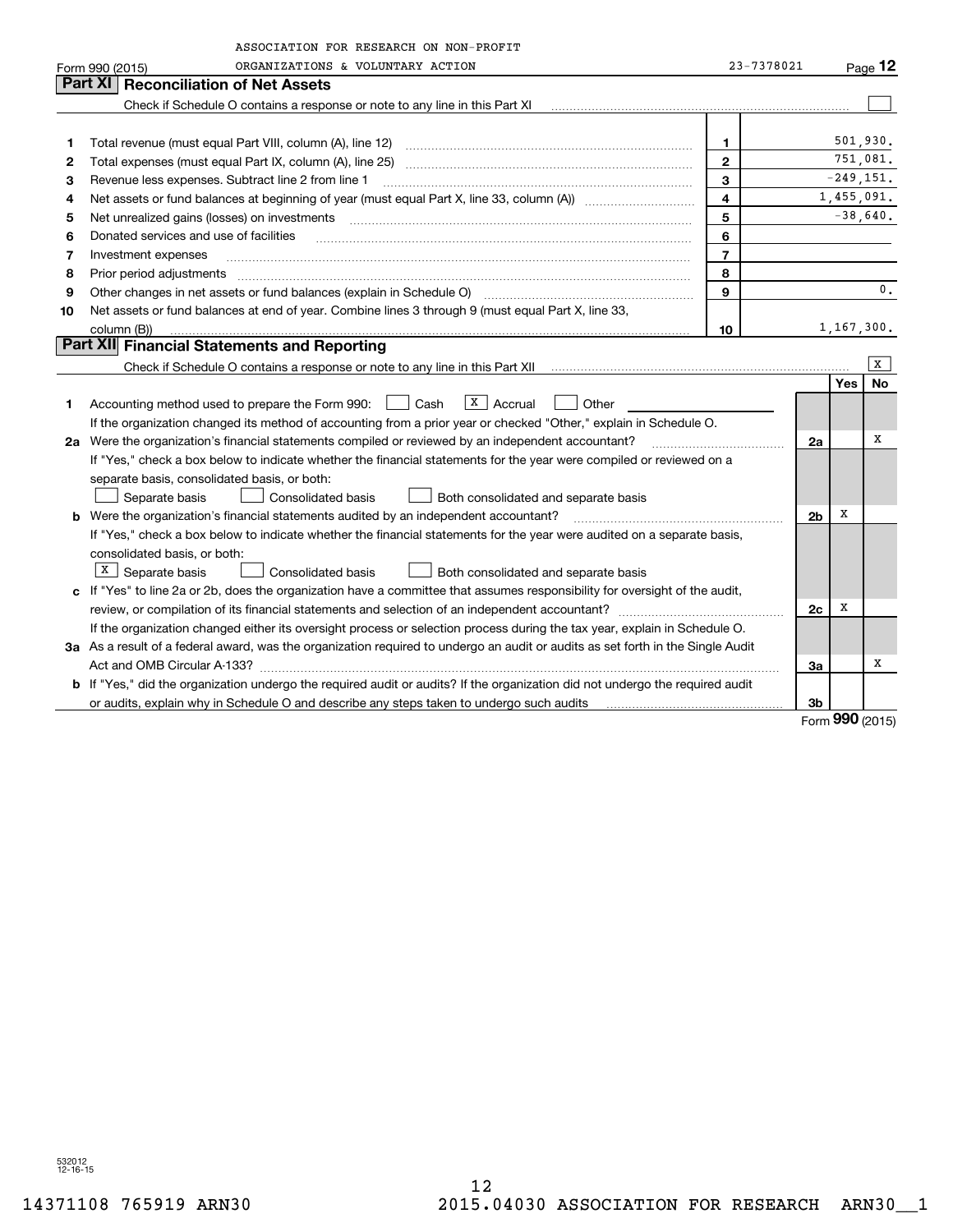| <b>SCHEDULE A</b><br>(Form 990 or 990-EZ)<br>Department of the Treasury<br>Internal Revenue Service |                                             |                                                                        | <b>Public Charity Status and Public Support</b><br>Complete if the organization is a section 501(c)(3) organization or a section<br>4947(a)(1) nonexempt charitable trust.<br>Attach to Form 990 or Form 990-EZ.<br>Information about Schedule A (Form 990 or 990-EZ) and its instructions is at www.irs.gov/form990. |     |                                       |                        | OMB No. 1545-0047<br><b>Open to Public</b><br><b>Inspection</b> |
|-----------------------------------------------------------------------------------------------------|---------------------------------------------|------------------------------------------------------------------------|-----------------------------------------------------------------------------------------------------------------------------------------------------------------------------------------------------------------------------------------------------------------------------------------------------------------------|-----|---------------------------------------|------------------------|-----------------------------------------------------------------|
| Name of the organization                                                                            |                                             |                                                                        | ASSOCIATION FOR RESEARCH ON NON-PROFIT                                                                                                                                                                                                                                                                                |     |                                       |                        | <b>Employer identification number</b>                           |
|                                                                                                     |                                             | ORGANIZATIONS & VOLUNTARY ACTION                                       |                                                                                                                                                                                                                                                                                                                       |     |                                       |                        | 23-7378021                                                      |
| Part I                                                                                              |                                             |                                                                        | Reason for Public Charity Status (All organizations must complete this part.) See instructions.                                                                                                                                                                                                                       |     |                                       |                        |                                                                 |
|                                                                                                     |                                             |                                                                        | The organization is not a private foundation because it is: (For lines 1 through 11, check only one box.)                                                                                                                                                                                                             |     |                                       |                        |                                                                 |
| 1                                                                                                   |                                             |                                                                        | A church, convention of churches, or association of churches described in section 170(b)(1)(A)(i).                                                                                                                                                                                                                    |     |                                       |                        |                                                                 |
| 2                                                                                                   |                                             |                                                                        | A school described in section 170(b)(1)(A)(ii). (Attach Schedule E (Form 990 or 990-EZ).)                                                                                                                                                                                                                             |     |                                       |                        |                                                                 |
| 3                                                                                                   |                                             |                                                                        | A hospital or a cooperative hospital service organization described in section 170(b)(1)(A)(iii).                                                                                                                                                                                                                     |     |                                       |                        |                                                                 |
| 4                                                                                                   |                                             |                                                                        | A medical research organization operated in conjunction with a hospital described in section 170(b)(1)(A)(iii). Enter the hospital's name,                                                                                                                                                                            |     |                                       |                        |                                                                 |
| city, and state:                                                                                    |                                             |                                                                        |                                                                                                                                                                                                                                                                                                                       |     |                                       |                        |                                                                 |
| 5                                                                                                   |                                             |                                                                        | An organization operated for the benefit of a college or university owned or operated by a governmental unit described in                                                                                                                                                                                             |     |                                       |                        |                                                                 |
|                                                                                                     |                                             | section 170(b)(1)(A)(iv). (Complete Part II.)                          |                                                                                                                                                                                                                                                                                                                       |     |                                       |                        |                                                                 |
| 6                                                                                                   |                                             |                                                                        | A federal, state, or local government or governmental unit described in section 170(b)(1)(A)(v).                                                                                                                                                                                                                      |     |                                       |                        |                                                                 |
| 7                                                                                                   |                                             | section 170(b)(1)(A)(vi). (Complete Part II.)                          | An organization that normally receives a substantial part of its support from a governmental unit or from the general public described in                                                                                                                                                                             |     |                                       |                        |                                                                 |
| 8                                                                                                   |                                             |                                                                        | A community trust described in section 170(b)(1)(A)(vi). (Complete Part II.)                                                                                                                                                                                                                                          |     |                                       |                        |                                                                 |
| $\mathbf{x}$<br>9                                                                                   |                                             |                                                                        | An organization that normally receives: (1) more than 33 1/3% of its support from contributions, membership fees, and gross receipts from                                                                                                                                                                             |     |                                       |                        |                                                                 |
|                                                                                                     |                                             |                                                                        | activities related to its exempt functions - subject to certain exceptions, and (2) no more than 33 1/3% of its support from gross investment                                                                                                                                                                         |     |                                       |                        |                                                                 |
|                                                                                                     |                                             |                                                                        | income and unrelated business taxable income (less section 511 tax) from businesses acquired by the organization after June 30, 1975.                                                                                                                                                                                 |     |                                       |                        |                                                                 |
|                                                                                                     | See section 509(a)(2). (Complete Part III.) |                                                                        |                                                                                                                                                                                                                                                                                                                       |     |                                       |                        |                                                                 |
| 10                                                                                                  |                                             |                                                                        | An organization organized and operated exclusively to test for public safety. See section 509(a)(4).                                                                                                                                                                                                                  |     |                                       |                        |                                                                 |
| 11                                                                                                  |                                             |                                                                        | An organization organized and operated exclusively for the benefit of, to perform the functions of, or to carry out the purposes of one or                                                                                                                                                                            |     |                                       |                        |                                                                 |
|                                                                                                     |                                             |                                                                        | more publicly supported organizations described in section 509(a)(1) or section 509(a)(2). See section 509(a)(3). Check the box in                                                                                                                                                                                    |     |                                       |                        |                                                                 |
|                                                                                                     |                                             |                                                                        | lines 11a through 11d that describes the type of supporting organization and complete lines 11e, 11f, and 11g.                                                                                                                                                                                                        |     |                                       |                        |                                                                 |
| а                                                                                                   |                                             |                                                                        | Type I. A supporting organization operated, supervised, or controlled by its supported organization(s), typically by giving                                                                                                                                                                                           |     |                                       |                        |                                                                 |
|                                                                                                     |                                             | organization. You must complete Part IV, Sections A and B.             | the supported organization(s) the power to regularly appoint or elect a majority of the directors or trustees of the supporting                                                                                                                                                                                       |     |                                       |                        |                                                                 |
| b                                                                                                   |                                             |                                                                        | Type II. A supporting organization supervised or controlled in connection with its supported organization(s), by having                                                                                                                                                                                               |     |                                       |                        |                                                                 |
|                                                                                                     |                                             |                                                                        | control or management of the supporting organization vested in the same persons that control or manage the supported                                                                                                                                                                                                  |     |                                       |                        |                                                                 |
|                                                                                                     |                                             | organization(s). You must complete Part IV, Sections A and C.          |                                                                                                                                                                                                                                                                                                                       |     |                                       |                        |                                                                 |
| с                                                                                                   |                                             |                                                                        | <b>Type III functionally integrated.</b> A supporting organization operated in connection with, and functionally integrated with,                                                                                                                                                                                     |     |                                       |                        |                                                                 |
|                                                                                                     |                                             |                                                                        | its supported organization(s) (see instructions). You must complete Part IV, Sections A, D, and E.                                                                                                                                                                                                                    |     |                                       |                        |                                                                 |
| d                                                                                                   |                                             |                                                                        | Type III non-functionally integrated. A supporting organization operated in connection with its supported organization(s)                                                                                                                                                                                             |     |                                       |                        |                                                                 |
|                                                                                                     |                                             |                                                                        | that is not functionally integrated. The organization generally must satisfy a distribution requirement and an attentiveness                                                                                                                                                                                          |     |                                       |                        |                                                                 |
|                                                                                                     |                                             |                                                                        | requirement (see instructions). You must complete Part IV, Sections A and D, and Part V.                                                                                                                                                                                                                              |     |                                       |                        |                                                                 |
| е                                                                                                   |                                             |                                                                        | Check this box if the organization received a written determination from the IRS that it is a Type I, Type II, Type III                                                                                                                                                                                               |     |                                       |                        |                                                                 |
|                                                                                                     |                                             |                                                                        | functionally integrated, or Type III non-functionally integrated supporting organization.                                                                                                                                                                                                                             |     |                                       |                        |                                                                 |
| Enter the number of supported organizations<br>f                                                    |                                             | Provide the following information about the supported organization(s). |                                                                                                                                                                                                                                                                                                                       |     |                                       |                        |                                                                 |
| g<br>(i) Name of supported                                                                          |                                             | (ii) EIN                                                               | (iii) Type of organization                                                                                                                                                                                                                                                                                            |     | (iv) Is the organization              | (v) Amount of monetary | (vi) Amount of                                                  |
| organization                                                                                        |                                             |                                                                        | (described on lines 1-9<br>above (see instructions))                                                                                                                                                                                                                                                                  |     | listed in your<br>governing document? | support (see           | other support (see                                              |
|                                                                                                     |                                             |                                                                        |                                                                                                                                                                                                                                                                                                                       | Yes | No                                    | instructions)          | instructions)                                                   |
|                                                                                                     |                                             |                                                                        |                                                                                                                                                                                                                                                                                                                       |     |                                       |                        |                                                                 |
|                                                                                                     |                                             |                                                                        |                                                                                                                                                                                                                                                                                                                       |     |                                       |                        |                                                                 |
|                                                                                                     |                                             |                                                                        |                                                                                                                                                                                                                                                                                                                       |     |                                       |                        |                                                                 |
|                                                                                                     |                                             |                                                                        |                                                                                                                                                                                                                                                                                                                       |     |                                       |                        |                                                                 |
|                                                                                                     |                                             |                                                                        |                                                                                                                                                                                                                                                                                                                       |     |                                       |                        |                                                                 |
|                                                                                                     |                                             |                                                                        |                                                                                                                                                                                                                                                                                                                       |     |                                       |                        |                                                                 |
|                                                                                                     |                                             |                                                                        |                                                                                                                                                                                                                                                                                                                       |     |                                       |                        |                                                                 |
|                                                                                                     |                                             |                                                                        |                                                                                                                                                                                                                                                                                                                       |     |                                       |                        |                                                                 |
|                                                                                                     |                                             |                                                                        |                                                                                                                                                                                                                                                                                                                       |     |                                       |                        |                                                                 |
|                                                                                                     |                                             |                                                                        |                                                                                                                                                                                                                                                                                                                       |     |                                       |                        |                                                                 |
| Total                                                                                               |                                             |                                                                        |                                                                                                                                                                                                                                                                                                                       |     |                                       |                        |                                                                 |
| LHA For Paperwork Reduction Act Notice, see the Instructions for                                    |                                             |                                                                        |                                                                                                                                                                                                                                                                                                                       |     |                                       |                        | Schedule A (Form 990 or 990-EZ) 2015                            |

**Form 990 or 990-EZ.** 532021 09-23-15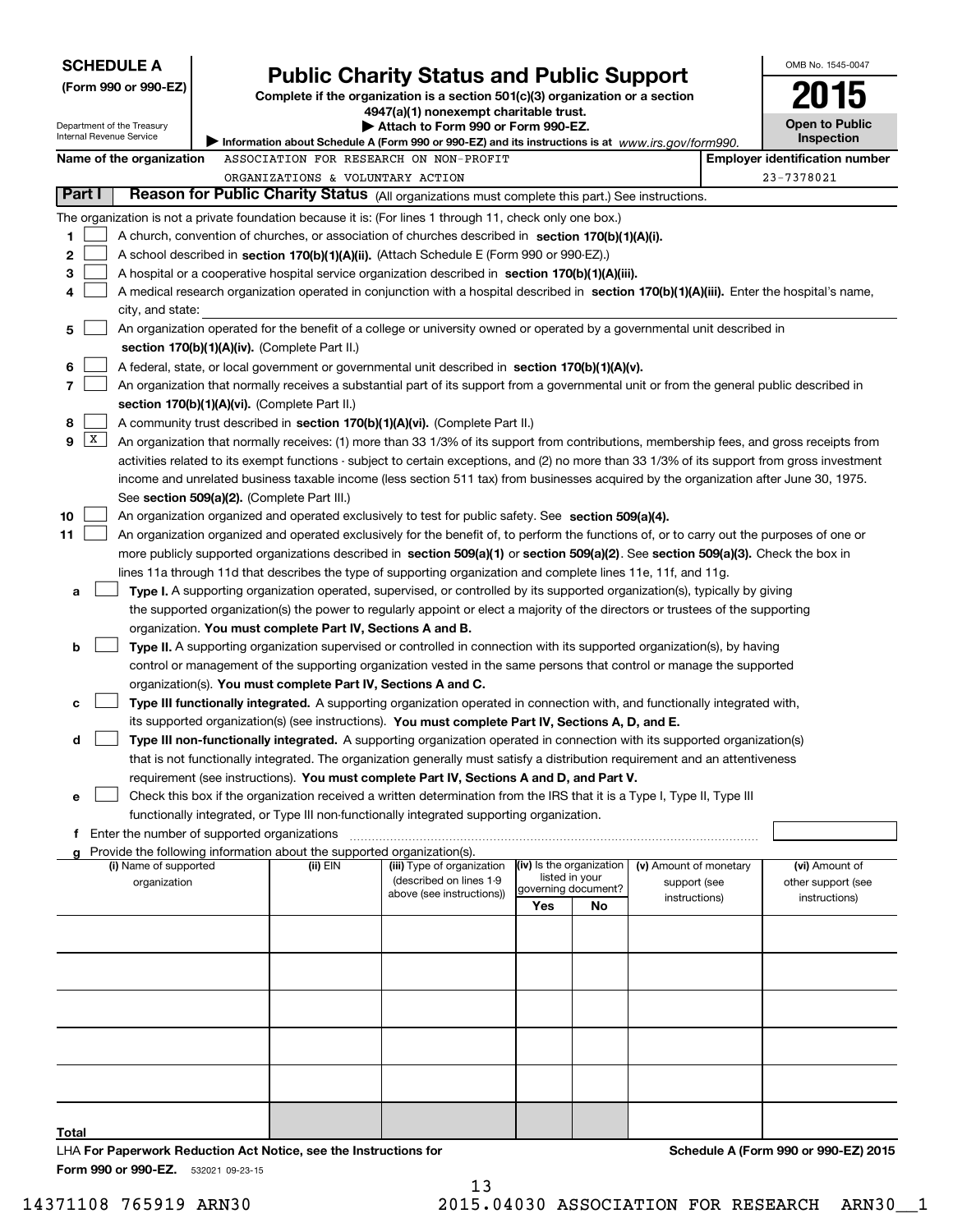| ASSOCIATION FOR RESEARCH ON NON-PROFIT |  |  |  |  |
|----------------------------------------|--|--|--|--|
|----------------------------------------|--|--|--|--|

## Schedule A (Form 990 or 990-EZ) 2015 Page ORGANIZATIONS & VOLUNTARY ACTION 23-7378021

(Complete only if you checked the box on line 5, 7, or 8 of Part I or if the organization failed to qualify under Part III. If the organization fails to qualify under the tests listed below, please complete Part III.) **Part II Support Schedule for Organizations Described in Sections 170(b)(1)(A)(iv) and 170(b)(1)(A)(vi)**

|   | <b>Section A. Public Support</b>                                                                                                               |          |          |            |            |                                             |           |
|---|------------------------------------------------------------------------------------------------------------------------------------------------|----------|----------|------------|------------|---------------------------------------------|-----------|
|   | Calendar year (or fiscal year beginning in) $\blacktriangleright$                                                                              | (a) 2011 | (b) 2012 | $(c)$ 2013 | $(d)$ 2014 | (e) 2015                                    | (f) Total |
|   | 1 Gifts, grants, contributions, and                                                                                                            |          |          |            |            |                                             |           |
|   | membership fees received. (Do not                                                                                                              |          |          |            |            |                                             |           |
|   | include any "unusual grants.")                                                                                                                 |          |          |            |            |                                             |           |
|   | 2 Tax revenues levied for the organ-                                                                                                           |          |          |            |            |                                             |           |
|   | ization's benefit and either paid to                                                                                                           |          |          |            |            |                                             |           |
|   | or expended on its behalf                                                                                                                      |          |          |            |            |                                             |           |
|   | 3 The value of services or facilities                                                                                                          |          |          |            |            |                                             |           |
|   | furnished by a governmental unit to                                                                                                            |          |          |            |            |                                             |           |
|   | the organization without charge                                                                                                                |          |          |            |            |                                             |           |
| 4 | <b>Total.</b> Add lines 1 through 3                                                                                                            |          |          |            |            |                                             |           |
| 5 | The portion of total contributions                                                                                                             |          |          |            |            |                                             |           |
|   | by each person (other than a                                                                                                                   |          |          |            |            |                                             |           |
|   | governmental unit or publicly                                                                                                                  |          |          |            |            |                                             |           |
|   | supported organization) included                                                                                                               |          |          |            |            |                                             |           |
|   | on line 1 that exceeds 2% of the                                                                                                               |          |          |            |            |                                             |           |
|   | amount shown on line 11,                                                                                                                       |          |          |            |            |                                             |           |
|   | column (f)                                                                                                                                     |          |          |            |            |                                             |           |
|   | 6 Public support. Subtract line 5 from line 4.                                                                                                 |          |          |            |            |                                             |           |
|   | <b>Section B. Total Support</b>                                                                                                                |          |          |            |            |                                             |           |
|   | Calendar year (or fiscal year beginning in) $\blacktriangleright$                                                                              | (a) 2011 | (b) 2012 | $(c)$ 2013 | $(d)$ 2014 | (e) 2015                                    | (f) Total |
|   | 7 Amounts from line 4                                                                                                                          |          |          |            |            |                                             |           |
| 8 | Gross income from interest,                                                                                                                    |          |          |            |            |                                             |           |
|   | dividends, payments received on                                                                                                                |          |          |            |            |                                             |           |
|   | securities loans, rents, royalties                                                                                                             |          |          |            |            |                                             |           |
|   | and income from similar sources                                                                                                                |          |          |            |            |                                             |           |
| 9 | Net income from unrelated business                                                                                                             |          |          |            |            |                                             |           |
|   | activities, whether or not the                                                                                                                 |          |          |            |            |                                             |           |
|   | business is regularly carried on                                                                                                               |          |          |            |            |                                             |           |
|   | <b>10</b> Other income. Do not include gain                                                                                                    |          |          |            |            |                                             |           |
|   | or loss from the sale of capital                                                                                                               |          |          |            |            |                                             |           |
|   | assets (Explain in Part VI.)                                                                                                                   |          |          |            |            |                                             |           |
|   | <b>11 Total support.</b> Add lines 7 through 10                                                                                                |          |          |            |            |                                             |           |
|   | <b>12</b> Gross receipts from related activities, etc. (see instructions)                                                                      |          |          |            |            | 12                                          |           |
|   | 13 First five years. If the Form 990 is for the organization's first, second, third, fourth, or fifth tax year as a section 501(c)(3)          |          |          |            |            |                                             |           |
|   | organization, check this box and stop here                                                                                                     |          |          |            |            |                                             |           |
|   | Section C. Computation of Public Support Percentage                                                                                            |          |          |            |            |                                             |           |
|   | 14 Public support percentage for 2015 (line 6, column (f) divided by line 11, column (f) <i>mummention</i>                                     |          |          |            |            | 14                                          | %         |
|   |                                                                                                                                                |          |          |            |            | 15                                          | %         |
|   | 16a 33 1/3% support test - 2015. If the organization did not check the box on line 13, and line 14 is 33 1/3% or more, check this box and      |          |          |            |            |                                             |           |
|   | stop here. The organization qualifies as a publicly supported organization                                                                     |          |          |            |            |                                             |           |
|   | b 33 1/3% support test - 2014. If the organization did not check a box on line 13 or 16a, and line 15 is 33 1/3% or more, check this box       |          |          |            |            |                                             |           |
|   | and stop here. The organization qualifies as a publicly supported organization                                                                 |          |          |            |            |                                             |           |
|   | 17a 10% -facts-and-circumstances test - 2015. If the organization did not check a box on line 13, 16a, or 16b, and line 14 is 10% or more,     |          |          |            |            |                                             |           |
|   | and if the organization meets the "facts-and-circumstances" test, check this box and stop here. Explain in Part VI how the organization        |          |          |            |            |                                             |           |
|   | meets the "facts-and-circumstances" test. The organization qualifies as a publicly supported organization                                      |          |          |            |            |                                             |           |
|   | <b>b 10% -facts-and-circumstances test - 2014.</b> If the organization did not check a box on line 13, 16a, 16b, or 17a, and line 15 is 10% or |          |          |            |            |                                             |           |
|   | more, and if the organization meets the "facts-and-circumstances" test, check this box and stop here. Explain in Part VI how the               |          |          |            |            |                                             |           |
|   | organization meets the "facts-and-circumstances" test. The organization qualifies as a publicly supported organization                         |          |          |            |            |                                             |           |
|   | 18 Private foundation. If the organization did not check a box on line 13, 16a, 16b, 17a, or 17b, check this box and see instructions          |          |          |            |            | <b>Cohodulo A (Form 000 or 000 EZ) 2015</b> |           |

**Schedule A (Form 990 or 990-EZ) 2015**

**2**

532022 09-23-15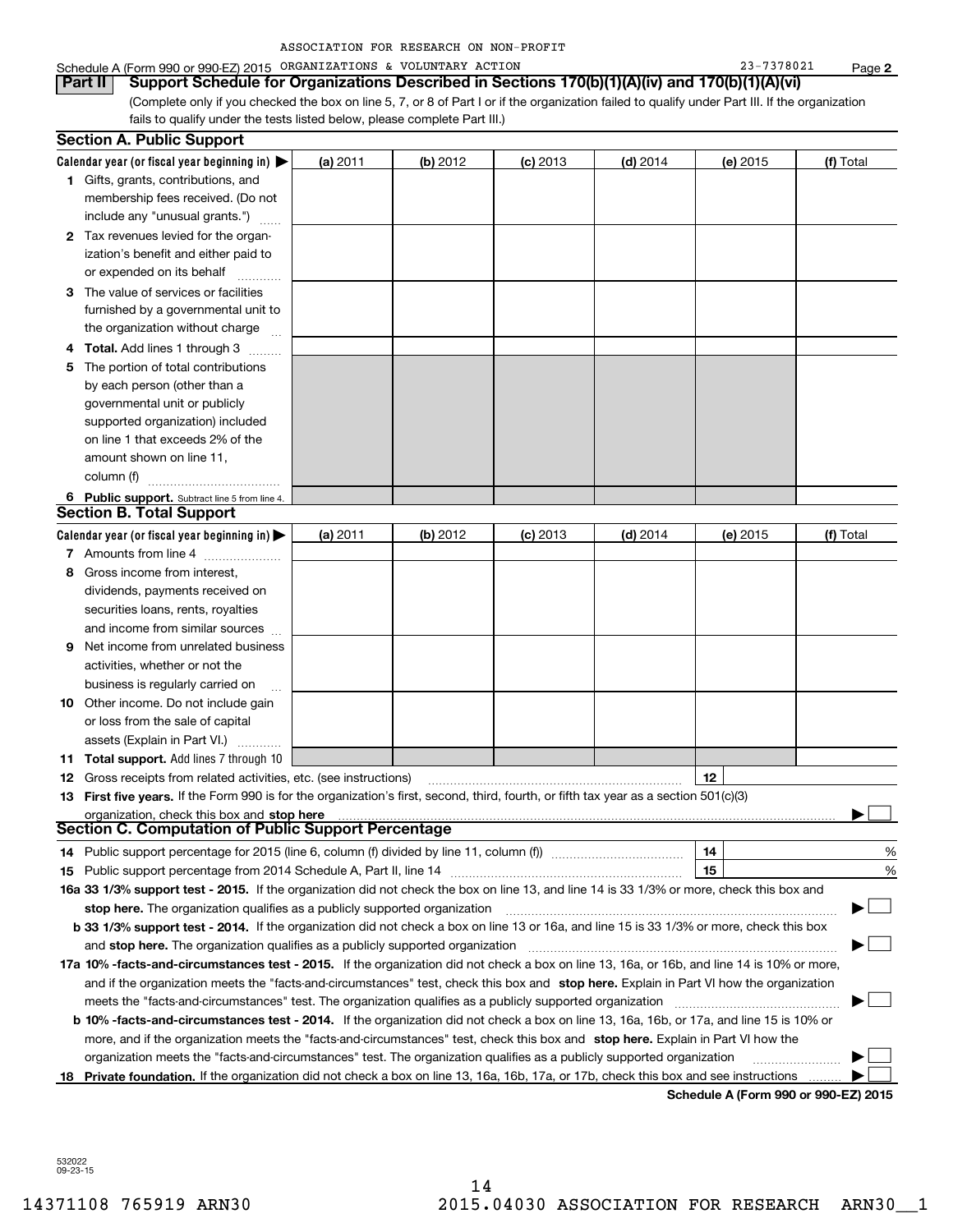## **Part III Support Schedule for Organizations Described in Section 509(a)(2)**

(Complete only if you checked the box on line 9 of Part I or if the organization failed to qualify under Part II. If the organization fails to qualify under the tests listed below, please complete Part II.)

## **8 Public support.** (Subtract line 7c from line 6.) **b** Amounts included on lines 2 and 3 received from other than disqualified persons that exceed the greater of \$5,000 or 1% of the amount on line 13 for the year  $\ldots$ ............... **13 Total support.** (Add lines 9, 10c, 11, and 12.) 532023 09-23-15 **Calendar year (or fiscal year beginning in) | Calendar year (or fiscal year beginning in) | (a)** 2011 **| (b)** 2012 **| (c)** 2013 **| (d)** 2014 **| (e)** 2015 **| (f) 1**Gifts, grants, contributions, and **2** Gross receipts from admissions, **3** Gross receipts from activities that **4**Tax revenues levied for the organ-**5** The value of services or facilities **6 Total.** Add lines 1 through 5  $\ldots$ ... **7a**Amounts included on lines 1, 2, and **c** Add lines 7a and 7b  $\ldots$   $\ldots$   $\ldots$  ... **(a)** 2011 **| (b)** 2012 **| (c)** 2013 **| (d)** 2014 **| (e)** 2015 **| (f) 9** Amounts from line 6  $^{10}$ **10a**Gross income from interest, **b** Unrelated business taxable income **c** Add lines 10a and 10b  $^{100}$ **11** Net income from unrelated business **12** Other income. Do not include gain **14 First five years.** If the Form 990 is for the organization's first, second, third, fourth, or fifth tax year as a section 501(c)(3) organization, **stop here** check this box and | **151615161718 2014** Investment income percentage from Schedule A, Part III, line 17 ~~~~~~~~~~~~~~~~~~**19a 33 1/3% support tests - 2015.** If the organization did not check the box on line 14, and line 15 is more than 33 1/3%, and line 17 is not **20Private foundation.**  If the organization did not check a box on line 14, 19a, or 19b, check this box and see instructions | Investment income percentage for 2015 (line 10c, column (f) divided by line 13, column (f)) **1718b 33 1/3% support tests - 2014.** If the organization did not check a box on line 14 or line 19a, and line 16 is more than 33 1/3%, and more than 33 1/3%, check this box and stop here. The organization qualifies as a publicly supported organization *www.www.www.* line 18 is not more than 33 1/3%, check this box and stop here. The organization qualifies as a publicly supported organization  $\Box$ **Schedule A (Form 990 or 990-EZ) 2015** (less section 511 taxes) from businesses acquired after June 30, 1975 (a) 2011 11 | **(b)** 2012 | **(c)** 2013 | **(d)** 2014 | **(e)** 2015 | **(f)** Total membership fees received. (Do not include any "unusual grants.") merchandise sold or services performed, or facilities furnished in any activity that is related to the organization's tax-exempt purpose are not an unrelated trade or business under section 513  $\quad$ ization's benefit and either paid to or expended on its behalf  $^{+}_{-}\,$   $^{+}\,$   $^{+}\,$ furnished by a governmental unit to the organization without charge 3 received from disqualified persons (a) 2011 11 | **(b)** 2012 | **(c)** 2013 | **(d)** 2014 | **(e)** 2015 | **(f)** Total dividends, payments received on securities loans, rents, royalties and income from similar sources activities not included in line 10b, whether or not the business is regularly carried on or loss from the sale of capital assets (Explain in Part VI.) ............ Public support percentage for 2015 (line 8, column (f) divided by line 13, column (f)) ~~~~~~~~~~~~Public support percentage from 2014 Schedule A, Part III, line 15 % 82.22 %  $\ldots$  | 17 |  $\ldots$  | 17 |  $\ldots$  | 17 |  $\ldots$  | 17 |  $\ldots$  | 17 |  $\ldots$  | 17 |  $\ldots$  |  $\ldots$  | 17 |  $\ldots$  |  $\ldots$  |  $\ldots$  |  $\ldots$  |  $\ldots$  |  $\ldots$  |  $\ldots$  |  $\ldots$  |  $\ldots$  |  $\ldots$  |  $\ldots$  |  $\ldots$  |  $\ldots$  |  $\ldots$  |  $\ldots$  |  $\$  $\ldots$  | 18 |  $\ldots$  | 18 | **Section A. Public Support Section B. Total Support Section C. Computation of Public Support Percentage Section D. Computation of Investment Income Percentage**  $\mathcal{L}^{\text{max}}$  $\boxed{\mathbf{X}}$  $\mathcal{L}^{\text{max}}$  $\mathcal{L}^{\text{max}}$ 109,038. 158,334. 580,520. 526,416. 90,972. 1,465,280. 253,075. 222,531. 177,878. 221,907. 288,165. 1,163,556. 362,113. 380,865. 758,398. 748,323. 379,137. 2,628,836. 362,113. 380,865. 758,398. 748,323. 379,137. 2,628,836. 0.0. $\overline{\mathbf{0}}$ . 2,628,836. 134,411. 55,463. 122,817. 125,035. 120,445. 558,171. 134,411. 55,463. 122,817. 125,035. 120,445. 558,171. 913.3.| 1,688.| 1,115.| 4,166.| 2,348.| 10,230. 3,197,237. 83.4217.4616.32497,437. 438,016. 882,330. 877,524. 501,930. 15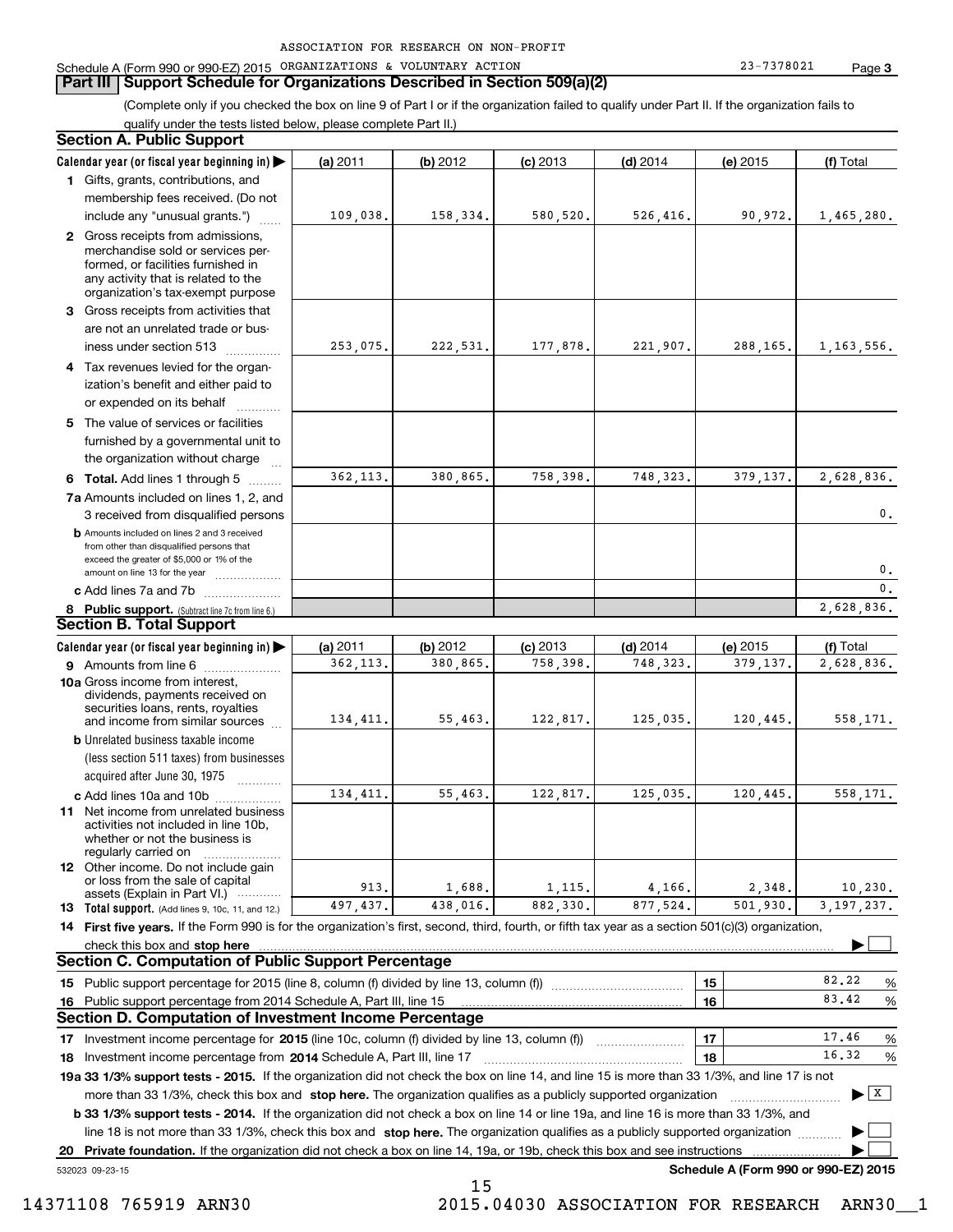Schedule A (Form 990 or 990-EZ) 2015 Page ORGANIZATIONS & VOLUNTARY ACTION 23-7378021

**1**

**2**

**3a**

**3b**

**3c**

**4a**

**4b**

**4c**

**5a**

**5b5c**

**6**

**7**

**8**

**9a**

**9b**

**9c**

**10a**

**10b**

**YesNo**

## **Part IV Supporting Organizations**

(Complete only if you checked a box in line 11 on Part I. If you checked 11a of Part I, complete Sections A and B. If you checked 11b of Part I, complete Sections A and C. If you checked 11c of Part I, complete Sections A, D, and E. If you checked 11d of Part I, complete Sections A and D, and complete Part V.)

## **Section A. All Supporting Organizations**

- **1** Are all of the organization's supported organizations listed by name in the organization's governing *If "No" describe in how the supported organizations are designated. If designated by* documents? *Part VI class or purpose, describe the designation. If historic and continuing relationship, explain.*
- **2** Did the organization have any supported organization that does not have an IRS determination of status under section 509(a)(1) or (2)? If "Yes," explain in Part VI how the organization determined that the supported *organization was described in section 509(a)(1) or (2).*
- **3a** Did the organization have a supported organization described in section 501(c)(4), (5), or (6)? If "Yes," answer *(b) and (c) below.*
- **b** Did the organization confirm that each supported organization qualified under section 501(c)(4), (5), or (6) and satisfied the public support tests under section 509(a)(2)? If "Yes," describe in Part VI when and how the *organization made the determination.*
- **c**Did the organization ensure that all support to such organizations was used exclusively for section 170(c)(2)(B) purposes? If "Yes," explain in Part VI what controls the organization put in place to ensure such use.
- **4a***If* Was any supported organization not organized in the United States ("foreign supported organization")? *"Yes," and if you checked 11a or 11b in Part I, answer (b) and (c) below.*
- **b** Did the organization have ultimate control and discretion in deciding whether to make grants to the foreign supported organization? If "Yes," describe in Part VI how the organization had such control and discretion *despite being controlled or supervised by or in connection with its supported organizations.*
- **c** Did the organization support any foreign supported organization that does not have an IRS determination under sections 501(c)(3) and 509(a)(1) or (2)? If "Yes," explain in Part VI what controls the organization used *to ensure that all support to the foreign supported organization was used exclusively for section 170(c)(2)(B) purposes.*
- **5a** Did the organization add, substitute, or remove any supported organizations during the tax year? If "Yes," answer (b) and (c) below (if applicable). Also, provide detail in Part VI, including (i) the names and EIN *numbers of the supported organizations added, substituted, or removed; (ii) the reasons for each such action; (iii) the authority under the organization's organizing document authorizing such action; and (iv) how the action was accomplished (such as by amendment to the organizing document).*
- **b** Type I or Type II only. Was any added or substituted supported organization part of a class already designated in the organization's organizing document?
- **cSubstitutions only.**  Was the substitution the result of an event beyond the organization's control?
- **6** Did the organization provide support (whether in the form of grants or the provision of services or facilities) to *If "Yes," provide detail in* support or benefit one or more of the filing organization's supported organizations? anyone other than (i) its supported organizations, (ii) individuals that are part of the charitable class benefited by one or more of its supported organizations, or (iii) other supporting organizations that also *Part VI.*
- **7**Did the organization provide a grant, loan, compensation, or other similar payment to a substantial contributor *If "Yes," complete Part I of Schedule L (Form 990 or 990-EZ).* regard to a substantial contributor? (defined in section 4958(c)(3)(C)), a family member of a substantial contributor, or a 35% controlled entity with
- **8** Did the organization make a loan to a disqualified person (as defined in section 4958) not described in line 7? *If "Yes," complete Part I of Schedule L (Form 990 or 990-EZ).*
- **9a** Was the organization controlled directly or indirectly at any time during the tax year by one or more in section 509(a)(1) or (2))? If "Yes," *provide detail in Part VI.* disqualified persons as defined in section 4946 (other than foundation managers and organizations described
- **b** Did one or more disqualified persons (as defined in line 9a) hold a controlling interest in any entity in which the supporting organization had an interest? If "Yes," provide detail in Part VI.
- **c**Did a disqualified person (as defined in line 9a) have an ownership interest in, or derive any personal benefit from, assets in which the supporting organization also had an interest? If "Yes," provide detail in Part VI.
- **10a** Was the organization subject to the excess business holdings rules of section 4943 because of section supporting organizations)? If "Yes," answer 10b below. 4943(f) (regarding certain Type II supporting organizations, and all Type III non-functionally integrated
- **b** Did the organization have any excess business holdings in the tax year? (Use Schedule C, Form 4720, to *determine whether the organization had excess business holdings.)*

16

532024 09-23-15

**Schedule A (Form 990 or 990-EZ) 2015**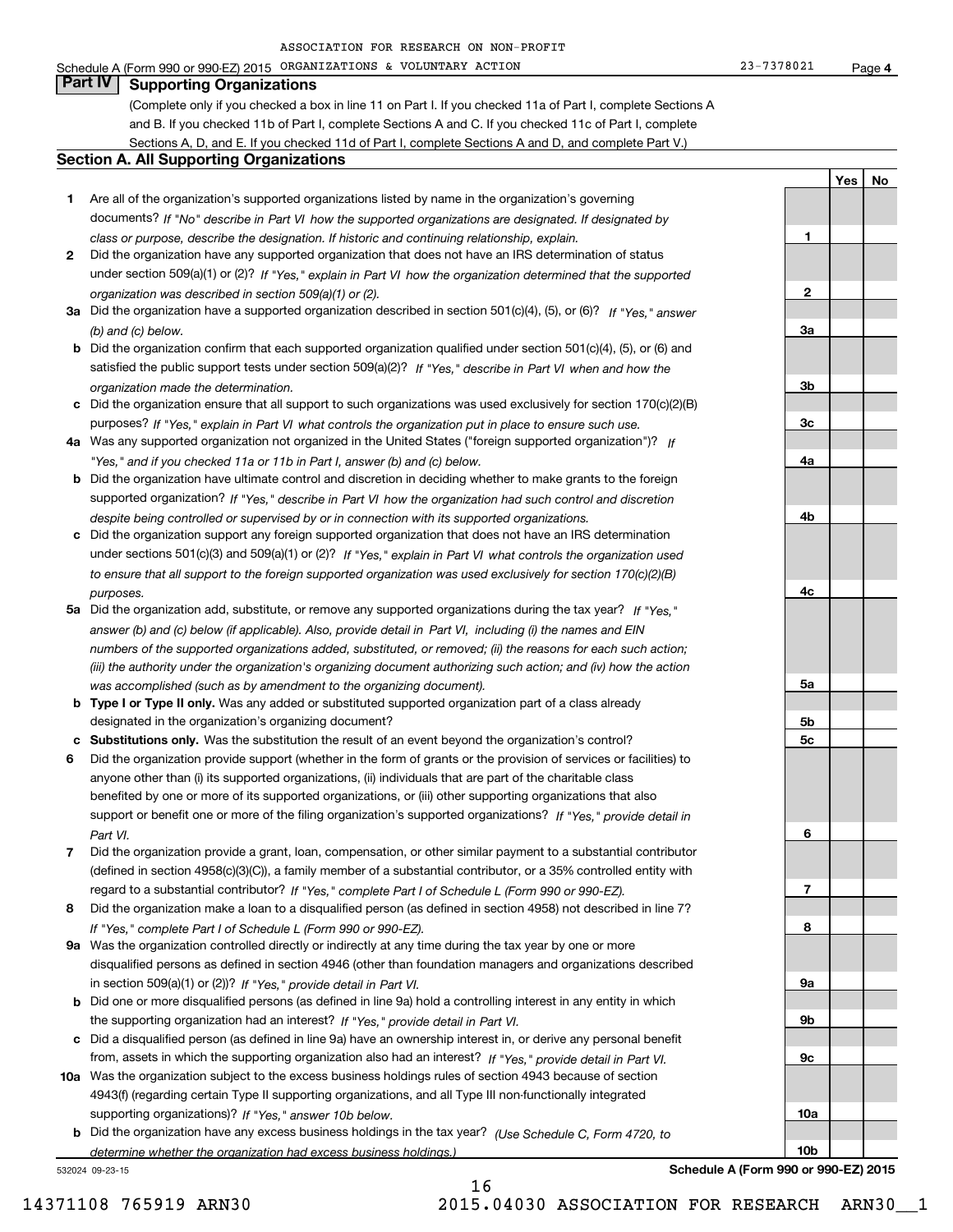Schedule A (Form 990 or 990-EZ) 2015 Page ORGANIZATIONS & VOLUNTARY ACTION 23-7378021

**5**

|        | Part IV<br><b>Supporting Organizations (continued)</b>                                                                                                                        |     |     |    |
|--------|-------------------------------------------------------------------------------------------------------------------------------------------------------------------------------|-----|-----|----|
|        |                                                                                                                                                                               |     | Yes | No |
| 11     | Has the organization accepted a gift or contribution from any of the following persons?                                                                                       |     |     |    |
|        | a A person who directly or indirectly controls, either alone or together with persons described in (b) and (c)                                                                |     |     |    |
|        | below, the governing body of a supported organization?                                                                                                                        | 11a |     |    |
|        | <b>b</b> A family member of a person described in (a) above?                                                                                                                  | 11b |     |    |
|        | c A 35% controlled entity of a person described in (a) or (b) above? If "Yes" to a, b, or c, provide detail in Part VI.                                                       | 11c |     |    |
|        | <b>Section B. Type I Supporting Organizations</b>                                                                                                                             |     |     |    |
|        |                                                                                                                                                                               |     | Yes | No |
| 1      | Did the directors, trustees, or membership of one or more supported organizations have the power to                                                                           |     |     |    |
|        |                                                                                                                                                                               |     |     |    |
|        | regularly appoint or elect at least a majority of the organization's directors or trustees at all times during the                                                            |     |     |    |
|        | tax year? If "No," describe in Part VI how the supported organization(s) effectively operated, supervised, or                                                                 |     |     |    |
|        | controlled the organization's activities. If the organization had more than one supported organization,                                                                       |     |     |    |
|        | describe how the powers to appoint and/or remove directors or trustees were allocated among the supported                                                                     |     |     |    |
|        | organizations and what conditions or restrictions, if any, applied to such powers during the tax year.                                                                        | 1   |     |    |
| 2      | Did the organization operate for the benefit of any supported organization other than the supported                                                                           |     |     |    |
|        | organization(s) that operated, supervised, or controlled the supporting organization? If "Yes," explain in                                                                    |     |     |    |
|        | Part VI how providing such benefit carried out the purposes of the supported organization(s) that operated,                                                                   |     |     |    |
|        | supervised, or controlled the supporting organization.                                                                                                                        | 2   |     |    |
|        | <b>Section C. Type II Supporting Organizations</b>                                                                                                                            |     |     |    |
|        |                                                                                                                                                                               |     | Yes | No |
| 1      | Were a majority of the organization's directors or trustees during the tax year also a majority of the directors                                                              |     |     |    |
|        | or trustees of each of the organization's supported organization(s)? If "No," describe in Part VI how control                                                                 |     |     |    |
|        | or management of the supporting organization was vested in the same persons that controlled or managed                                                                        |     |     |    |
|        | the supported organization(s).                                                                                                                                                |     |     |    |
|        | <b>Section D. All Type III Supporting Organizations</b>                                                                                                                       |     |     |    |
|        |                                                                                                                                                                               |     | Yes | No |
| 1      | Did the organization provide to each of its supported organizations, by the last day of the fifth month of the                                                                |     |     |    |
|        | organization's tax year, (i) a written notice describing the type and amount of support provided during the prior tax                                                         |     |     |    |
|        | year, (ii) a copy of the Form 990 that was most recently filed as of the date of notification, and (iii) copies of the                                                        |     |     |    |
|        | organization's governing documents in effect on the date of notification, to the extent not previously provided?                                                              | 1   |     |    |
| 2      | Were any of the organization's officers, directors, or trustees either (i) appointed or elected by the supported                                                              |     |     |    |
|        | organization(s) or (ii) serving on the governing body of a supported organization? If "No," explain in Part VI how                                                            |     |     |    |
|        | the organization maintained a close and continuous working relationship with the supported organization(s).                                                                   | 2   |     |    |
| з      | By reason of the relationship described in (2), did the organization's supported organizations have a                                                                         |     |     |    |
|        | significant voice in the organization's investment policies and in directing the use of the organization's                                                                    |     |     |    |
|        | income or assets at all times during the tax year? If "Yes," describe in Part VI the role the organization's                                                                  |     |     |    |
|        | supported organizations played in this regard.                                                                                                                                | 3   |     |    |
|        | Section E. Type III Functionally-Integrated Supporting Organizations                                                                                                          |     |     |    |
| 1      | Check the box next to the method that the organization used to satisfy the Integral Part Test during the year (see instructions):                                             |     |     |    |
| a      | The organization satisfied the Activities Test. Complete line 2 below.                                                                                                        |     |     |    |
| b      | The organization is the parent of each of its supported organizations. Complete line 3 below.                                                                                 |     |     |    |
|        |                                                                                                                                                                               |     |     |    |
| C<br>2 | The organization supported a governmental entity. Describe in Part VI how you supported a government entity (see instructions).<br>Activities Test. Answer (a) and (b) below. |     | Yes | No |
|        | Did substantially all of the organization's activities during the tax year directly further the exempt purposes of                                                            |     |     |    |
| a      |                                                                                                                                                                               |     |     |    |
|        | the supported organization(s) to which the organization was responsive? If "Yes," then in Part VI identify                                                                    |     |     |    |
|        | those supported organizations and explain<br>how these activities directly furthered their exempt purposes,                                                                   |     |     |    |
|        | how the organization was responsive to those supported organizations, and how the organization determined                                                                     |     |     |    |
|        | that these activities constituted substantially all of its activities.                                                                                                        | 2a  |     |    |
|        | <b>b</b> Did the activities described in (a) constitute activities that, but for the organization's involvement, one or more                                                  |     |     |    |
|        | of the organization's supported organization(s) would have been engaged in? If "Yes," explain in Part VI the                                                                  |     |     |    |
|        | reasons for the organization's position that its supported organization(s) would have engaged in these                                                                        |     |     |    |
|        | activities but for the organization's involvement.                                                                                                                            | 2b  |     |    |
| з      | Parent of Supported Organizations. Answer (a) and (b) below.                                                                                                                  |     |     |    |
| а      | Did the organization have the power to regularly appoint or elect a majority of the officers, directors, or                                                                   |     |     |    |
|        | trustees of each of the supported organizations? Provide details in Part VI.                                                                                                  | За  |     |    |
|        | <b>b</b> Did the organization exercise a substantial degree of direction over the policies, programs, and activities of each                                                  |     |     |    |
|        | of its supported organizations? If "Yes," describe in Part VI the role played by the organization in this regard.                                                             | Зb  |     |    |
|        | Schedule A (Form 990 or 990-EZ) 2015<br>532025 09-23-15                                                                                                                       |     |     |    |

17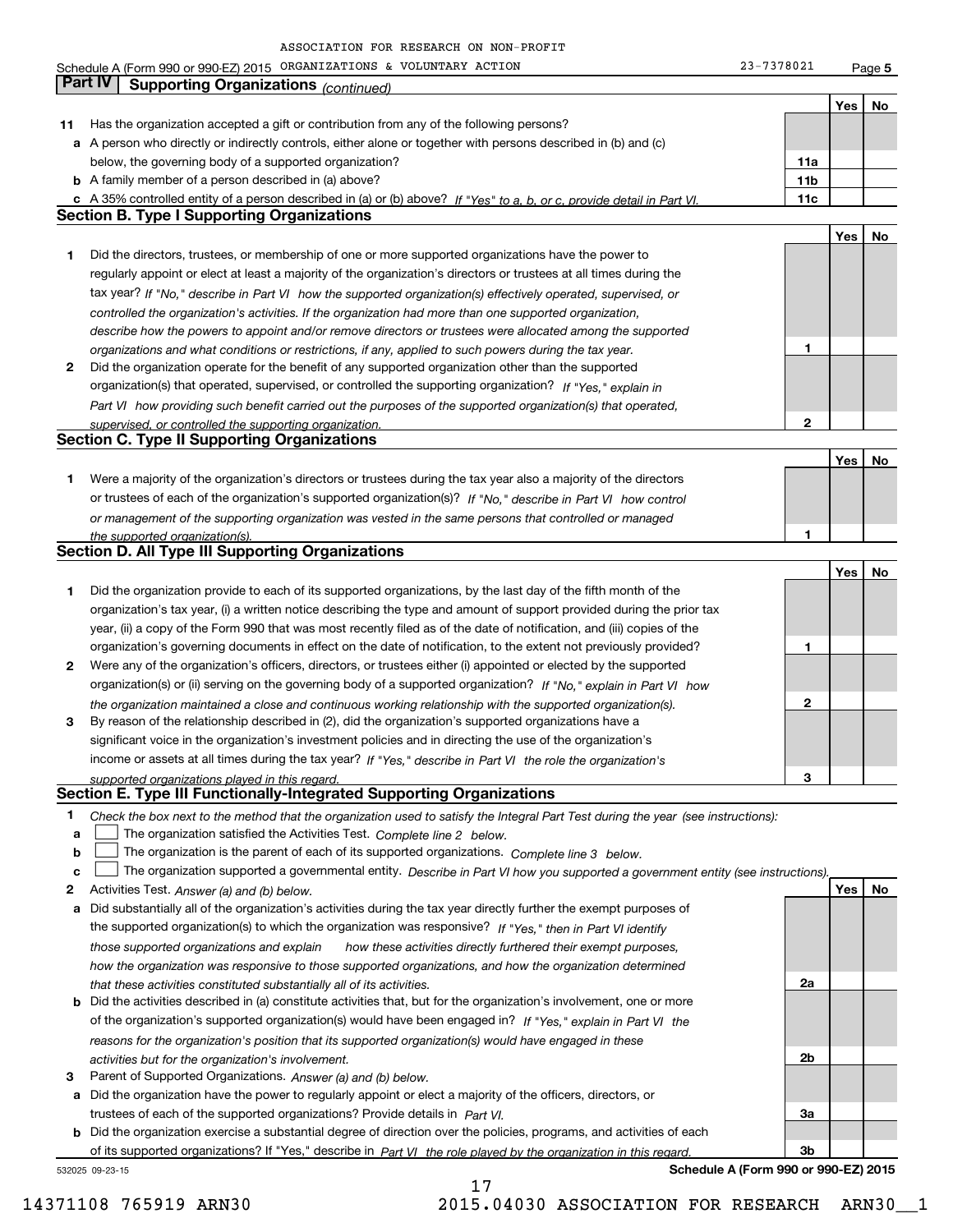| ASSOCIATION FOR RESEARCH ON NON-PROFIT |
|----------------------------------------|
|----------------------------------------|

## **1See 11** Check here if the organization satisfied the Integral Part Test as a qualifying trust on Nov. 20, 1970. See instructions. All **Section A - Adjusted Net Income 12** Recoveries of prior-year distributions **3** Other gross income (see instructions) **4**Add lines 1 through 3 **56** Portion of operating expenses paid or incurred for production or **7** Other expenses (see instructions) **8** Adjusted Net Income (subtract lines 5, 6 and 7 from line 4) **8 8 1234567Section B - Minimum Asset Amount 1**Aggregate fair market value of all non-exempt-use assets (see **2**Acquisition indebtedness applicable to non-exempt-use assets **3** Subtract line 2 from line 1d **4**Cash deemed held for exempt use. Enter 1-1/2% of line 3 (for greater amount, **5** Net value of non-exempt-use assets (subtract line 4 from line 3) **678a** Average monthly value of securities **b** Average monthly cash balances **c**Fair market value of other non-exempt-use assets **dTotal**  (add lines 1a, 1b, and 1c) **eDiscount** claimed for blockage or other **1a1b1c1d2345678**factors (explain in detail in **Part VI**): **Minimum Asset Amount**  (add line 7 to line 6) **Section C - Distributable Amount 1**Adjusted net income for prior year (from Section A, line 8, Column A) **2**Enter 85% of line 1 **3456** Distributable Amount. Subtract line 5 from line 4, unless subject to **123456**other Type III non-functionally integrated supporting organizations must complete Sections A through E. (B) Current Year (optional)(A) Prior Year Net short-term capital gain Depreciation and depletion collection of gross income or for management, conservation, or maintenance of property held for production of income (see instructions) (B) Current Year (optional)(A) Prior Year instructions for short tax year or assets held for part of year): see instructions). Multiply line 5 by .035 Recoveries of prior-year distributions Current Year Minimum asset amount for prior year (from Section B, line 8, Column A) Enter greater of line 2 or line 3 Income tax imposed in prior year emergency temporary reduction (see instructions) **Part V** Type III Non-Functionally Integrated 509(a)(3) Supporting Organizations  $\mathcal{L}^{\text{max}}$

**7**Check here if the current year is the organization's first as a non-functionally-integrated Type III supporting organization (see instructions). $\mathcal{L}^{\text{max}}$ 

**Schedule A (Form 990 or 990-EZ) 2015**

532026 09-23-15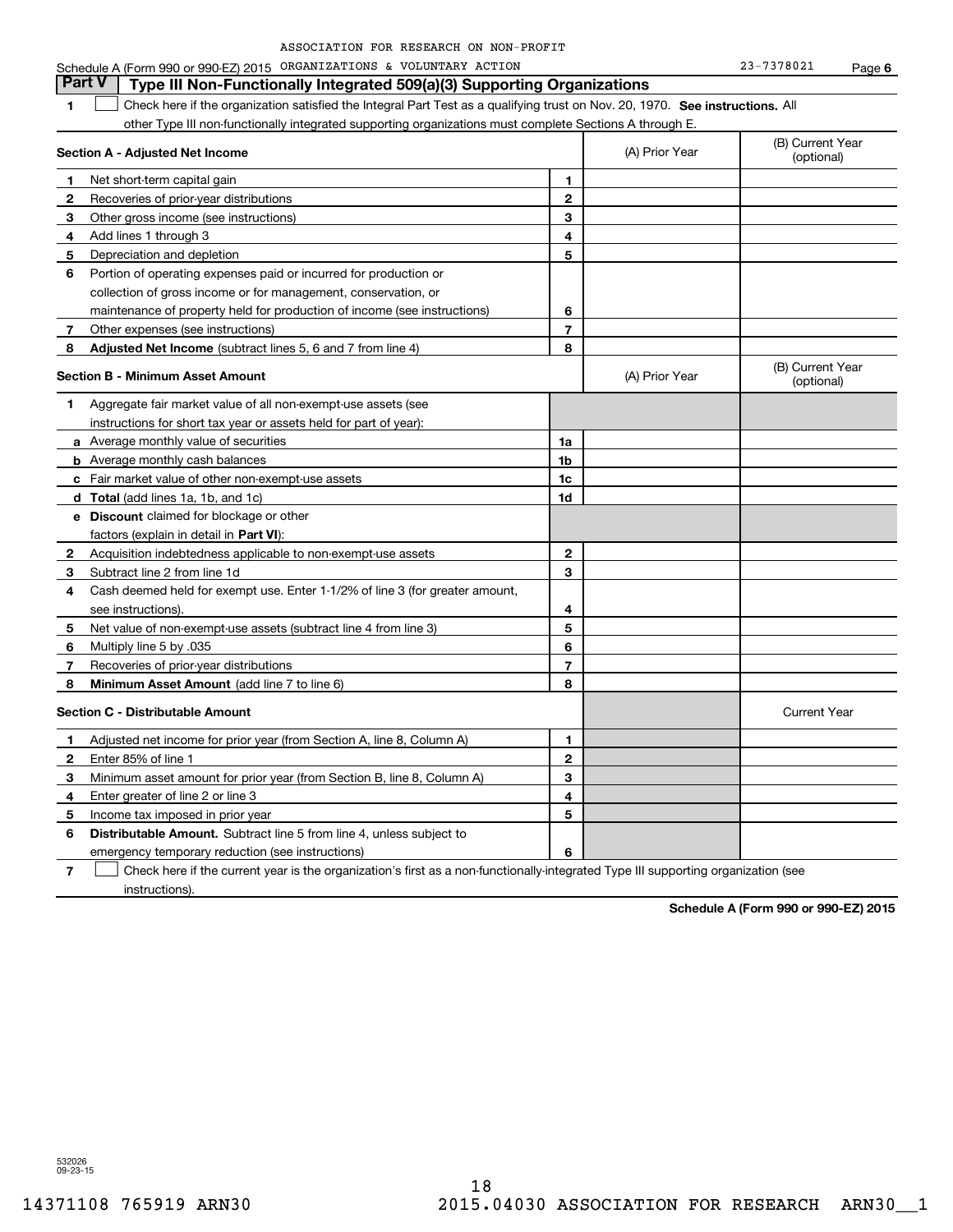|              | Schedule A (Form 990 or 990-EZ) 2015 ORGANIZATIONS & VOLUNTARY ACTION                      |                                    |                                               | 23-7378021                                              | Page 7 |
|--------------|--------------------------------------------------------------------------------------------|------------------------------------|-----------------------------------------------|---------------------------------------------------------|--------|
| Part V       | Type III Non-Functionally Integrated 509(a)(3) Supporting Organizations                    |                                    | (continued)                                   |                                                         |        |
|              | <b>Section D - Distributions</b>                                                           |                                    |                                               | <b>Current Year</b>                                     |        |
| 1            | Amounts paid to supported organizations to accomplish exempt purposes                      |                                    |                                               |                                                         |        |
| 2            | Amounts paid to perform activity that directly furthers exempt purposes of supported       |                                    |                                               |                                                         |        |
|              | organizations, in excess of income from activity                                           |                                    |                                               |                                                         |        |
| 3            | Administrative expenses paid to accomplish exempt purposes of supported organizations      |                                    |                                               |                                                         |        |
| 4            | Amounts paid to acquire exempt-use assets                                                  |                                    |                                               |                                                         |        |
| 5            | Qualified set-aside amounts (prior IRS approval required)                                  |                                    |                                               |                                                         |        |
| 6            | Other distributions (describe in Part VI). See instructions.                               |                                    |                                               |                                                         |        |
| 7            | <b>Total annual distributions.</b> Add lines 1 through 6.                                  |                                    |                                               |                                                         |        |
| 8            | Distributions to attentive supported organizations to which the organization is responsive |                                    |                                               |                                                         |        |
|              | (provide details in Part VI). See instructions.                                            |                                    |                                               |                                                         |        |
| 9            | Distributable amount for 2015 from Section C, line 6                                       |                                    |                                               |                                                         |        |
| 10           | Line 8 amount divided by Line 9 amount                                                     |                                    |                                               |                                                         |        |
|              | Section E - Distribution Allocations (see instructions)                                    | (i)<br><b>Excess Distributions</b> | (ii)<br><b>Underdistributions</b><br>Pre-2015 | (iii)<br><b>Distributable</b><br><b>Amount for 2015</b> |        |
| 1.           | Distributable amount for 2015 from Section C, line 6                                       |                                    |                                               |                                                         |        |
| 2            | Underdistributions, if any, for years prior to 2015                                        |                                    |                                               |                                                         |        |
|              | (reasonable cause required-see instructions)                                               |                                    |                                               |                                                         |        |
| 3            | Excess distributions carryover, if any, to 2015:                                           |                                    |                                               |                                                         |        |
| а            |                                                                                            |                                    |                                               |                                                         |        |
| b            |                                                                                            |                                    |                                               |                                                         |        |
| c            |                                                                                            |                                    |                                               |                                                         |        |
|              | d From 2013                                                                                |                                    |                                               |                                                         |        |
|              | e From 2014                                                                                |                                    |                                               |                                                         |        |
|              | f Total of lines 3a through e                                                              |                                    |                                               |                                                         |        |
|              | g Applied to underdistributions of prior years                                             |                                    |                                               |                                                         |        |
|              | <b>h</b> Applied to 2015 distributable amount                                              |                                    |                                               |                                                         |        |
| Ť.           | Carryover from 2010 not applied (see instructions)                                         |                                    |                                               |                                                         |        |
|              | Remainder. Subtract lines 3g, 3h, and 3i from 3f.                                          |                                    |                                               |                                                         |        |
| 4            | Distributions for 2015 from Section D,                                                     |                                    |                                               |                                                         |        |
|              | \$<br>line $7:$                                                                            |                                    |                                               |                                                         |        |
|              | <b>a</b> Applied to underdistributions of prior years                                      |                                    |                                               |                                                         |        |
|              | <b>b</b> Applied to 2015 distributable amount                                              |                                    |                                               |                                                         |        |
|              | c Remainder. Subtract lines 4a and 4b from 4.                                              |                                    |                                               |                                                         |        |
|              | Remaining underdistributions for years prior to 2015, if                                   |                                    |                                               |                                                         |        |
|              | any. Subtract lines 3g and 4a from line 2 (if amount                                       |                                    |                                               |                                                         |        |
|              | greater than zero, see instructions).                                                      |                                    |                                               |                                                         |        |
| 6            | Remaining underdistributions for 2015. Subtract lines 3h                                   |                                    |                                               |                                                         |        |
|              | and 4b from line 1 (if amount greater than zero, see                                       |                                    |                                               |                                                         |        |
|              | instructions).                                                                             |                                    |                                               |                                                         |        |
| $\mathbf{7}$ | Excess distributions carryover to 2016. Add lines 3j                                       |                                    |                                               |                                                         |        |
|              | and 4c.                                                                                    |                                    |                                               |                                                         |        |
| 8            | Breakdown of line 7:                                                                       |                                    |                                               |                                                         |        |
| а            |                                                                                            |                                    |                                               |                                                         |        |
| b            |                                                                                            |                                    |                                               |                                                         |        |
|              | c Excess from 2013                                                                         |                                    |                                               |                                                         |        |
|              | d Excess from 2014                                                                         |                                    |                                               |                                                         |        |
|              | e Excess from 2015                                                                         |                                    |                                               |                                                         |        |

**Schedule A (Form 990 or 990-EZ) 2015**

532027 09-23-15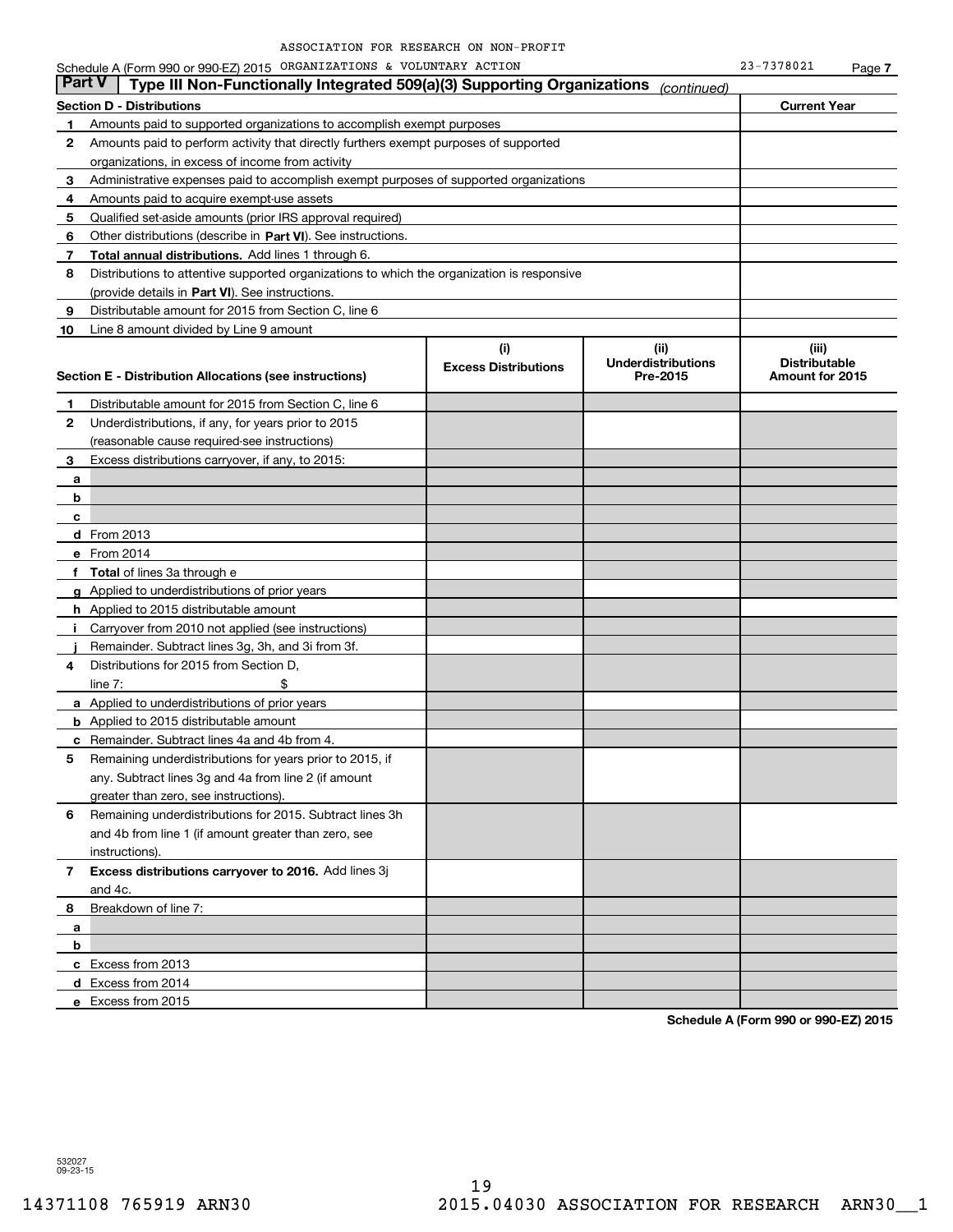Schedule A (Form 990 or 990-EZ) 2015 Page ORGANIZATIONS & VOLUNTARY ACTION

Part VI | Supplemental Information. Provide the explanations required by Part II, line 10; Part II, line 17a or 17b; Part III, line 12; Part IV, Section A, lines 1, 2, 3b, 3c, 4b, 4c, 5a, 6, 9a, 9b, 9c, 11a, 11b, and 11c; Part IV, Section B, lines 1 and 2; Part IV, Section C, line 1; Part IV, Section D, lines 2 and 3; Part IV, Section E, lines 1c, 2a, 2b, 3a and 3b; Part V, line 1; Part V, Section B, line 1e; Part V, Section D, lines 5, 6, and 8; and Part V, Section E, lines 2, 5, and 6. Also complete this part for any additional information. (See instructions.)

PART III, SHORT YEAR EXPLANATION:

THE 5 YEAR PUBLIC SUPPORT TEST INCLUDES A SHORT 6-MONTH TAX PERIOD

ENDING ON 12/31/2015. THE ORGANIZATION HAS ELECTED TO CHANGE YEAR-END

FROM JUNE 30 TO DECEMBER 31.

**Schedule A (Form 990 or 990-EZ) 2015**

**8**

23-7378021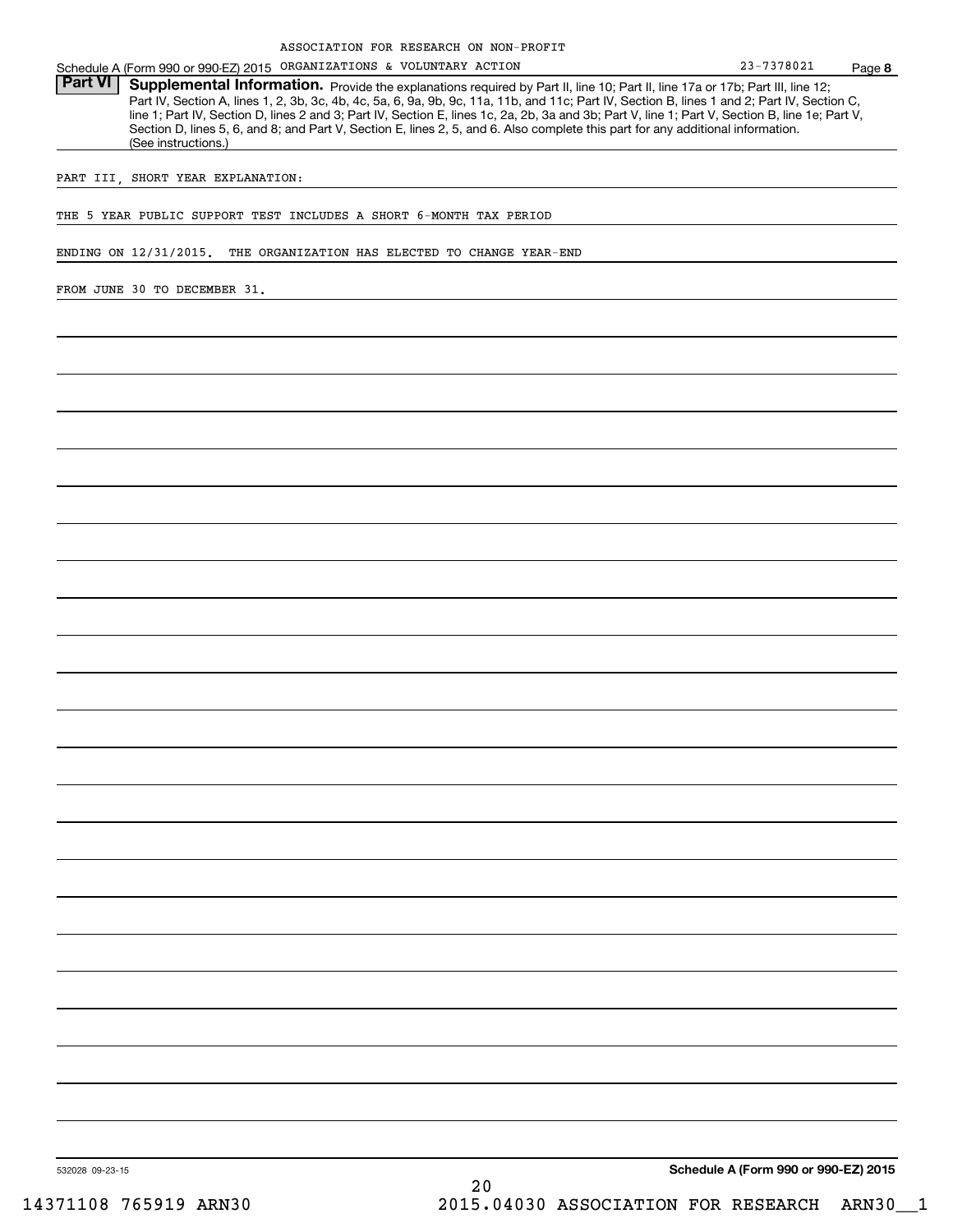\*\* PUBLIC DISCLOSURE COPY \*\*

# **Schedule B Schedule of Contributors**

**| Attach to Form 990, Form 990-EZ, or Form 990-PF. | Information about Schedule B (Form 990, 990-EZ, or 990-PF) and its instructions is at** www.irs.gov/form990  $\cdot$ 

OMB No. 1545-0047

# **2015**

**Name of the organization Employer identification number**

ORGANIZATIONS & VOLUNTARY ACTION 23-7378021-002121-002121-002121-002121-002121-002121-002121-002121-002121-002 ASSOCIATION FOR RESEARCH ON NON-PROFIT

|  | 7802 |  |  |
|--|------|--|--|

| <b>Organization type (check one):</b> |                                                                           |  |  |  |  |  |  |
|---------------------------------------|---------------------------------------------------------------------------|--|--|--|--|--|--|
| Filers of:                            | Section:                                                                  |  |  |  |  |  |  |
| Form 990 or 990-EZ                    | $X \mid$<br>$501(c)$ $3$ ) (enter number) organization                    |  |  |  |  |  |  |
|                                       | 4947(a)(1) nonexempt charitable trust not treated as a private foundation |  |  |  |  |  |  |
|                                       | 527 political organization                                                |  |  |  |  |  |  |
| Form 990-PF                           | 501(c)(3) exempt private foundation                                       |  |  |  |  |  |  |
|                                       | 4947(a)(1) nonexempt charitable trust treated as a private foundation     |  |  |  |  |  |  |

501(c)(3) taxable private foundation  $\mathcal{L}^{\text{max}}$ 

Check if your organization is covered by the **General Rule** or a **Special Rule. Note.**  Only a section 501(c)(7), (8), or (10) organization can check boxes for both the General Rule and a Special Rule. See instructions.

## **General Rule**

Department of the Treasury Internal Revenue Service

**(Form 990, 990-EZ, or 990-PF)**

> $\overline{X}$  For an organization filing Form 990, 990-EZ, or 990-PF that received, during the year, contributions totaling \$5,000 or more (in money or property) from any one contributor. Complete Parts I and II. See instructions for determining a contributor's total contributions.

## **Special Rules**

 $\mathcal{L}^{\text{max}}$ 

any one contributor, during the year, total contributions of the greater of  $\,$  (1) \$5,000 or (2) 2% of the amount on (i) Form 990, Part VIII, line 1h, For an organization described in section 501(c)(3) filing Form 990 or 990-EZ that met the 33 1/3% support test of the regulations under sections 509(a)(1) and 170(b)(1)(A)(vi), that checked Schedule A (Form 990 or 990-EZ), Part II, line 13, 16a, or 16b, and that received from or (ii) Form 990-EZ, line 1. Complete Parts I and II.  $\mathcal{L}^{\text{max}}$ 

year, total contributions of more than \$1,000 *exclusively* for religious, charitable, scientific, literary, or educational purposes, or for For an organization described in section 501(c)(7), (8), or (10) filing Form 990 or 990-EZ that received from any one contributor, during the the prevention of cruelty to children or animals. Complete Parts I, II, and III.  $\mathcal{L}^{\text{max}}$ 

purpose. Do not complete any of the parts unless the **General Rule** applies to this organization because it received *nonexclusively* year, contributions <sub>exclusively</sub> for religious, charitable, etc., purposes, but no such contributions totaled more than \$1,000. If this box is checked, enter here the total contributions that were received during the year for an  $\;$ exclusively religious, charitable, etc., For an organization described in section 501(c)(7), (8), or (10) filing Form 990 or 990-EZ that received from any one contributor, during the religious, charitable, etc., contributions totaling \$5,000 or more during the year  $\Box$ — $\Box$ — $\Box$ 

**Caution.**An organization that is not covered by the General Rule and/or the Special Rules does not file Schedule B (Form 990, 990-EZ, or 990-PF),  **must** but it answer "No" on Part IV, line 2, of its Form 990; or check the box on line H of its Form 990-EZ or on its Form 990-PF, Part I, line 2, to certify that it does not meet the filing requirements of Schedule B (Form 990, 990-EZ, or 990-PF).

**Schedule B (Form 990, 990-EZ, or 990-PF) (2015) For Paperwork Reduction Act Notice, see the Instructions for Form 990, 990-EZ, or 990-PF.** LHA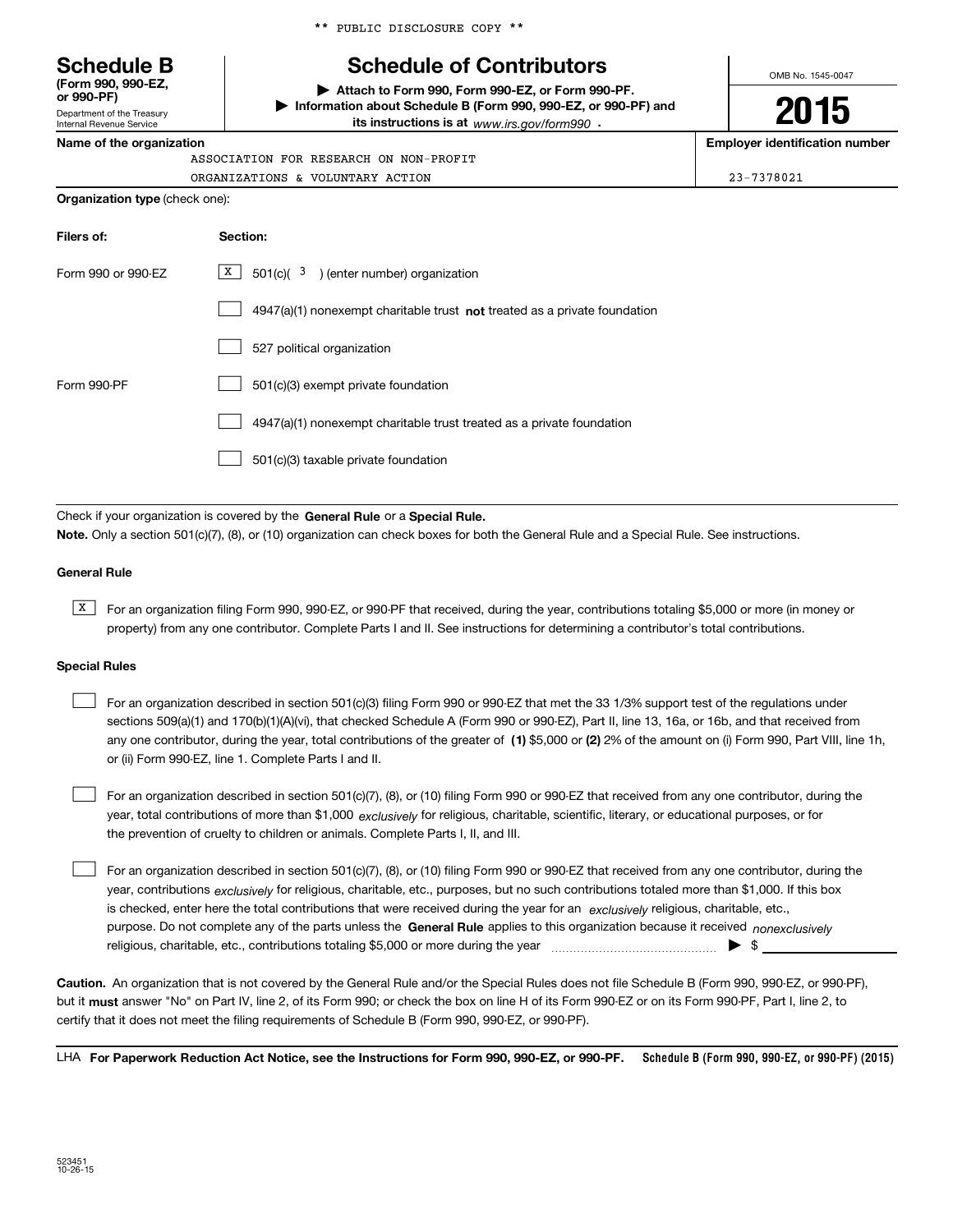| Schedule B (Form 990, 990-EZ, or 990-PF) (2015) | Page |
|-------------------------------------------------|------|
|-------------------------------------------------|------|

|                      | Schedule B (Form 990, 990-EZ, or 990-PF) (2015)                                                       |                                   |          | Page 2                                                                                |
|----------------------|-------------------------------------------------------------------------------------------------------|-----------------------------------|----------|---------------------------------------------------------------------------------------|
| Name of organization | ASSOCIATION FOR RESEARCH ON NON-PROFIT<br>ORGANIZATIONS & VOLUNTARY ACTION                            |                                   |          | <b>Employer identification number</b><br>23-7378021                                   |
| Part I               | <b>Contributors</b> (see instructions). Use duplicate copies of Part I if additional space is needed. |                                   |          |                                                                                       |
| (a)<br>No.           | (b)<br>Name, address, and ZIP + 4                                                                     | (c)<br><b>Total contributions</b> |          | (d)<br>Type of contribution                                                           |
| $\mathbf{1}$         |                                                                                                       | \$                                | 15,000.  | x<br>Person<br>Payroll<br>Noncash<br>(Complete Part II for<br>noncash contributions.) |
| (a)<br>No.           | (b)<br>Name, address, and ZIP + 4                                                                     | (c)<br><b>Total contributions</b> |          | (d)<br>Type of contribution                                                           |
| 2                    |                                                                                                       | \$                                | 23, 334. | х<br>Person<br>Payroll<br>Noncash<br>(Complete Part II for<br>noncash contributions.) |
| (a)<br>No.           | (b)<br>Name, address, and ZIP + 4                                                                     | (c)<br><b>Total contributions</b> |          | (d)<br>Type of contribution                                                           |
| 3                    |                                                                                                       | \$                                | 15,833.  | х<br>Person<br>Payroll<br>Noncash<br>(Complete Part II for<br>noncash contributions.) |
| (a)<br>No.           | (b)<br>Name, address, and ZIP + 4                                                                     | (c)<br><b>Total contributions</b> |          | (d)<br>Type of contribution                                                           |
| 4                    |                                                                                                       | \$                                | 10,883.  | х<br>Person<br>Payroll<br>Noncash<br>(Complete Part II for<br>noncash contributions.) |
| (a)<br>No.           | (b)<br>Name, address, and ZIP + 4                                                                     | (c)<br><b>Total contributions</b> |          | (d)<br>Type of contribution                                                           |
| 5                    |                                                                                                       | \$                                | 7,000.   | X<br>Person<br>Payroll<br>Noncash<br>(Complete Part II for<br>noncash contributions.) |
| (a)<br>No.           | (b)<br>Name, address, and ZIP + 4                                                                     | (c)<br><b>Total contributions</b> |          | (d)<br>Type of contribution                                                           |
| 6                    |                                                                                                       | \$                                | 5,000.   | X<br>Person<br>Payroll<br>Noncash<br>(Complete Part II for<br>noncash contributions.) |

**Schedule B (Form 990, 990-EZ, or 990-PF) (2015)**

22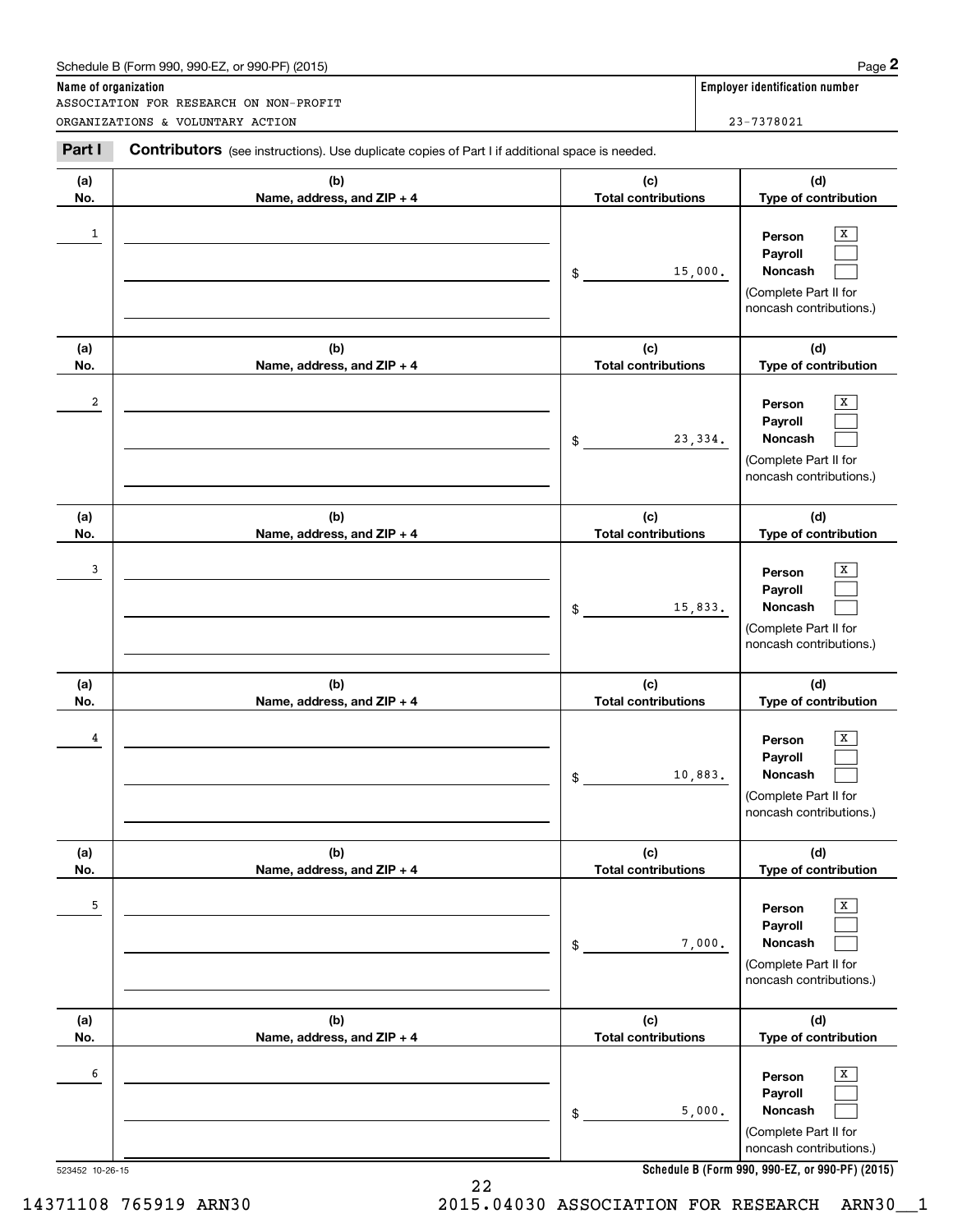## Schedule B (Form 990, 990-EZ, or 990-PF) (2015) **Page 2**

|                      | Schedule B (Form 990, 990-EZ, or 990-PF) (2015)                                                       |                                   | Page 2                                                                                          |
|----------------------|-------------------------------------------------------------------------------------------------------|-----------------------------------|-------------------------------------------------------------------------------------------------|
| Name of organization |                                                                                                       |                                   | <b>Employer identification number</b>                                                           |
|                      | ASSOCIATION FOR RESEARCH ON NON-PROFIT<br>ORGANIZATIONS & VOLUNTARY ACTION                            |                                   | 23-7378021                                                                                      |
| Part I               | <b>Contributors</b> (see instructions). Use duplicate copies of Part I if additional space is needed. |                                   |                                                                                                 |
| (a)<br>No.           | (b)<br>Name, address, and ZIP + 4                                                                     | (c)<br><b>Total contributions</b> | (d)<br>Type of contribution                                                                     |
| $\sqrt{7}$           |                                                                                                       | \$                                | X<br>Person<br>Payroll<br>5,000.<br>Noncash<br>(Complete Part II for<br>noncash contributions.) |
| (a)<br>No.           | (b)<br>Name, address, and ZIP + 4                                                                     | (c)<br><b>Total contributions</b> | (d)<br>Type of contribution                                                                     |
|                      |                                                                                                       | \$                                | Person<br>Payroll<br>Noncash<br>(Complete Part II for<br>noncash contributions.)                |
| (a)<br>No.           | (b)<br>Name, address, and ZIP + 4                                                                     | (c)<br><b>Total contributions</b> | (d)<br>Type of contribution                                                                     |
|                      |                                                                                                       | \$                                | Person<br>Payroll<br>Noncash<br>(Complete Part II for<br>noncash contributions.)                |
| (a)<br>No.           | (b)<br>Name, address, and ZIP + 4                                                                     | (c)<br><b>Total contributions</b> | (d)<br>Type of contribution                                                                     |
|                      |                                                                                                       | \$                                | Person<br>Payroll<br>Noncash<br>(Complete Part II for<br>noncash contributions.)                |
| (a)<br>No.           | (b)<br>Name, address, and ZIP + 4                                                                     | (c)<br><b>Total contributions</b> | (d)<br>Type of contribution                                                                     |
|                      |                                                                                                       | \$                                | Person<br>Payroll<br>Noncash<br>(Complete Part II for<br>noncash contributions.)                |
| (a)<br>No.           | (b)<br>Name, address, and ZIP + 4                                                                     | (c)<br><b>Total contributions</b> | (d)<br>Type of contribution                                                                     |
|                      |                                                                                                       | \$                                | Person<br>Payroll<br>Noncash<br>(Complete Part II for<br>noncash contributions.)                |

**Schedule B (Form 990, 990-EZ, or 990-PF) (2015)**

23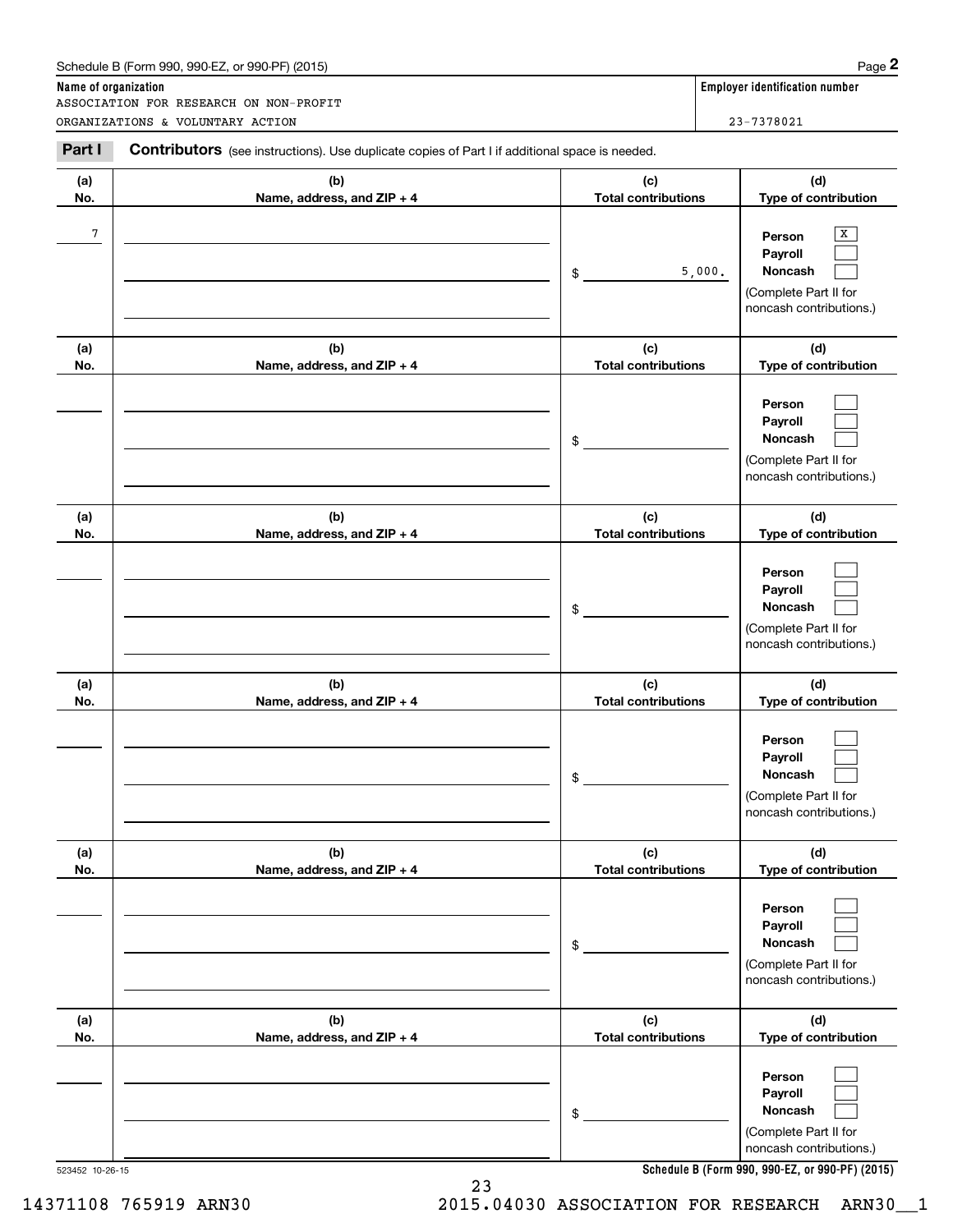| Name of organization         | ASSOCIATION FOR RESEARCH ON NON-PROFIT                                                              |                                                | Employer identification number |
|------------------------------|-----------------------------------------------------------------------------------------------------|------------------------------------------------|--------------------------------|
|                              | ORGANIZATIONS & VOLUNTARY ACTION                                                                    |                                                | 23-7378021                     |
| Part II                      | Noncash Property (see instructions). Use duplicate copies of Part II if additional space is needed. |                                                |                                |
| (a)<br>No.<br>from<br>Part I | (b)<br>FMV (or estimate)<br>Description of noncash property given<br>(see instructions)             |                                                | (d)<br>Date received           |
|                              |                                                                                                     | \$                                             |                                |
| (a)<br>No.<br>from<br>Part I | (b)<br>Description of noncash property given                                                        | (c)<br>FMV (or estimate)<br>(see instructions) | (d)<br>Date received           |
|                              |                                                                                                     | \$                                             |                                |
| (a)<br>No.<br>from<br>Part I | (b)<br>Description of noncash property given                                                        | (c)<br>FMV (or estimate)<br>(see instructions) | (d)<br>Date received           |
|                              |                                                                                                     | \$                                             |                                |
| (a)<br>No.<br>from<br>Part I | (b)<br>Description of noncash property given                                                        | (c)<br>FMV (or estimate)<br>(see instructions) | (d)<br>Date received           |
|                              |                                                                                                     | \$                                             |                                |
| (a)<br>No.<br>from<br>Part I | (b)<br>Description of noncash property given                                                        | (c)<br>FMV (or estimate)<br>(see instructions) | (d)<br>Date received           |
|                              |                                                                                                     | \$                                             |                                |
| (a)<br>No.<br>from<br>Part I | (b)<br>Description of noncash property given                                                        | (c)<br>FMV (or estimate)<br>(see instructions) | (d)<br>Date received           |
|                              |                                                                                                     |                                                |                                |

24

523453 10-26-15

**Schedule B (Form 990, 990-EZ, or 990-PF) (2015)**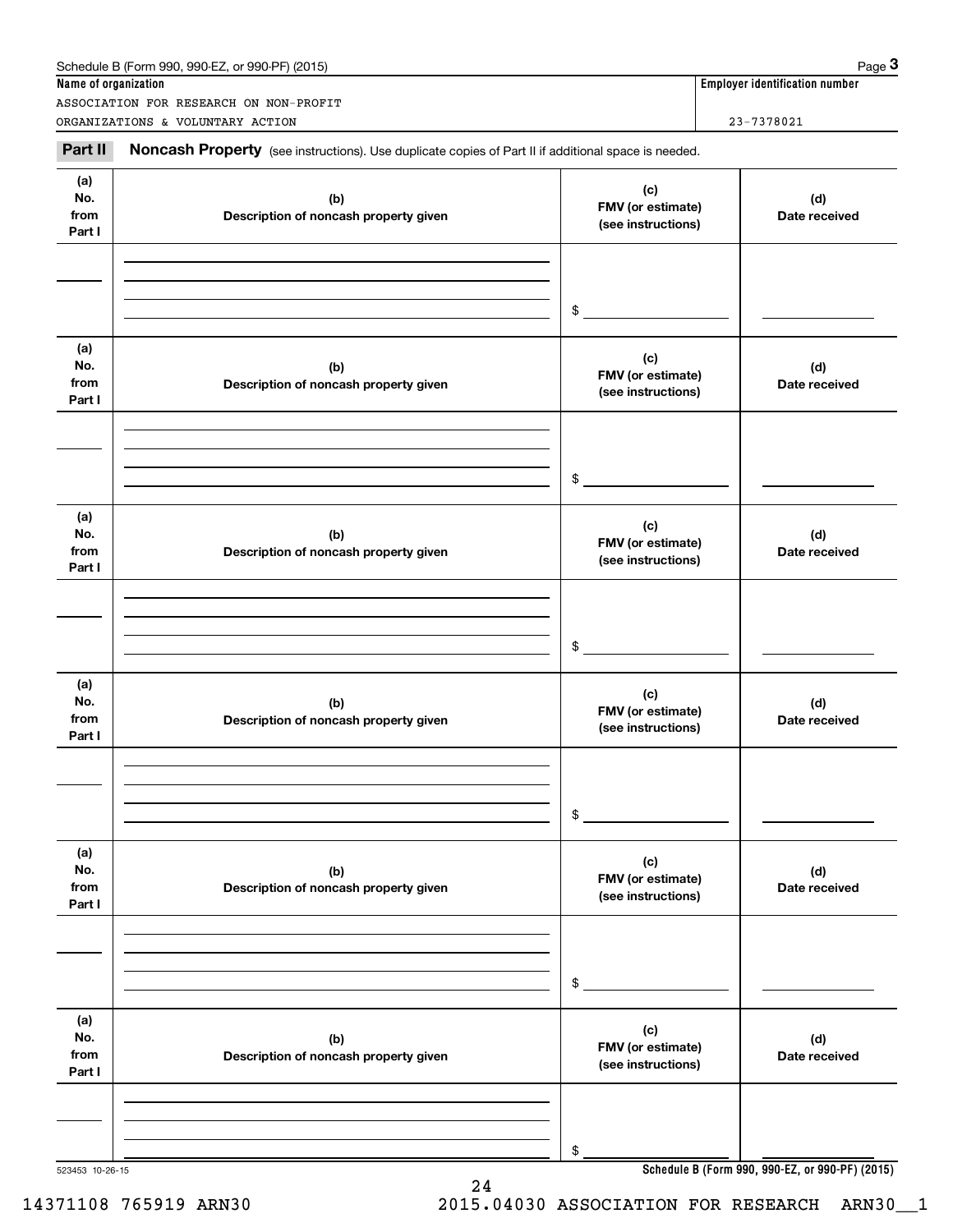|                             | Schedule B (Form 990, 990-EZ, or 990-PF) (2015)                                                                                                                                                                                                                                                                                                                                                                                                                      |                      |                                          | Page 4                                          |  |  |
|-----------------------------|----------------------------------------------------------------------------------------------------------------------------------------------------------------------------------------------------------------------------------------------------------------------------------------------------------------------------------------------------------------------------------------------------------------------------------------------------------------------|----------------------|------------------------------------------|-------------------------------------------------|--|--|
| Name of organization        |                                                                                                                                                                                                                                                                                                                                                                                                                                                                      |                      |                                          | <b>Employer identification number</b>           |  |  |
|                             | ASSOCIATION FOR RESEARCH ON NON-PROFIT                                                                                                                                                                                                                                                                                                                                                                                                                               |                      |                                          |                                                 |  |  |
|                             | ORGANIZATIONS & VOLUNTARY ACTION                                                                                                                                                                                                                                                                                                                                                                                                                                     |                      |                                          | 23-7378021                                      |  |  |
| Part III                    | Exclusively religious, charitable, etc., contributions to organizations described in section $501(c)(7)$ , (8), or (10) that total more than \$1,000 for<br>the year from any one contributor. Complete columns (a) through (e) and the following line entry. For organizations<br>completing Part III, enter the total of exclusively religious, charitable, etc., contributions of \$1,000 or less for the year. (Enter this info. once.) $\blacktriangleright$ \$ |                      |                                          |                                                 |  |  |
|                             | Use duplicate copies of Part III if additional space is needed.                                                                                                                                                                                                                                                                                                                                                                                                      |                      |                                          |                                                 |  |  |
| $(a)$ No.<br>from<br>Part I | (b) Purpose of gift                                                                                                                                                                                                                                                                                                                                                                                                                                                  | (c) Use of gift      |                                          | (d) Description of how gift is held             |  |  |
|                             |                                                                                                                                                                                                                                                                                                                                                                                                                                                                      |                      |                                          |                                                 |  |  |
|                             |                                                                                                                                                                                                                                                                                                                                                                                                                                                                      | (e) Transfer of gift |                                          |                                                 |  |  |
|                             | Transferee's name, address, and ZIP + 4                                                                                                                                                                                                                                                                                                                                                                                                                              |                      | Relationship of transferor to transferee |                                                 |  |  |
|                             |                                                                                                                                                                                                                                                                                                                                                                                                                                                                      |                      |                                          |                                                 |  |  |
| (a) No.                     |                                                                                                                                                                                                                                                                                                                                                                                                                                                                      |                      |                                          |                                                 |  |  |
| from<br>Part I              | (b) Purpose of gift                                                                                                                                                                                                                                                                                                                                                                                                                                                  | (c) Use of gift      |                                          | (d) Description of how gift is held             |  |  |
|                             |                                                                                                                                                                                                                                                                                                                                                                                                                                                                      |                      |                                          |                                                 |  |  |
|                             |                                                                                                                                                                                                                                                                                                                                                                                                                                                                      | (e) Transfer of gift |                                          |                                                 |  |  |
|                             | Transferee's name, address, and ZIP + 4                                                                                                                                                                                                                                                                                                                                                                                                                              |                      |                                          | Relationship of transferor to transferee        |  |  |
|                             |                                                                                                                                                                                                                                                                                                                                                                                                                                                                      |                      |                                          |                                                 |  |  |
|                             |                                                                                                                                                                                                                                                                                                                                                                                                                                                                      |                      |                                          |                                                 |  |  |
| (a) No.<br>from<br>Part I   | (b) Purpose of gift                                                                                                                                                                                                                                                                                                                                                                                                                                                  | (c) Use of gift      |                                          | (d) Description of how gift is held             |  |  |
|                             |                                                                                                                                                                                                                                                                                                                                                                                                                                                                      |                      |                                          |                                                 |  |  |
|                             |                                                                                                                                                                                                                                                                                                                                                                                                                                                                      |                      |                                          |                                                 |  |  |
|                             | Transferee's name, address, and $ZIP + 4$                                                                                                                                                                                                                                                                                                                                                                                                                            | (e) Transfer of gift |                                          | Relationship of transferor to transferee        |  |  |
|                             |                                                                                                                                                                                                                                                                                                                                                                                                                                                                      |                      |                                          |                                                 |  |  |
|                             |                                                                                                                                                                                                                                                                                                                                                                                                                                                                      |                      |                                          |                                                 |  |  |
| (a) No.<br>from<br>Part I   | (b) Purpose of gift                                                                                                                                                                                                                                                                                                                                                                                                                                                  | (c) Use of gift      |                                          | (d) Description of how gift is held             |  |  |
|                             |                                                                                                                                                                                                                                                                                                                                                                                                                                                                      |                      |                                          |                                                 |  |  |
|                             |                                                                                                                                                                                                                                                                                                                                                                                                                                                                      |                      |                                          |                                                 |  |  |
|                             | (e) Transfer of gift<br>Transferee's name, address, and ZIP + 4<br>Relationship of transferor to transferee                                                                                                                                                                                                                                                                                                                                                          |                      |                                          |                                                 |  |  |
|                             |                                                                                                                                                                                                                                                                                                                                                                                                                                                                      |                      |                                          |                                                 |  |  |
|                             |                                                                                                                                                                                                                                                                                                                                                                                                                                                                      |                      |                                          |                                                 |  |  |
| 523454 10-26-15             |                                                                                                                                                                                                                                                                                                                                                                                                                                                                      | 25                   |                                          | Schedule B (Form 990, 990-EZ, or 990-PF) (2015) |  |  |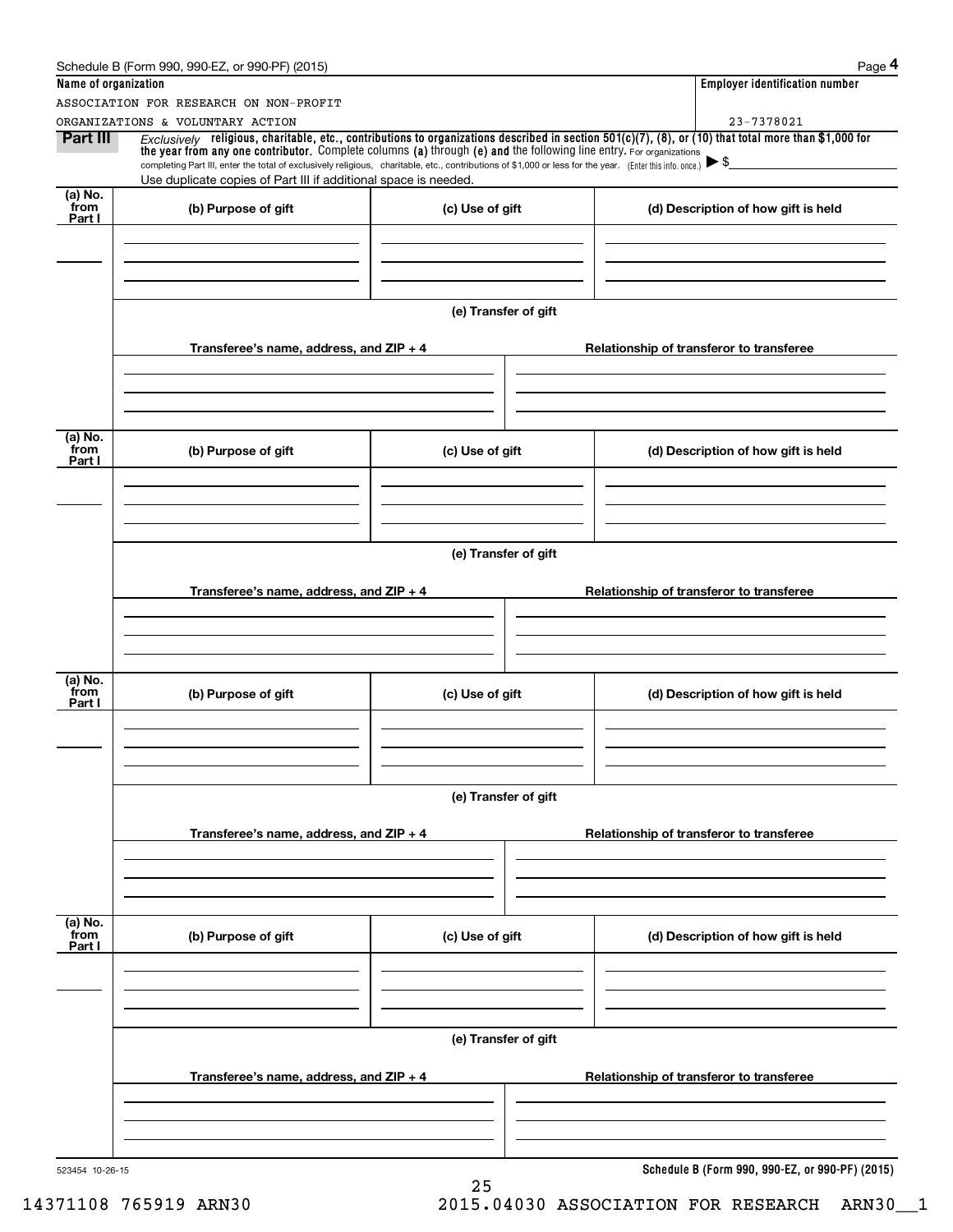|                    | <b>SCHEDULE D</b>              |                                                                                                                                                            | <b>Supplemental Financial Statements</b>                                                        |                | OMB No. 1545-0047                                                                                                                                                                                                                                                                                                                          |     |  |
|--------------------|--------------------------------|------------------------------------------------------------------------------------------------------------------------------------------------------------|-------------------------------------------------------------------------------------------------|----------------|--------------------------------------------------------------------------------------------------------------------------------------------------------------------------------------------------------------------------------------------------------------------------------------------------------------------------------------------|-----|--|
|                    | (Form 990)                     |                                                                                                                                                            | Complete if the organization answered "Yes" on Form 990,                                        |                |                                                                                                                                                                                                                                                                                                                                            |     |  |
|                    | Department of the Treasury     |                                                                                                                                                            | Part IV, line 6, 7, 8, 9, 10, 11a, 11b, 11c, 11d, 11e, 11f, 12a, or 12b.<br>Attach to Form 990. |                | Open to Public                                                                                                                                                                                                                                                                                                                             |     |  |
|                    | Internal Revenue Service       |                                                                                                                                                            | Information about Schedule D (Form 990) and its instructions is at www.irs.gov/form990.         |                | <b>Inspection</b>                                                                                                                                                                                                                                                                                                                          |     |  |
|                    | Name of the organization       | ASSOCIATION FOR RESEARCH ON NON-PROFIT<br>ORGANIZATIONS & VOLUNTARY ACTION                                                                                 |                                                                                                 |                | <b>Employer identification number</b><br>23-7378021                                                                                                                                                                                                                                                                                        |     |  |
| Part I             |                                | Organizations Maintaining Donor Advised Funds or Other Similar Funds or Accounts. Complete if the                                                          |                                                                                                 |                |                                                                                                                                                                                                                                                                                                                                            |     |  |
|                    |                                | organization answered "Yes" on Form 990, Part IV, line 6.                                                                                                  |                                                                                                 |                |                                                                                                                                                                                                                                                                                                                                            |     |  |
|                    |                                |                                                                                                                                                            | (a) Donor advised funds                                                                         |                | (b) Funds and other accounts                                                                                                                                                                                                                                                                                                               |     |  |
| 1                  |                                |                                                                                                                                                            |                                                                                                 |                |                                                                                                                                                                                                                                                                                                                                            |     |  |
| 2                  |                                | Aggregate value of contributions to (during year)                                                                                                          |                                                                                                 |                |                                                                                                                                                                                                                                                                                                                                            |     |  |
| з                  |                                |                                                                                                                                                            |                                                                                                 |                |                                                                                                                                                                                                                                                                                                                                            |     |  |
| 4                  |                                |                                                                                                                                                            |                                                                                                 |                |                                                                                                                                                                                                                                                                                                                                            |     |  |
| 5                  |                                | Did the organization inform all donors and donor advisors in writing that the assets held in donor advised funds                                           |                                                                                                 |                |                                                                                                                                                                                                                                                                                                                                            |     |  |
|                    |                                |                                                                                                                                                            |                                                                                                 |                | Yes                                                                                                                                                                                                                                                                                                                                        | No  |  |
| 6                  |                                | Did the organization inform all grantees, donors, and donor advisors in writing that grant funds can be used only                                          |                                                                                                 |                |                                                                                                                                                                                                                                                                                                                                            |     |  |
|                    |                                | for charitable purposes and not for the benefit of the donor or donor advisor, or for any other purpose conferring                                         |                                                                                                 |                |                                                                                                                                                                                                                                                                                                                                            |     |  |
| Part II            | impermissible private benefit? | Conservation Easements. Complete if the organization answered "Yes" on Form 990, Part IV, line 7.                                                          |                                                                                                 |                | Yes                                                                                                                                                                                                                                                                                                                                        | No. |  |
| 1                  |                                | Purpose(s) of conservation easements held by the organization (check all that apply).                                                                      |                                                                                                 |                |                                                                                                                                                                                                                                                                                                                                            |     |  |
|                    |                                | Preservation of land for public use (e.g., recreation or education)                                                                                        | Preservation of a historically important land area                                              |                |                                                                                                                                                                                                                                                                                                                                            |     |  |
|                    |                                | Protection of natural habitat                                                                                                                              | Preservation of a certified historic structure                                                  |                |                                                                                                                                                                                                                                                                                                                                            |     |  |
|                    |                                | Preservation of open space                                                                                                                                 |                                                                                                 |                |                                                                                                                                                                                                                                                                                                                                            |     |  |
| 2                  |                                | Complete lines 2a through 2d if the organization held a qualified conservation contribution in the form of a conservation easement on the last             |                                                                                                 |                |                                                                                                                                                                                                                                                                                                                                            |     |  |
|                    | day of the tax year.           |                                                                                                                                                            |                                                                                                 |                | Held at the End of the Tax Year                                                                                                                                                                                                                                                                                                            |     |  |
|                    |                                |                                                                                                                                                            |                                                                                                 | 2a             |                                                                                                                                                                                                                                                                                                                                            |     |  |
|                    |                                | Total acreage restricted by conservation easements                                                                                                         |                                                                                                 | 2 <sub>b</sub> |                                                                                                                                                                                                                                                                                                                                            |     |  |
|                    |                                | Number of conservation easements on a certified historic structure included in (a) manufacture included in (a)                                             |                                                                                                 | 2c             |                                                                                                                                                                                                                                                                                                                                            |     |  |
| d                  |                                | Number of conservation easements included in (c) acquired after 8/17/06, and not on a historic structure                                                   |                                                                                                 |                |                                                                                                                                                                                                                                                                                                                                            |     |  |
|                    |                                |                                                                                                                                                            |                                                                                                 | 2d             |                                                                                                                                                                                                                                                                                                                                            |     |  |
| 3                  |                                | Number of conservation easements modified, transferred, released, extinguished, or terminated by the organization during the tax                           |                                                                                                 |                |                                                                                                                                                                                                                                                                                                                                            |     |  |
|                    | $\vee$ ear                     |                                                                                                                                                            |                                                                                                 |                |                                                                                                                                                                                                                                                                                                                                            |     |  |
| 4                  |                                | Number of states where property subject to conservation easement is located >                                                                              |                                                                                                 |                |                                                                                                                                                                                                                                                                                                                                            |     |  |
| 5                  |                                | Does the organization have a written policy regarding the periodic monitoring, inspection, handling of                                                     |                                                                                                 |                |                                                                                                                                                                                                                                                                                                                                            |     |  |
|                    |                                | violations, and enforcement of the conservation easements it holds?                                                                                        |                                                                                                 |                | Yes                                                                                                                                                                                                                                                                                                                                        | No  |  |
| 6                  |                                | Staff and volunteer hours devoted to monitoring, inspecting, handling of violations, and enforcing conservation easements during the year                  |                                                                                                 |                |                                                                                                                                                                                                                                                                                                                                            |     |  |
| 7                  |                                | Amount of expenses incurred in monitoring, inspecting, handling of violations, and enforcing conservation easements during the year                        |                                                                                                 |                |                                                                                                                                                                                                                                                                                                                                            |     |  |
|                    | $\blacktriangleright$ \$       |                                                                                                                                                            |                                                                                                 |                |                                                                                                                                                                                                                                                                                                                                            |     |  |
| 8                  |                                | Does each conservation easement reported on line 2(d) above satisfy the requirements of section 170(h)(4)(B)(i)                                            |                                                                                                 |                |                                                                                                                                                                                                                                                                                                                                            |     |  |
|                    |                                |                                                                                                                                                            |                                                                                                 |                | Yes                                                                                                                                                                                                                                                                                                                                        | No  |  |
| 9                  |                                | In Part XIII, describe how the organization reports conservation easements in its revenue and expense statement, and balance sheet, and                    |                                                                                                 |                |                                                                                                                                                                                                                                                                                                                                            |     |  |
|                    |                                | include, if applicable, the text of the footnote to the organization's financial statements that describes the organization's accounting for               |                                                                                                 |                |                                                                                                                                                                                                                                                                                                                                            |     |  |
|                    | conservation easements.        |                                                                                                                                                            |                                                                                                 |                |                                                                                                                                                                                                                                                                                                                                            |     |  |
|                    | Part III                       | Organizations Maintaining Collections of Art, Historical Treasures, or Other Similar Assets.                                                               |                                                                                                 |                |                                                                                                                                                                                                                                                                                                                                            |     |  |
|                    |                                | Complete if the organization answered "Yes" on Form 990, Part IV, line 8.                                                                                  |                                                                                                 |                |                                                                                                                                                                                                                                                                                                                                            |     |  |
|                    |                                | 1a If the organization elected, as permitted under SFAS 116 (ASC 958), not to report in its revenue statement and balance sheet works of art,              |                                                                                                 |                |                                                                                                                                                                                                                                                                                                                                            |     |  |
|                    |                                | historical treasures, or other similar assets held for public exhibition, education, or research in furtherance of public service, provide, in Part XIII,  |                                                                                                 |                |                                                                                                                                                                                                                                                                                                                                            |     |  |
|                    |                                | the text of the footnote to its financial statements that describes these items.                                                                           |                                                                                                 |                |                                                                                                                                                                                                                                                                                                                                            |     |  |
|                    |                                | <b>b</b> If the organization elected, as permitted under SFAS 116 (ASC 958), to report in its revenue statement and balance sheet works of art, historical |                                                                                                 |                |                                                                                                                                                                                                                                                                                                                                            |     |  |
|                    |                                | treasures, or other similar assets held for public exhibition, education, or research in furtherance of public service, provide the following amounts      |                                                                                                 |                |                                                                                                                                                                                                                                                                                                                                            |     |  |
|                    | relating to these items:       |                                                                                                                                                            |                                                                                                 |                |                                                                                                                                                                                                                                                                                                                                            |     |  |
|                    |                                | (ii) Assets included in Form 990, Part X                                                                                                                   |                                                                                                 |                | $\frac{1}{2}$ $\frac{1}{2}$ $\frac{1}{2}$ $\frac{1}{2}$ $\frac{1}{2}$ $\frac{1}{2}$ $\frac{1}{2}$ $\frac{1}{2}$ $\frac{1}{2}$ $\frac{1}{2}$ $\frac{1}{2}$ $\frac{1}{2}$ $\frac{1}{2}$ $\frac{1}{2}$ $\frac{1}{2}$ $\frac{1}{2}$ $\frac{1}{2}$ $\frac{1}{2}$ $\frac{1}{2}$ $\frac{1}{2}$ $\frac{1}{2}$ $\frac{1}{2}$<br>$\triangleright$ \$ |     |  |
| 2                  |                                | If the organization received or held works of art, historical treasures, or other similar assets for financial gain, provide                               |                                                                                                 |                |                                                                                                                                                                                                                                                                                                                                            |     |  |
|                    |                                | the following amounts required to be reported under SFAS 116 (ASC 958) relating to these items:                                                            |                                                                                                 |                |                                                                                                                                                                                                                                                                                                                                            |     |  |
| а                  |                                |                                                                                                                                                            |                                                                                                 |                |                                                                                                                                                                                                                                                                                                                                            |     |  |
|                    |                                |                                                                                                                                                            |                                                                                                 | - \$           |                                                                                                                                                                                                                                                                                                                                            |     |  |
|                    |                                | LHA For Paperwork Reduction Act Notice, see the Instructions for Form 990.                                                                                 |                                                                                                 |                | Schedule D (Form 990) 2015                                                                                                                                                                                                                                                                                                                 |     |  |
| 532051<br>11-02-15 |                                |                                                                                                                                                            |                                                                                                 |                |                                                                                                                                                                                                                                                                                                                                            |     |  |
|                    |                                |                                                                                                                                                            | 26                                                                                              |                |                                                                                                                                                                                                                                                                                                                                            |     |  |

| . . |                    |  |  |  |  |  |
|-----|--------------------|--|--|--|--|--|
|     | .04030 ASSOCTATTON |  |  |  |  |  |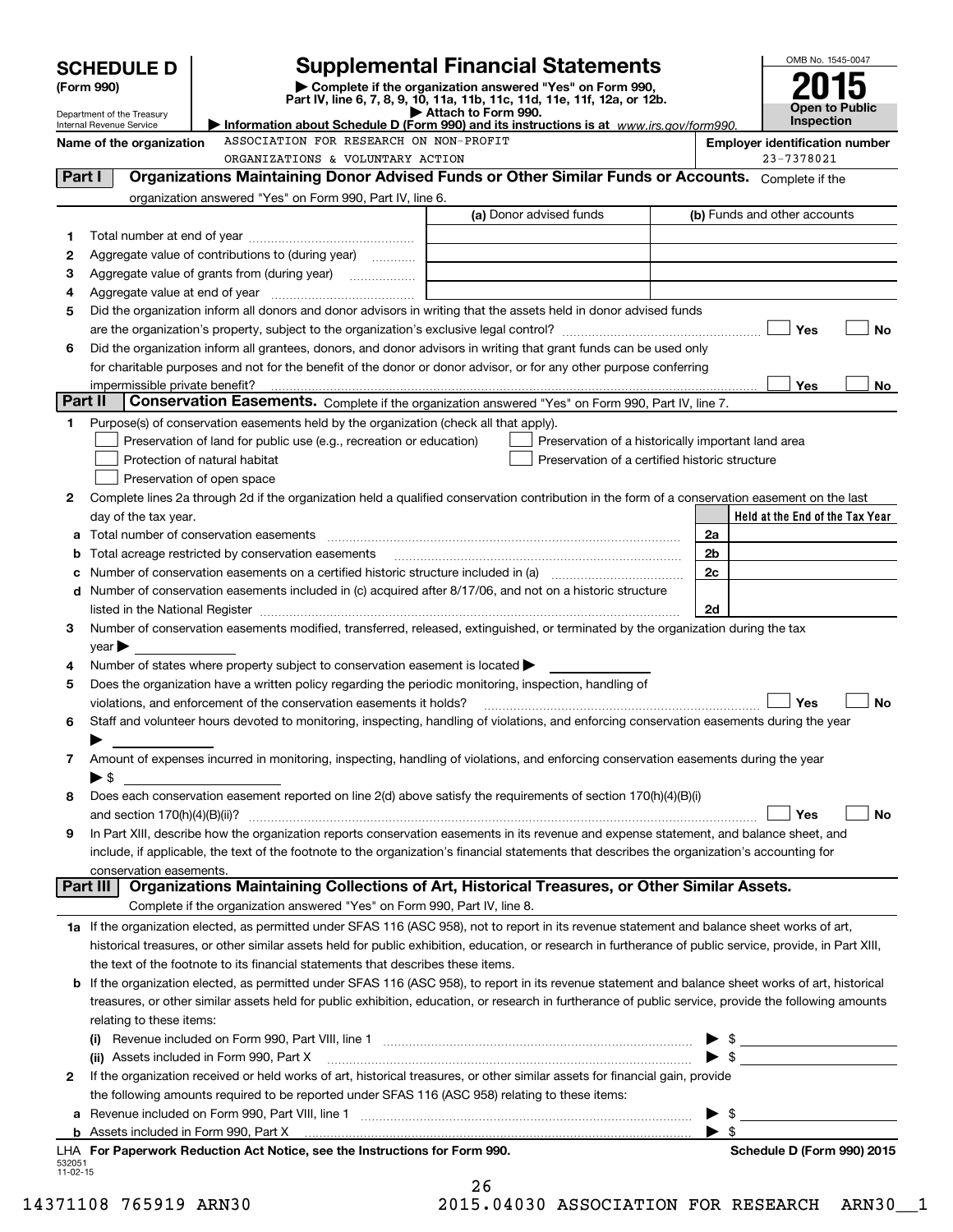|               |                                                                                                                                                                                                                                      | ASSOCIATION FOR RESEARCH ON NON-PROFIT |                           |                                                                                                                                                                                                                                |         |                      |                 |                     |          |                |
|---------------|--------------------------------------------------------------------------------------------------------------------------------------------------------------------------------------------------------------------------------------|----------------------------------------|---------------------------|--------------------------------------------------------------------------------------------------------------------------------------------------------------------------------------------------------------------------------|---------|----------------------|-----------------|---------------------|----------|----------------|
|               | Schedule D (Form 990) 2015                                                                                                                                                                                                           | ORGANIZATIONS & VOLUNTARY ACTION       |                           |                                                                                                                                                                                                                                |         |                      | 23-7378021      |                     |          | Page 2         |
|               | Part III<br>Organizations Maintaining Collections of Art, Historical Treasures, or Other Similar Assets (continued)                                                                                                                  |                                        |                           |                                                                                                                                                                                                                                |         |                      |                 |                     |          |                |
| 3             | Using the organization's acquisition, accession, and other records, check any of the following that are a significant use of its collection items                                                                                    |                                        |                           |                                                                                                                                                                                                                                |         |                      |                 |                     |          |                |
|               | (check all that apply):                                                                                                                                                                                                              |                                        |                           |                                                                                                                                                                                                                                |         |                      |                 |                     |          |                |
| a             | Public exhibition                                                                                                                                                                                                                    | d                                      |                           | Loan or exchange programs                                                                                                                                                                                                      |         |                      |                 |                     |          |                |
| b             | Scholarly research                                                                                                                                                                                                                   | e                                      |                           | Other and the control of the control of the control of the control of the control of the control of the control of the control of the control of the control of the control of the control of the control of the control of th |         |                      |                 |                     |          |                |
| с             | Preservation for future generations                                                                                                                                                                                                  |                                        |                           |                                                                                                                                                                                                                                |         |                      |                 |                     |          |                |
| 4             | Provide a description of the organization's collections and explain how they further the organization's exempt purpose in Part XIII.                                                                                                 |                                        |                           |                                                                                                                                                                                                                                |         |                      |                 |                     |          |                |
| 5             | During the year, did the organization solicit or receive donations of art, historical treasures, or other similar assets                                                                                                             |                                        |                           |                                                                                                                                                                                                                                |         |                      |                 |                     |          |                |
|               | to be sold to raise funds rather than to be maintained as part of the organization's collection?                                                                                                                                     |                                        |                           |                                                                                                                                                                                                                                |         |                      |                 | Yes                 |          | No             |
|               | Part IV<br>Escrow and Custodial Arrangements. Complete if the organization answered "Yes" on Form 990, Part IV, line 9, or                                                                                                           |                                        |                           |                                                                                                                                                                                                                                |         |                      |                 |                     |          |                |
|               | reported an amount on Form 990, Part X, line 21.                                                                                                                                                                                     |                                        |                           |                                                                                                                                                                                                                                |         |                      |                 |                     |          |                |
|               | 1a Is the organization an agent, trustee, custodian or other intermediary for contributions or other assets not included                                                                                                             |                                        |                           |                                                                                                                                                                                                                                |         |                      |                 |                     |          |                |
|               |                                                                                                                                                                                                                                      |                                        |                           |                                                                                                                                                                                                                                |         |                      |                 | Yes                 |          | No             |
|               | b If "Yes," explain the arrangement in Part XIII and complete the following table:                                                                                                                                                   |                                        |                           |                                                                                                                                                                                                                                |         |                      |                 |                     |          |                |
|               |                                                                                                                                                                                                                                      |                                        |                           |                                                                                                                                                                                                                                |         |                      |                 | Amount              |          |                |
| с             | Beginning balance <b>contract to the contract of the contract of the contract of the contract of the contract of the contract of the contract of the contract of the contract of the contract of the contract of the contract of</b> |                                        |                           |                                                                                                                                                                                                                                |         | 1c                   |                 |                     |          |                |
| d             |                                                                                                                                                                                                                                      |                                        |                           |                                                                                                                                                                                                                                |         | 1d                   |                 |                     |          |                |
| е             | Additions during the year manufactured and an account of the state of the state of the state of the state of the state of the state of the state of the state of the state of the state of the state of the state of the state       |                                        |                           |                                                                                                                                                                                                                                |         | 1e                   |                 |                     |          |                |
| f             | Distributions during the year manufactured and continuum control of the year manufactured and control of the year manufactured and control of the year manufactured and control of the year manufactured and control of the ye       |                                        |                           |                                                                                                                                                                                                                                |         | 1f                   |                 |                     |          |                |
|               | 2a Did the organization include an amount on Form 990, Part X, line 21, for escrow or custodial account liability?                                                                                                                   |                                        |                           |                                                                                                                                                                                                                                |         |                      |                 | Yes                 |          | No             |
|               | <b>b</b> If "Yes," explain the arrangement in Part XIII. Check here if the explanation has been provided on Part XIII                                                                                                                |                                        |                           |                                                                                                                                                                                                                                |         |                      |                 |                     |          |                |
| <b>Part V</b> | Endowment Funds. Complete if the organization answered "Yes" on Form 990, Part IV, line 10.                                                                                                                                          |                                        |                           |                                                                                                                                                                                                                                |         |                      |                 |                     |          |                |
|               |                                                                                                                                                                                                                                      |                                        |                           |                                                                                                                                                                                                                                |         |                      |                 |                     |          |                |
|               |                                                                                                                                                                                                                                      | (a) Current year<br>20,449.            | (b) Prior year<br>20,449. | (c) Two years back                                                                                                                                                                                                             | 20,449. | (d) Three years back | 20,245.         | (e) Four years back | 20, 125. |                |
| 1a            | Beginning of year balance                                                                                                                                                                                                            |                                        |                           |                                                                                                                                                                                                                                |         |                      |                 |                     |          |                |
| b             |                                                                                                                                                                                                                                      |                                        |                           |                                                                                                                                                                                                                                |         |                      | 23 <sub>1</sub> |                     |          | 181.           |
| c             | Net investment earnings, gains, and losses                                                                                                                                                                                           |                                        |                           |                                                                                                                                                                                                                                |         |                      |                 |                     |          |                |
| d             |                                                                                                                                                                                                                                      |                                        |                           |                                                                                                                                                                                                                                |         |                      |                 |                     |          |                |
|               | <b>e</b> Other expenditures for facilities                                                                                                                                                                                           |                                        |                           |                                                                                                                                                                                                                                |         |                      |                 |                     |          |                |
|               | and programs                                                                                                                                                                                                                         |                                        |                           |                                                                                                                                                                                                                                |         |                      |                 |                     |          |                |
|               |                                                                                                                                                                                                                                      |                                        |                           |                                                                                                                                                                                                                                |         |                      |                 |                     |          |                |
| g             | End of year balance                                                                                                                                                                                                                  | 20,449.                                | 20,449.                   |                                                                                                                                                                                                                                | 20,449. |                      | 20,449.         |                     | 20,426.  |                |
| 2             | Provide the estimated percentage of the current year end balance (line 1g, column (a)) held as:                                                                                                                                      |                                        |                           |                                                                                                                                                                                                                                |         |                      |                 |                     |          |                |
| a             | Board designated or quasi-endowment                                                                                                                                                                                                  |                                        | ℅                         |                                                                                                                                                                                                                                |         |                      |                 |                     |          |                |
| b             | 93.77<br>Permanent endowment >                                                                                                                                                                                                       | %                                      |                           |                                                                                                                                                                                                                                |         |                      |                 |                     |          |                |
|               | Temporarily restricted endowment                                                                                                                                                                                                     | 6,23<br>℅                              |                           |                                                                                                                                                                                                                                |         |                      |                 |                     |          |                |
|               | The percentages on lines 2a, 2b, and 2c should equal 100%.                                                                                                                                                                           |                                        |                           |                                                                                                                                                                                                                                |         |                      |                 |                     |          |                |
|               | 3a Are there endowment funds not in the possession of the organization that are held and administered for the organization                                                                                                           |                                        |                           |                                                                                                                                                                                                                                |         |                      |                 |                     |          |                |
|               | by:                                                                                                                                                                                                                                  |                                        |                           |                                                                                                                                                                                                                                |         |                      |                 |                     | Yes      | No             |
|               | (i)                                                                                                                                                                                                                                  |                                        |                           |                                                                                                                                                                                                                                |         |                      |                 | 3a(i)               |          | х              |
|               |                                                                                                                                                                                                                                      |                                        |                           |                                                                                                                                                                                                                                |         |                      |                 | 3a(ii)              |          | Χ              |
|               |                                                                                                                                                                                                                                      |                                        |                           |                                                                                                                                                                                                                                |         |                      |                 | 3b                  |          |                |
| 4             | Describe in Part XIII the intended uses of the organization's endowment funds.                                                                                                                                                       |                                        |                           |                                                                                                                                                                                                                                |         |                      |                 |                     |          |                |
|               | Land, Buildings, and Equipment.<br><b>Part VI</b>                                                                                                                                                                                    |                                        |                           |                                                                                                                                                                                                                                |         |                      |                 |                     |          |                |
|               | Complete if the organization answered "Yes" on Form 990, Part IV, line 11a. See Form 990, Part X, line 10.                                                                                                                           |                                        |                           |                                                                                                                                                                                                                                |         |                      |                 |                     |          |                |
|               | Description of property                                                                                                                                                                                                              | (a) Cost or other                      |                           | (b) Cost or other                                                                                                                                                                                                              |         | (c) Accumulated      |                 | (d) Book value      |          |                |
|               |                                                                                                                                                                                                                                      | basis (investment)                     |                           | basis (other)                                                                                                                                                                                                                  |         | depreciation         |                 |                     |          |                |
|               |                                                                                                                                                                                                                                      |                                        |                           |                                                                                                                                                                                                                                |         |                      |                 |                     |          |                |
|               |                                                                                                                                                                                                                                      |                                        |                           |                                                                                                                                                                                                                                |         |                      |                 |                     |          |                |
|               |                                                                                                                                                                                                                                      |                                        |                           |                                                                                                                                                                                                                                |         |                      |                 |                     |          |                |
|               |                                                                                                                                                                                                                                      |                                        |                           | 16,333.                                                                                                                                                                                                                        |         | 9,541.               |                 |                     |          | 6,792.         |
|               |                                                                                                                                                                                                                                      |                                        |                           | 500.                                                                                                                                                                                                                           |         |                      | 500.            |                     |          | $\mathbf{0}$ . |
|               |                                                                                                                                                                                                                                      |                                        |                           |                                                                                                                                                                                                                                |         |                      | ▶               |                     |          | 6,792.         |
|               |                                                                                                                                                                                                                                      |                                        |                           |                                                                                                                                                                                                                                |         |                      |                 |                     |          |                |

**Schedule D (Form 990) 2015**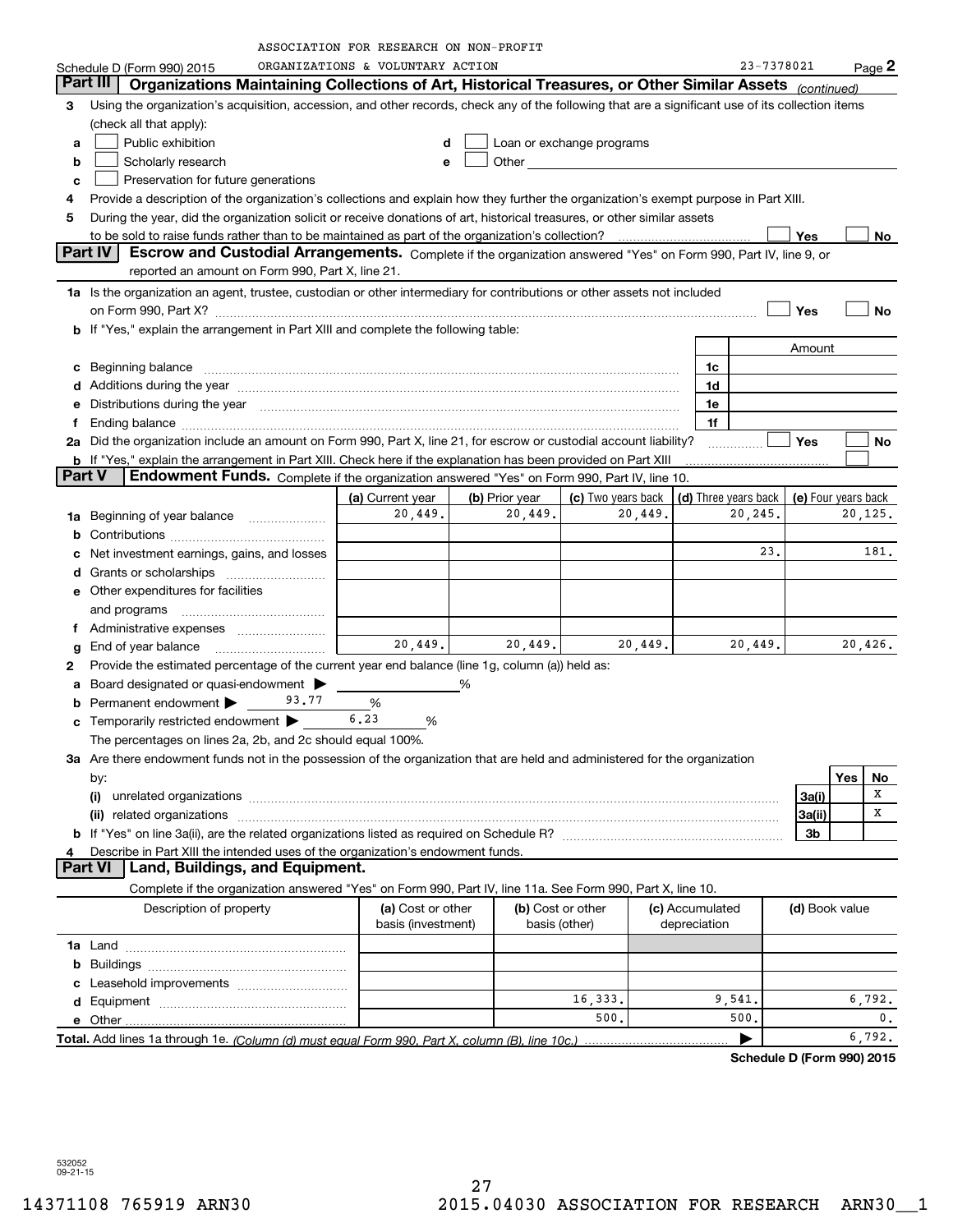| ASSOCIATION FOR RESEARCH ON NON-PROFIT |  |  |
|----------------------------------------|--|--|
|                                        |  |  |

| Schedule D (Form 990) 2015                                                                                                                           | ORGANIZATIONS & VOLUNTARY ACTION |                | 23-7378021<br>Page 3                                      |
|------------------------------------------------------------------------------------------------------------------------------------------------------|----------------------------------|----------------|-----------------------------------------------------------|
| <b>Investments - Other Securities.</b><br><b>Part VIII</b>                                                                                           |                                  |                |                                                           |
| Complete if the organization answered "Yes" on Form 990, Part IV, line 11b. See Form 990, Part X, line 12.                                           |                                  |                |                                                           |
| (a) Description of security or category (including name of security)                                                                                 | (b) Book value                   |                | (c) Method of valuation: Cost or end-of-year market value |
| (1) Financial derivatives                                                                                                                            |                                  |                |                                                           |
| (2) Closely-held equity interests                                                                                                                    |                                  |                |                                                           |
| (3) Other                                                                                                                                            |                                  |                |                                                           |
| (A)                                                                                                                                                  |                                  |                |                                                           |
| (B)                                                                                                                                                  |                                  |                |                                                           |
| (C)                                                                                                                                                  |                                  |                |                                                           |
| (D)                                                                                                                                                  |                                  |                |                                                           |
| (E)                                                                                                                                                  |                                  |                |                                                           |
| (F)                                                                                                                                                  |                                  |                |                                                           |
| (G)                                                                                                                                                  |                                  |                |                                                           |
| (H)                                                                                                                                                  |                                  |                |                                                           |
| Total. (Col. (b) must equal Form 990, Part X, col. (B) line 12.)                                                                                     |                                  |                |                                                           |
| Part VIII Investments - Program Related.                                                                                                             |                                  |                |                                                           |
| Complete if the organization answered "Yes" on Form 990, Part IV, line 11c. See Form 990, Part X, line 13.                                           |                                  |                |                                                           |
| (a) Description of investment                                                                                                                        | (b) Book value                   |                | (c) Method of valuation: Cost or end-of-year market value |
| (1)                                                                                                                                                  |                                  |                |                                                           |
| (2)                                                                                                                                                  |                                  |                |                                                           |
| (3)                                                                                                                                                  |                                  |                |                                                           |
| (4)                                                                                                                                                  |                                  |                |                                                           |
| (5)                                                                                                                                                  |                                  |                |                                                           |
| (6)                                                                                                                                                  |                                  |                |                                                           |
| (7)                                                                                                                                                  |                                  |                |                                                           |
| (8)                                                                                                                                                  |                                  |                |                                                           |
| (9)                                                                                                                                                  |                                  |                |                                                           |
| Total. (Col. (b) must equal Form 990, Part X, col. (B) line 13.)                                                                                     |                                  |                |                                                           |
| <b>Other Assets.</b><br>Part IX                                                                                                                      |                                  |                |                                                           |
| Complete if the organization answered "Yes" on Form 990, Part IV, line 11d. See Form 990, Part X, line 15.                                           |                                  |                |                                                           |
|                                                                                                                                                      | (a) Description                  |                | (b) Book value                                            |
| (1)                                                                                                                                                  |                                  |                |                                                           |
| (2)                                                                                                                                                  |                                  |                |                                                           |
| (3)                                                                                                                                                  |                                  |                |                                                           |
| (4)                                                                                                                                                  |                                  |                |                                                           |
| (5)                                                                                                                                                  |                                  |                |                                                           |
| (6)                                                                                                                                                  |                                  |                |                                                           |
| (7)                                                                                                                                                  |                                  |                |                                                           |
| (8)                                                                                                                                                  |                                  |                |                                                           |
| (9)                                                                                                                                                  |                                  |                |                                                           |
|                                                                                                                                                      |                                  |                |                                                           |
| <b>Other Liabilities.</b><br>Part X                                                                                                                  |                                  |                |                                                           |
| Complete if the organization answered "Yes" on Form 990, Part IV, line 11e or 11f. See Form 990, Part X, line 25.                                    |                                  |                |                                                           |
| (a) Description of liability<br>1.                                                                                                                   |                                  | (b) Book value |                                                           |
| Federal income taxes<br>(1)                                                                                                                          |                                  |                |                                                           |
| (2)                                                                                                                                                  |                                  |                |                                                           |
| (3)                                                                                                                                                  |                                  |                |                                                           |
| (4)                                                                                                                                                  |                                  |                |                                                           |
| (5)                                                                                                                                                  |                                  |                |                                                           |
| (6)                                                                                                                                                  |                                  |                |                                                           |
| (7)                                                                                                                                                  |                                  |                |                                                           |
| (8)                                                                                                                                                  |                                  |                |                                                           |
| (9)                                                                                                                                                  |                                  |                |                                                           |
| Total. (Column (b) must equal Form 990, Part X, col. (B) line 25.)                                                                                   |                                  |                |                                                           |
| 2. Liability for uncertain tax positions. In Part XIII, provide the text of the footnote to the organization's financial statements that reports the |                                  |                |                                                           |
| organization's liability for uncertain tax positions under FIN 48 (ASC 740). Check here if the text of the footnote has been provided in Part XIII   |                                  |                |                                                           |

**Schedule D (Form 990) 2015**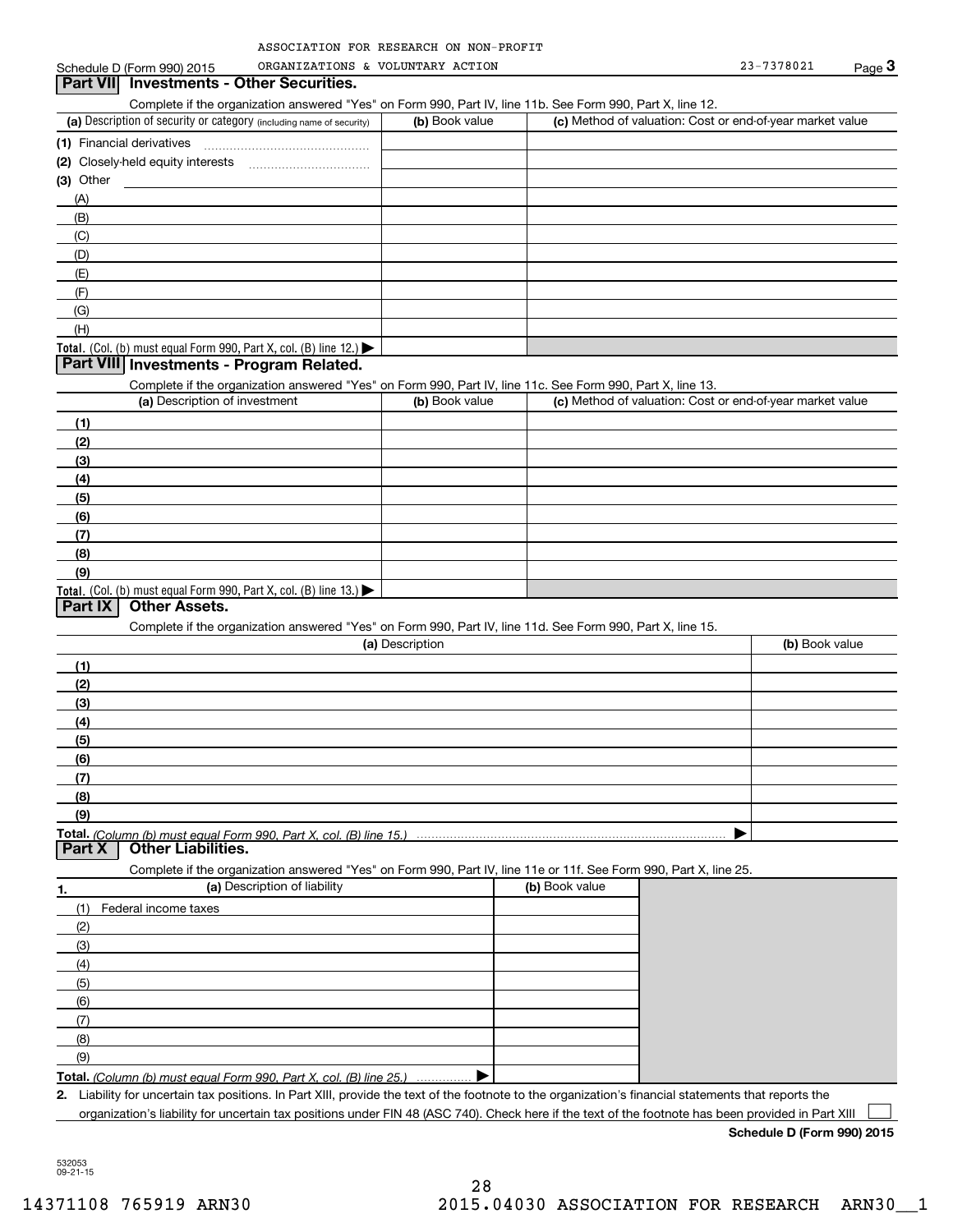|                    | ORGANIZATIONS & VOLUNTARY ACTION<br>Schedule D (Form 990) 2015                                                                                                                                                                 |                |            | 23-7378021                 | Page 4     |
|--------------------|--------------------------------------------------------------------------------------------------------------------------------------------------------------------------------------------------------------------------------|----------------|------------|----------------------------|------------|
|                    | Reconciliation of Revenue per Audited Financial Statements With Revenue per Return.<br>Part XI                                                                                                                                 |                |            |                            |            |
|                    | Complete if the organization answered "Yes" on Form 990, Part IV, line 12a.                                                                                                                                                    |                |            |                            |            |
| 1                  | Total revenue, gains, and other support per audited financial statements                                                                                                                                                       |                |            | $\blacksquare$             | 1,579,183. |
| 2                  | Amounts included on line 1 but not on Form 990, Part VIII, line 12:                                                                                                                                                            |                |            |                            |            |
| а                  |                                                                                                                                                                                                                                | 2a             | $-38,298.$ |                            |            |
| b                  |                                                                                                                                                                                                                                | 2 <sub>b</sub> | 238,027.   |                            |            |
| c                  | Recoveries of prior year grants [111] Martin Marcoveries of prior year grants [11] Martin Marcoveries of prior                                                                                                                 | 2c             |            |                            |            |
|                    |                                                                                                                                                                                                                                | 2d             | 877,524.   |                            |            |
|                    | e Add lines 2a through 2d                                                                                                                                                                                                      |                |            | 2e                         | 1,077,253. |
| з                  |                                                                                                                                                                                                                                |                |            | 3                          | 501,930.   |
| 4                  | Amounts included on Form 990, Part VIII, line 12, but not on line 1:                                                                                                                                                           |                |            |                            |            |
| a                  | Investment expenses not included on Form 990, Part VIII, line 7b                                                                                                                                                               | 4a             |            |                            |            |
|                    |                                                                                                                                                                                                                                | 4b             |            |                            |            |
|                    | c Add lines 4a and 4b                                                                                                                                                                                                          |                |            | 4c                         | 0.         |
| 5                  |                                                                                                                                                                                                                                |                |            | 5                          | 501,930.   |
|                    | Part XII   Reconciliation of Expenses per Audited Financial Statements With Expenses per Return.                                                                                                                               |                |            |                            |            |
|                    | Complete if the organization answered "Yes" on Form 990, Part IV, line 12a.                                                                                                                                                    |                |            |                            |            |
| 1                  | Total expenses and losses per audited financial statements [11] [12] manuscription control expenses and losses per audited financial statements [12] manuscription of the statements [12] manuscription of the statements [12] |                |            | $\mathbf{1}$               | 1,686,675. |
| 2                  | Amounts included on line 1 but not on Form 990, Part IX, line 25:                                                                                                                                                              |                |            |                            |            |
| а                  |                                                                                                                                                                                                                                | 2a             | 238,027.   |                            |            |
| b                  |                                                                                                                                                                                                                                | 2 <sub>b</sub> |            |                            |            |
|                    |                                                                                                                                                                                                                                | 2c             |            |                            |            |
|                    |                                                                                                                                                                                                                                | 2d             | 697,567.   |                            |            |
|                    |                                                                                                                                                                                                                                |                |            | <b>2e</b>                  | 935,594.   |
| з                  |                                                                                                                                                                                                                                |                |            | 3                          | 751,081.   |
| 4                  | Amounts included on Form 990, Part IX, line 25, but not on line 1:                                                                                                                                                             |                |            |                            |            |
| a                  | Investment expenses not included on Form 990, Part VIII, line 7b [ <i>[[[[[[[[[[[[]]]]</i>                                                                                                                                     | 4a             |            |                            |            |
|                    |                                                                                                                                                                                                                                | 4b             |            |                            |            |
|                    | c Add lines 4a and 4b                                                                                                                                                                                                          |                |            | 4c                         | 0.         |
|                    |                                                                                                                                                                                                                                |                |            | 5                          | 751,081.   |
|                    | <b>Part XIII</b> Supplemental Information.                                                                                                                                                                                     |                |            |                            |            |
|                    | Provide the descriptions required for Part II, lines 3, 5, and 9; Part III, lines 1a and 4; Part IV, lines 1b and 2b; Part V, line 4; Part X, line 2; Part XI,                                                                 |                |            |                            |            |
|                    | lines 2d and 4b; and Part XII, lines 2d and 4b. Also complete this part to provide any additional information.                                                                                                                 |                |            |                            |            |
|                    |                                                                                                                                                                                                                                |                |            |                            |            |
|                    |                                                                                                                                                                                                                                |                |            |                            |            |
|                    | PART V, LINE 4:                                                                                                                                                                                                                |                |            |                            |            |
|                    | ARNOVA'S ENDOWMENT CONSISTS SOLEY OF ONE DONOR RESTRICTED FUND THAT WAS                                                                                                                                                        |                |            |                            |            |
|                    |                                                                                                                                                                                                                                |                |            |                            |            |
|                    | ESTABLISHED TO SUPPORT SCHOLARSHIPS. AS REQUIRED BY GENERALLY ACCEPTED                                                                                                                                                         |                |            |                            |            |
|                    |                                                                                                                                                                                                                                |                |            |                            |            |
|                    | ACCOUNTING PRINCIPLES, NET ASSETS ASSOCIATED WITH THE ENDOWMENT FUND ARE                                                                                                                                                       |                |            |                            |            |
|                    |                                                                                                                                                                                                                                |                |            |                            |            |
|                    | CLASSIFIED AND REPORTED BASED ON THE EXISTENCE OR ABSENCE OF DONOR-IMPOSED                                                                                                                                                     |                |            |                            |            |
|                    |                                                                                                                                                                                                                                |                |            |                            |            |
|                    | RESTRICTIONS.                                                                                                                                                                                                                  |                |            |                            |            |
|                    |                                                                                                                                                                                                                                |                |            |                            |            |
|                    |                                                                                                                                                                                                                                |                |            |                            |            |
|                    |                                                                                                                                                                                                                                |                |            |                            |            |
|                    | PART XI, LINE 2D - OTHER ADJUSTMENTS:                                                                                                                                                                                          |                |            |                            |            |
|                    |                                                                                                                                                                                                                                |                |            |                            |            |
|                    | REVENUE REPORTED ON 7/1/2014 - 6/30/2015 FORM 990                                                                                                                                                                              | 877,524.       |            |                            |            |
|                    |                                                                                                                                                                                                                                |                |            |                            |            |
|                    |                                                                                                                                                                                                                                |                |            |                            |            |
|                    |                                                                                                                                                                                                                                |                |            |                            |            |
|                    | PART XII, LINE 2D - OTHER ADJUSTMENTS:                                                                                                                                                                                         |                |            |                            |            |
|                    |                                                                                                                                                                                                                                |                |            |                            |            |
|                    | EXPENSES REPORTED ON 7/1/2014 - 6/30/2015 FORM 990                                                                                                                                                                             | 697,567.       |            |                            |            |
| 532054<br>09-21-15 |                                                                                                                                                                                                                                |                |            | Schedule D (Form 990) 2015 |            |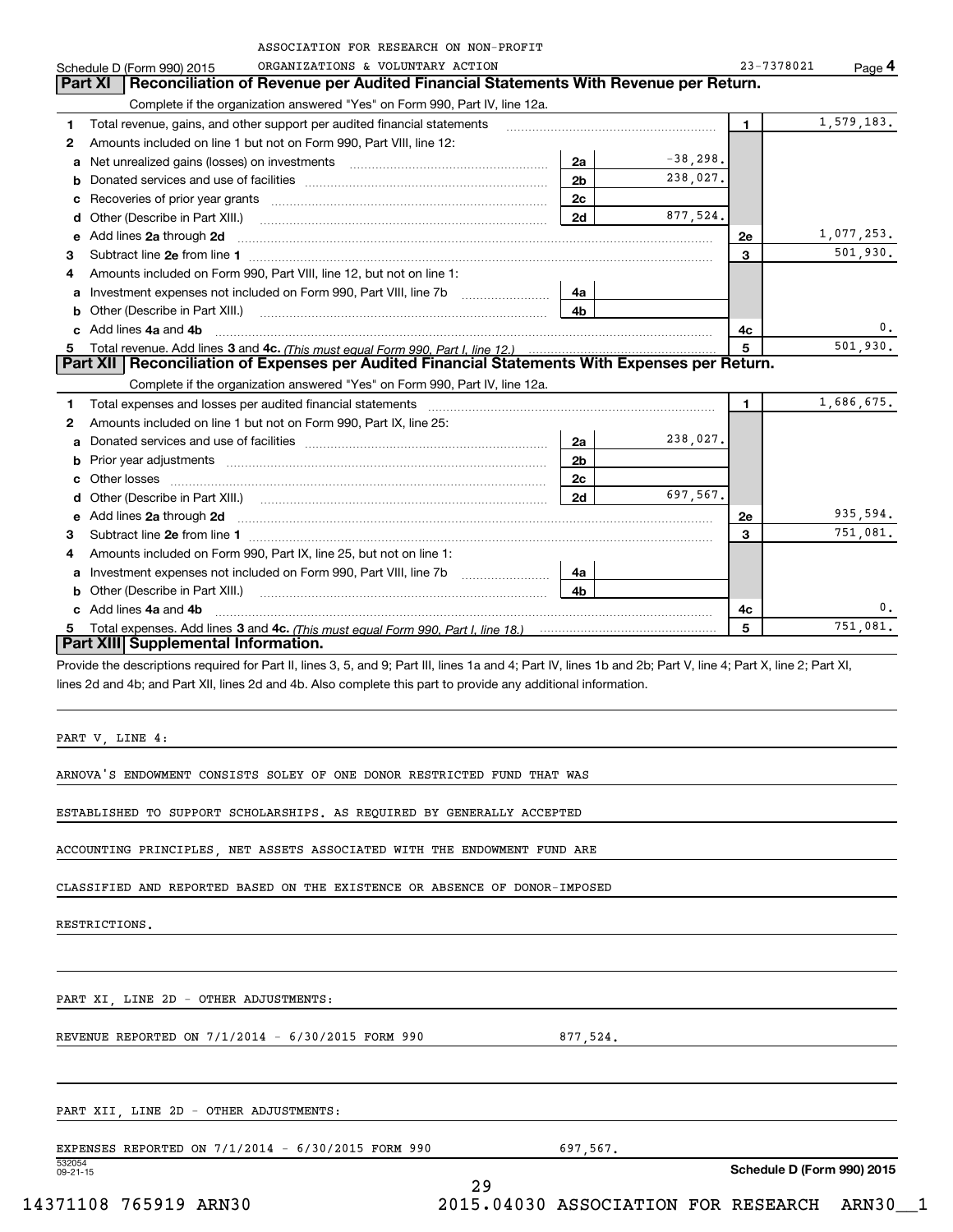*(continued)* **Part XIII Supplemental Information** 

PART XI LINE 2B - DONATED SERVICES AND USE OF FACILITIES

PROFESSIONAL EDITORIAL SERVICES RELATED TO THE PUBLICATION OF THE NVSQ ARE

PROVIDED BY VOLUNTEERS WHO CONTRIBUTE THEIR TIME TO ARNOVA. THE

ORGANIZATION HAS VALUED AND RECORDED THESE SERVICES WHICH MEET THE

CRITERIA FOR RECOGNITION AND ARE NECESSARY FOR IT TO CARRY OUT ITS

PROGRAMS. DURING THE 18 MONTHS ENDING DECEMBER 31, 2015, THE VALUE OF

CONTRIBUTED SERVICES AMOUNT IS \$282,807, AND HAS APPROPRIATELY BEEN

EXCLUDED FROM THE REVENUES AND EXPENSES REPORTED ON THE FORM 990.

**Schedule D (Form 990) 2015**

532055 09-21-15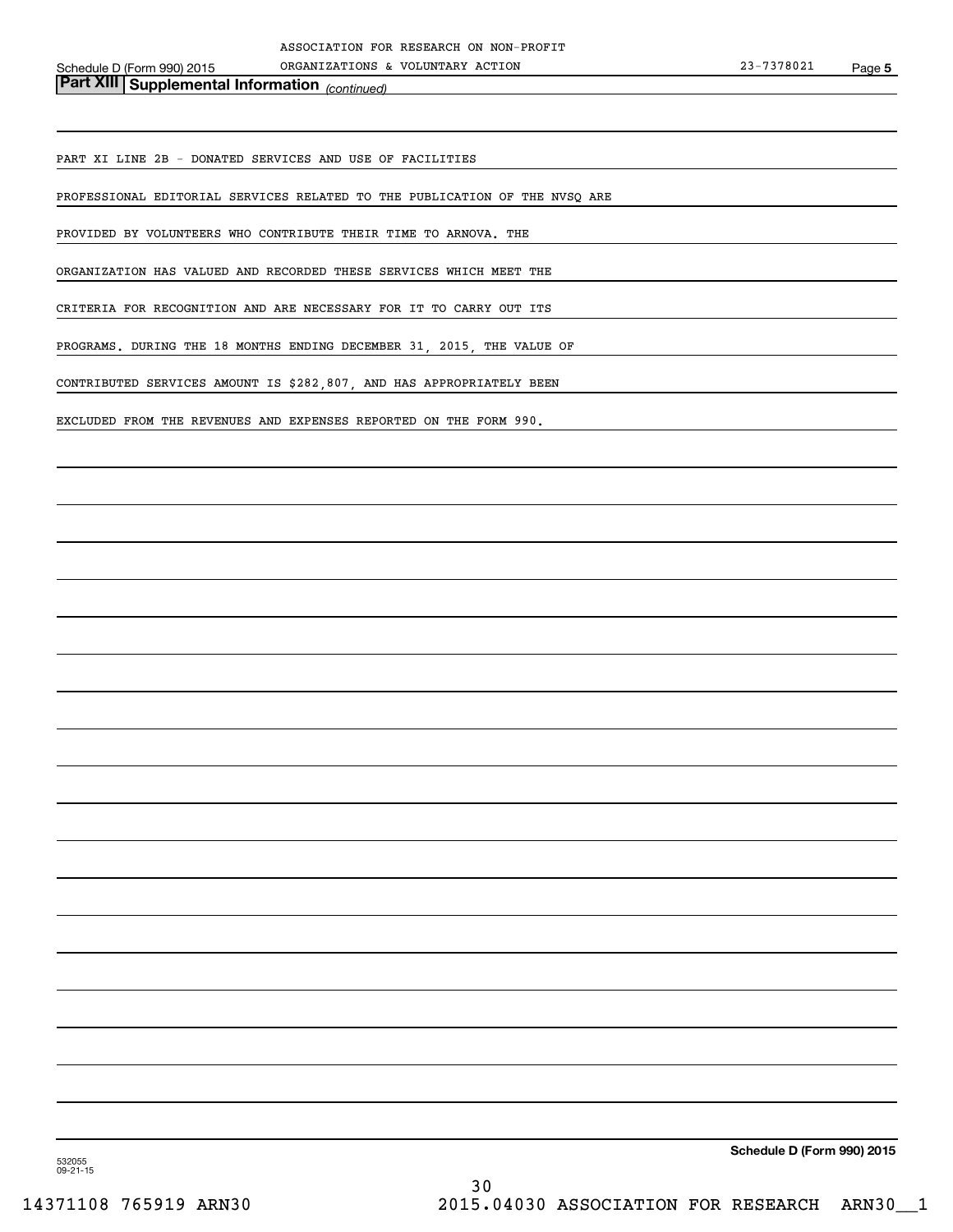|        | <b>SCHEDULE F</b><br>(Form 990)                        |                                           |                                                                                       | <b>Statement of Activities Outside the United States</b><br>Complete if the organization answered "Yes" on Form 990, Part IV, line 14b, 15, or 16.   |                   |                                                                                                             | OMB No. 1545-0047                                                |
|--------|--------------------------------------------------------|-------------------------------------------|---------------------------------------------------------------------------------------|------------------------------------------------------------------------------------------------------------------------------------------------------|-------------------|-------------------------------------------------------------------------------------------------------------|------------------------------------------------------------------|
|        |                                                        |                                           |                                                                                       | Attach to Form 990.                                                                                                                                  |                   |                                                                                                             |                                                                  |
|        | Department of the Treasury<br>Internal Revenue Service |                                           |                                                                                       | Information about Schedule F (Form 990) and its instructions is at www.irs.gov/form990.                                                              |                   |                                                                                                             | Open to Public<br><b>Inspection</b>                              |
|        | Name of the organization                               |                                           |                                                                                       |                                                                                                                                                      |                   |                                                                                                             | <b>Employer identification number</b>                            |
|        | ASSOCIATION FOR RESEARCH ON NON-PROFIT                 |                                           |                                                                                       |                                                                                                                                                      |                   |                                                                                                             |                                                                  |
| Part I | ORGANIZATIONS & VOLUNTARY ACTION                       |                                           |                                                                                       | General Information on Activities Outside the United States. Complete if the organization answered "Yes" on                                          |                   | 23-7378021                                                                                                  |                                                                  |
|        | Form 990, Part IV, line 14b.                           |                                           |                                                                                       |                                                                                                                                                      |                   |                                                                                                             |                                                                  |
| 1      |                                                        |                                           |                                                                                       | For grantmakers. Does the organization maintain records to substantiate the amount of its grants and other assistance,                               |                   |                                                                                                             |                                                                  |
|        |                                                        |                                           |                                                                                       | the grantees' eligibility for the grants or assistance, and the selection criteria used to award the grants or assistance?                           |                   |                                                                                                             | Yes<br><b>No</b>                                                 |
| 2      | United States.                                         |                                           |                                                                                       | For grantmakers. Describe in Part V the organization's procedures for monitoring the use of its grants and other assistance outside the              |                   |                                                                                                             |                                                                  |
| 3      |                                                        |                                           |                                                                                       | Activities per Region. (The following Part I, line 3 table can be duplicated if additional space is needed.)                                         |                   |                                                                                                             |                                                                  |
|        | (a) Region                                             | (b) Number of<br>offices<br>in the region | (c) Number of<br>employees,<br>agents, and<br>independent<br>contractors<br>in region | (d) Activities conducted in region<br>(by type) (e.g., fundraising, program<br>services, investments, grants to<br>recipients located in the region) |                   | (e) If activity listed in (d)<br>is a program service,<br>describe specific type<br>of service(s) in region | (f) Total<br>expenditures<br>for and<br>investments<br>in region |
|        |                                                        |                                           |                                                                                       | NONPROFIT, PHILANTHROPY AND                                                                                                                          | EDUCATIONAL AND   |                                                                                                             |                                                                  |
| GHANA  |                                                        | 0                                         | 0                                                                                     | GOVERNMENT CONFERENCE                                                                                                                                | KNOWLEDGE SHARING |                                                                                                             | 22,372.                                                          |
|        |                                                        |                                           |                                                                                       |                                                                                                                                                      |                   |                                                                                                             |                                                                  |
|        |                                                        |                                           |                                                                                       |                                                                                                                                                      |                   |                                                                                                             |                                                                  |
|        |                                                        |                                           |                                                                                       |                                                                                                                                                      |                   |                                                                                                             |                                                                  |
|        |                                                        |                                           |                                                                                       |                                                                                                                                                      |                   |                                                                                                             |                                                                  |
|        |                                                        |                                           |                                                                                       |                                                                                                                                                      |                   |                                                                                                             |                                                                  |
|        |                                                        |                                           |                                                                                       |                                                                                                                                                      |                   |                                                                                                             |                                                                  |
|        |                                                        |                                           |                                                                                       |                                                                                                                                                      |                   |                                                                                                             |                                                                  |
|        | 3 a Sub-total                                          | 0                                         | 0                                                                                     |                                                                                                                                                      |                   |                                                                                                             | 22,372.                                                          |
|        | <b>b</b> Total from continuation<br>sheets to Part I   | 0                                         | 0                                                                                     |                                                                                                                                                      |                   |                                                                                                             | 0.                                                               |
|        | c Totals (add lines 3a<br>and 3b)                      | 0                                         | 0                                                                                     |                                                                                                                                                      |                   |                                                                                                             | 22,372.                                                          |

**For Paperwork Reduction Act Notice, see the Instructions for Form 990. Schedule F (Form 990) 2015** LHA

532071 10-01-15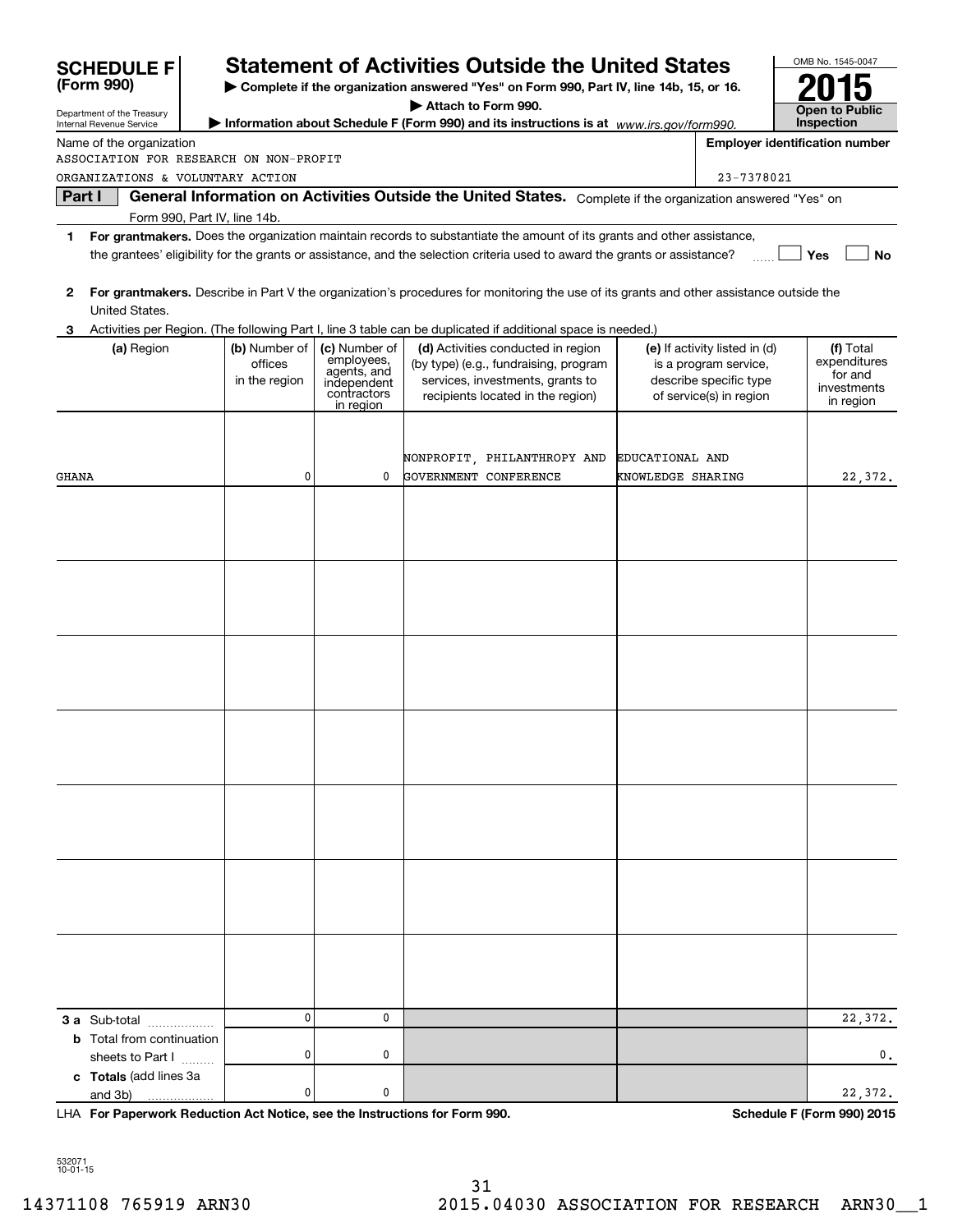Schedule F (Form 990) 2015 Page ORGANIZATIONS & VOLUNTARY ACTION 23-7378021

Part II | Grants and Other Assistance to Organizations or Entities Outside the United States. Complete if the organization answered "Yes" on Form 990, Part IV, line 15, for any recipient who received more than \$5,000. Part II can be duplicated if additional space is needed.

| 1<br>(a) Name of organization                                                                                                                                                                                                                                       | (b) IRS code section<br>and EIN (if applicable) | (c) Region | (d) Purpose of<br>grant | (e) Amount<br>of cash grant | (f) Manner of<br>cash disbursement | (g) Amount of<br>non-cash<br>assistance | (h) Description<br>of non-cash<br>assistance | (i) Method of<br>valuation (book, FMV,<br>appraisal, other) |
|---------------------------------------------------------------------------------------------------------------------------------------------------------------------------------------------------------------------------------------------------------------------|-------------------------------------------------|------------|-------------------------|-----------------------------|------------------------------------|-----------------------------------------|----------------------------------------------|-------------------------------------------------------------|
|                                                                                                                                                                                                                                                                     |                                                 |            |                         |                             |                                    |                                         |                                              |                                                             |
|                                                                                                                                                                                                                                                                     |                                                 |            |                         |                             |                                    |                                         |                                              |                                                             |
|                                                                                                                                                                                                                                                                     |                                                 |            |                         |                             |                                    |                                         |                                              |                                                             |
|                                                                                                                                                                                                                                                                     |                                                 |            |                         |                             |                                    |                                         |                                              |                                                             |
|                                                                                                                                                                                                                                                                     |                                                 |            |                         |                             |                                    |                                         |                                              |                                                             |
|                                                                                                                                                                                                                                                                     |                                                 |            |                         |                             |                                    |                                         |                                              |                                                             |
|                                                                                                                                                                                                                                                                     |                                                 |            |                         |                             |                                    |                                         |                                              |                                                             |
|                                                                                                                                                                                                                                                                     |                                                 |            |                         |                             |                                    |                                         |                                              |                                                             |
|                                                                                                                                                                                                                                                                     |                                                 |            |                         |                             |                                    |                                         |                                              |                                                             |
|                                                                                                                                                                                                                                                                     |                                                 |            |                         |                             |                                    |                                         |                                              |                                                             |
|                                                                                                                                                                                                                                                                     |                                                 |            |                         |                             |                                    |                                         |                                              |                                                             |
|                                                                                                                                                                                                                                                                     |                                                 |            |                         |                             |                                    |                                         |                                              |                                                             |
|                                                                                                                                                                                                                                                                     |                                                 |            |                         |                             |                                    |                                         |                                              |                                                             |
|                                                                                                                                                                                                                                                                     |                                                 |            |                         |                             |                                    |                                         |                                              |                                                             |
|                                                                                                                                                                                                                                                                     |                                                 |            |                         |                             |                                    |                                         |                                              |                                                             |
|                                                                                                                                                                                                                                                                     |                                                 |            |                         |                             |                                    |                                         |                                              |                                                             |
| Enter total number of recipient organizations listed above that are recognized as charities by the foreign country, recognized as tax-exempt by<br>$\mathbf{2}$<br>the IRS, or for which the grantee or counsel has provided a section 501(c)(3) equivalency letter |                                                 |            |                         |                             |                                    |                                         |                                              |                                                             |
| 3 Enter total number of other organizations or entities                                                                                                                                                                                                             |                                                 |            |                         |                             |                                    |                                         |                                              |                                                             |

**2**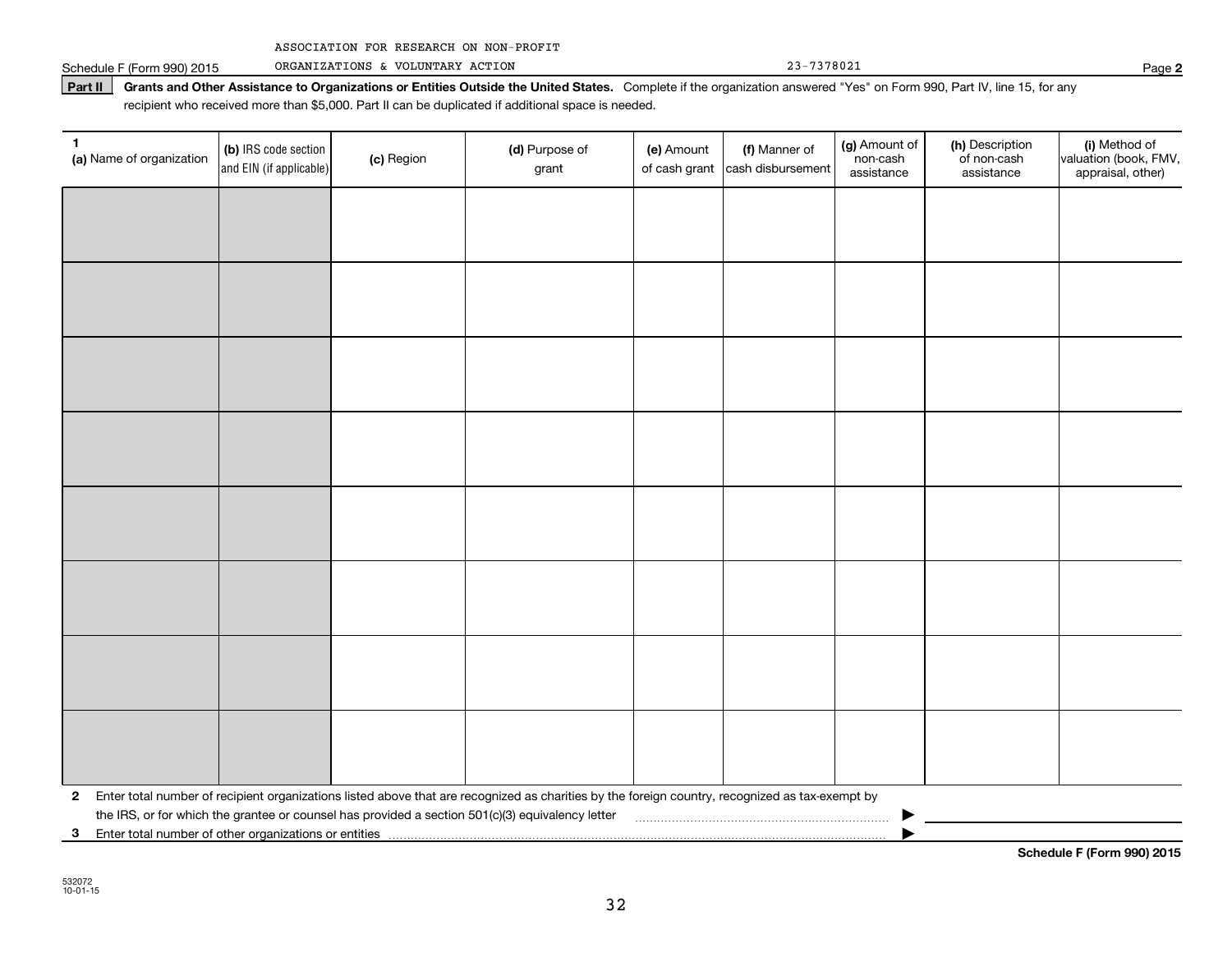| ASSOCIATION FOR RESEARCH ON NON-PROFIT |  |  |  |  |
|----------------------------------------|--|--|--|--|
|----------------------------------------|--|--|--|--|

Schedule F (Form 990) 2015 Page ORGANIZATIONS & VOLUNTARY ACTION 23-7378021

| Part III Grants and Other Assistance to Individuals Outside the United States. Complete if the organization answered "Yes" on Form 990, Part IV, line 16.<br>Part III can be duplicated if additional space is needed. |            |                             |                             |                                    |                                         |                                           |                                                                |
|------------------------------------------------------------------------------------------------------------------------------------------------------------------------------------------------------------------------|------------|-----------------------------|-----------------------------|------------------------------------|-----------------------------------------|-------------------------------------------|----------------------------------------------------------------|
| (a) Type of grant or assistance                                                                                                                                                                                        | (b) Region | (c) Number of<br>recipients | (d) Amount of<br>cash grant | (e) Manner of<br>cash disbursement | (f) Amount of<br>non-cash<br>assistance | (g) Description of<br>non-cash assistance | (h) Method of<br>valuation<br>(book, FMV,<br>appraisal, other) |
|                                                                                                                                                                                                                        |            |                             |                             |                                    |                                         |                                           |                                                                |
|                                                                                                                                                                                                                        |            |                             |                             |                                    |                                         |                                           |                                                                |
|                                                                                                                                                                                                                        |            |                             |                             |                                    |                                         |                                           |                                                                |
|                                                                                                                                                                                                                        |            |                             |                             |                                    |                                         |                                           |                                                                |
|                                                                                                                                                                                                                        |            |                             |                             |                                    |                                         |                                           |                                                                |
|                                                                                                                                                                                                                        |            |                             |                             |                                    |                                         |                                           |                                                                |
|                                                                                                                                                                                                                        |            |                             |                             |                                    |                                         |                                           |                                                                |
|                                                                                                                                                                                                                        |            |                             |                             |                                    |                                         |                                           |                                                                |
|                                                                                                                                                                                                                        |            |                             |                             |                                    |                                         |                                           |                                                                |
|                                                                                                                                                                                                                        |            |                             |                             |                                    |                                         |                                           |                                                                |

**Schedule F (Form 990) 2015**

**3**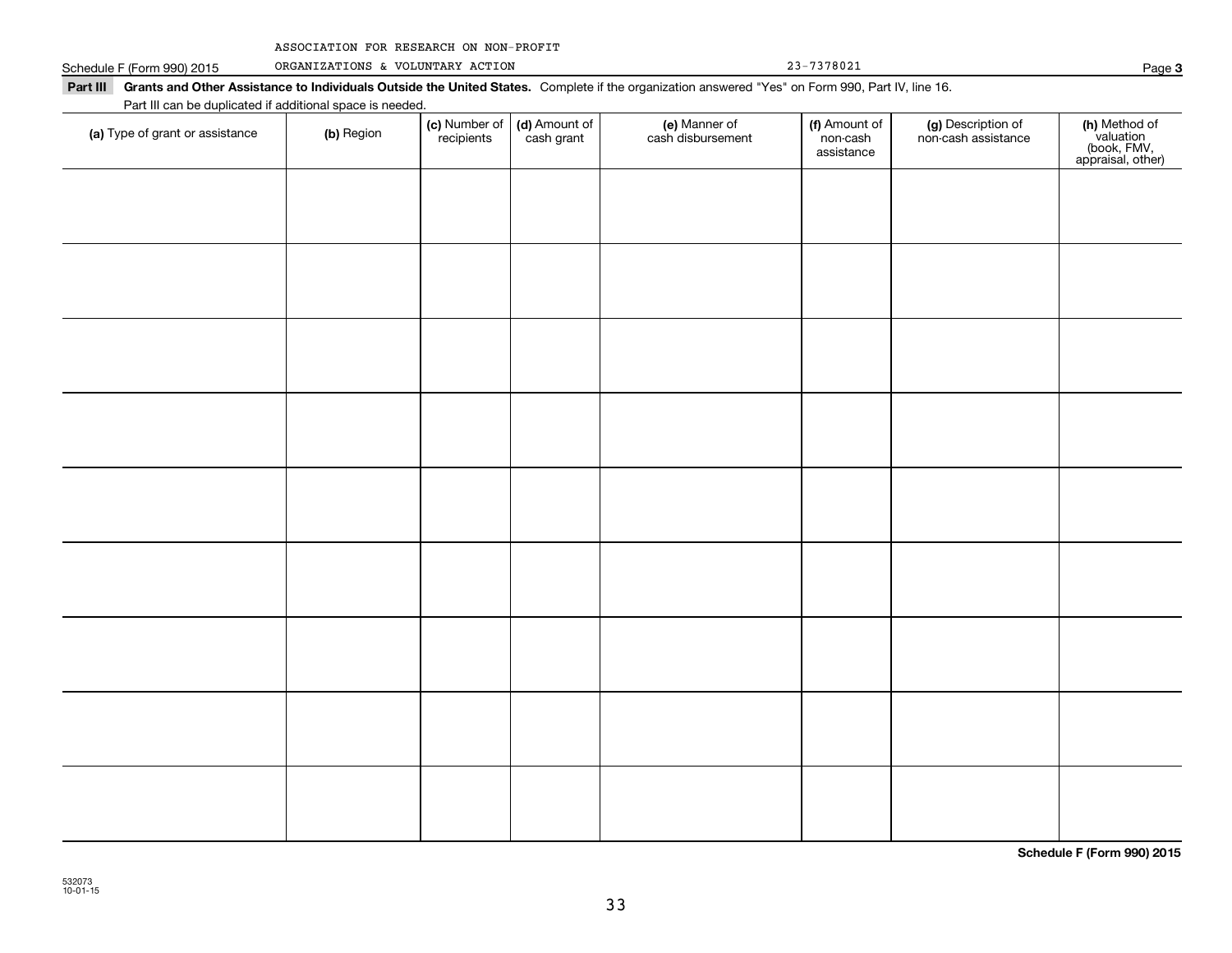|              | ASSOCIATION FOR RESEARCH ON NON-PROFIT                                                                          |            |                    |
|--------------|-----------------------------------------------------------------------------------------------------------------|------------|--------------------|
|              | ORGANIZATIONS & VOLUNTARY ACTION<br>Schedule F (Form 990) 2015                                                  | 23-7378021 | Page 4             |
|              | Part IV<br><b>Foreign Forms</b>                                                                                 |            |                    |
|              |                                                                                                                 |            |                    |
| 1            | Was the organization a U.S. transferor of property to a foreign corporation during the tax year? If "Yes," the  |            |                    |
|              | organization may be required to file Form 926, Return by a U.S. Transferor of Property to a Foreign             |            |                    |
|              | Corporation (see Instructions for Form 926) manufactured contract the control of the control of the control of  | Yes        | X<br>No            |
|              |                                                                                                                 |            |                    |
| $\mathbf{2}$ | Did the organization have an interest in a foreign trust during the tax year? If "Yes," the organization        |            |                    |
|              | may be required to separately file Form 3520, Annual Return To Report Transactions With Foreign                 |            |                    |
|              | Trusts and Receipt of Certain Foreign Gifts, and/or Form 3520-A, Annual Information Return of Foreign           |            |                    |
|              | Trust With a U.S. Owner (see Instructions for Forms 3520 and 3520-A; do not file with Form 990) manual manual   | Yes        | X<br><b>No</b>     |
|              |                                                                                                                 |            |                    |
| 3            | Did the organization have an ownership interest in a foreign corporation during the tax year? If "Yes."         |            |                    |
|              | the organization may be required to file Form 5471, Information Return of U.S. Persons With Respect to          |            |                    |
|              | Certain Foreign Corporations (see Instructions for Form 5471) manufactured controller controller controller to  | Yes        | X<br>No            |
|              |                                                                                                                 |            |                    |
| 4            | Was the organization a direct or indirect shareholder of a passive foreign investment company or a              |            |                    |
|              | qualified electing fund during the tax year? If "Yes," the organization may be required to file Form 8621,      |            |                    |
|              | Information Return by a Shareholder of a Passive Foreign Investment Company or Qualified Electing Fund          |            |                    |
|              | (see Instructions for Form 8621)                                                                                | Yes        | x  <br><b>No</b>   |
| 5            | Did the organization have an ownership interest in a foreign partnership during the tax year? If "Yes."         |            |                    |
|              |                                                                                                                 |            |                    |
|              | the organization may be required to file Form 8865, Return of U.S. Persons With Respect to Certain              | Yes        | $\mathbf{x}$<br>No |
|              |                                                                                                                 |            |                    |
| 6            | Did the organization have any operations in or related to any boycotting countries during the tax year? If      |            |                    |
|              | "Yes," the organization may be required to separately file Form 5713, International Boycott Report (see         |            |                    |
|              | Instructions for Form 5713; do not file with Form 990) manufactured contains an according to the control of the | Yes        | X<br>No            |

**Schedule F (Form 990) 2015**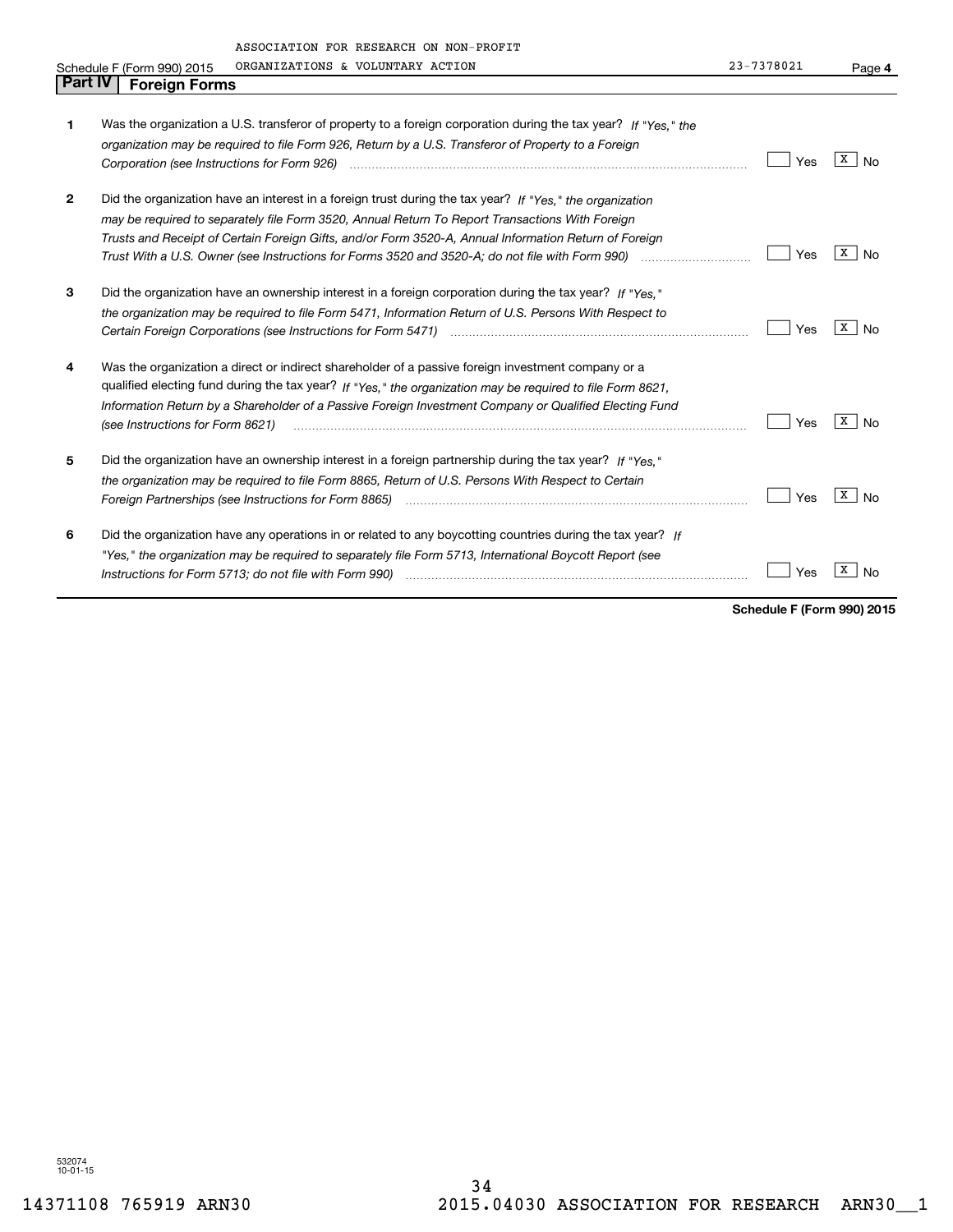| ASSOCIATION FOR RESEARCH ON NON-PROFIT |  |  |
|----------------------------------------|--|--|
|                                        |  |  |

|                 | Schedule F (Form 990) 2015<br>ORGANIZATIONS & VOLUNTARY ACTION                                                                        | 23-7378021                 | Page 5 |
|-----------------|---------------------------------------------------------------------------------------------------------------------------------------|----------------------------|--------|
| Part V          | <b>Supplemental Information</b>                                                                                                       |                            |        |
|                 | Provide the information required by Part I, line 2 (monitoring of funds); Part I, line 3, column (f) (accounting method; amounts of   |                            |        |
|                 | investments vs. expenditures per region); Part II, line 1 (accounting method); Part III (accounting method); and Part III, column (c) |                            |        |
|                 | (estimated number of recipients), as applicable. Also complete this part to provide any additional information.                       |                            |        |
|                 |                                                                                                                                       |                            |        |
|                 |                                                                                                                                       |                            |        |
|                 |                                                                                                                                       |                            |        |
|                 |                                                                                                                                       |                            |        |
|                 |                                                                                                                                       |                            |        |
|                 |                                                                                                                                       |                            |        |
|                 |                                                                                                                                       |                            |        |
|                 |                                                                                                                                       |                            |        |
|                 |                                                                                                                                       |                            |        |
|                 |                                                                                                                                       |                            |        |
|                 |                                                                                                                                       |                            |        |
|                 |                                                                                                                                       |                            |        |
|                 |                                                                                                                                       |                            |        |
|                 |                                                                                                                                       |                            |        |
|                 |                                                                                                                                       |                            |        |
|                 |                                                                                                                                       |                            |        |
|                 |                                                                                                                                       |                            |        |
|                 |                                                                                                                                       |                            |        |
|                 |                                                                                                                                       |                            |        |
|                 |                                                                                                                                       |                            |        |
|                 |                                                                                                                                       |                            |        |
|                 |                                                                                                                                       |                            |        |
|                 |                                                                                                                                       |                            |        |
|                 |                                                                                                                                       |                            |        |
|                 |                                                                                                                                       |                            |        |
|                 |                                                                                                                                       |                            |        |
|                 |                                                                                                                                       |                            |        |
|                 |                                                                                                                                       |                            |        |
|                 |                                                                                                                                       |                            |        |
|                 |                                                                                                                                       |                            |        |
|                 |                                                                                                                                       |                            |        |
|                 |                                                                                                                                       |                            |        |
|                 |                                                                                                                                       |                            |        |
|                 |                                                                                                                                       |                            |        |
|                 |                                                                                                                                       |                            |        |
|                 |                                                                                                                                       |                            |        |
|                 |                                                                                                                                       |                            |        |
|                 |                                                                                                                                       |                            |        |
|                 |                                                                                                                                       |                            |        |
|                 |                                                                                                                                       |                            |        |
|                 |                                                                                                                                       |                            |        |
|                 |                                                                                                                                       |                            |        |
|                 |                                                                                                                                       |                            |        |
|                 |                                                                                                                                       |                            |        |
|                 |                                                                                                                                       |                            |        |
|                 |                                                                                                                                       |                            |        |
|                 |                                                                                                                                       |                            |        |
|                 |                                                                                                                                       |                            |        |
|                 |                                                                                                                                       |                            |        |
|                 |                                                                                                                                       |                            |        |
|                 |                                                                                                                                       |                            |        |
|                 |                                                                                                                                       |                            |        |
|                 |                                                                                                                                       |                            |        |
|                 |                                                                                                                                       |                            |        |
|                 |                                                                                                                                       |                            |        |
|                 |                                                                                                                                       |                            |        |
|                 |                                                                                                                                       |                            |        |
|                 |                                                                                                                                       |                            |        |
|                 |                                                                                                                                       |                            |        |
| 532075 10-01-15 |                                                                                                                                       | Schedule F (Form 990) 2015 |        |
|                 | 35                                                                                                                                    |                            |        |
|                 |                                                                                                                                       |                            |        |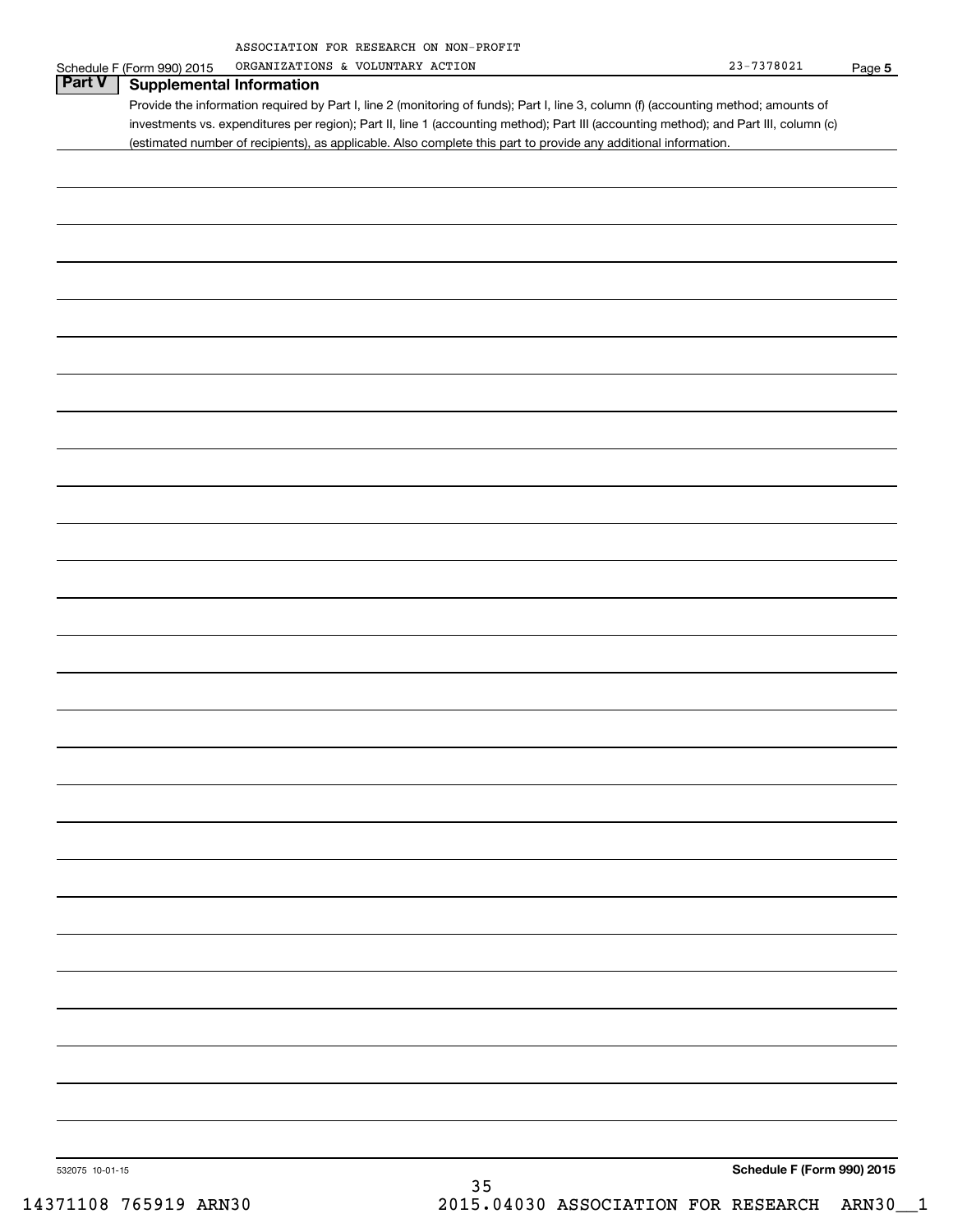| <b>SCHEDULE O</b><br>(Form 990 or 990-EZ)<br>Department of the Treasury | Supplemental Information to Form 990 or 990-EZ<br>Complete to provide information for responses to specific questions on<br>Form 990 or 990-EZ or to provide any additional information.<br>Attach to Form 990 or 990-EZ. | OMB No. 1545-0047<br><b>Open to Public</b>          |
|-------------------------------------------------------------------------|---------------------------------------------------------------------------------------------------------------------------------------------------------------------------------------------------------------------------|-----------------------------------------------------|
| Internal Revenue Service                                                | Information about Schedule O (Form 990 or 990-EZ) and its instructions is at $www.irs.gov/form990$ .<br>ASSOCIATION FOR RESEARCH ON NON-PROFIT                                                                            | <b>Inspection</b>                                   |
| Name of the organization                                                | ORGANIZATIONS & VOLUNTARY ACTION                                                                                                                                                                                          | <b>Employer identification number</b><br>23-7378021 |
|                                                                         | FORM 990, PART I, LINE 1, DESCRIPTION OF ORGANIZATION MISSION:                                                                                                                                                            |                                                     |
|                                                                         | INTERDISCIPLINARY COMMUNITY OF PEOPLE DEDICATED TO FOSTERING THROUGH                                                                                                                                                      |                                                     |
|                                                                         | RESEARCH AND EDUCATION THE CREATION, APPLICATION, AND DISSEMINATION OF                                                                                                                                                    |                                                     |
|                                                                         | KNOWLEDGE ON NONPROFIT ORGANIZATIONS, PHILANTHROPY, CIVIL SOCIETY, AND                                                                                                                                                    |                                                     |
|                                                                         | VOLUNTARY ACTION. ARNOVA IS THE US - BASED, NATIONAL AND INTERNATIONAL                                                                                                                                                    |                                                     |
|                                                                         | ASSOCIATION THAT CONNECTS SCHOLARS, TEACHERS, AND PRACTICE LEADERS                                                                                                                                                        |                                                     |
|                                                                         | INTERESTED IN RESEARCH ON NONPROFIT ORGANIZATIONS, VOLUNTARY ACTION,                                                                                                                                                      |                                                     |
|                                                                         | PHILANTHROPY, AND CIVIL SOCIETY. ARNOVA IS A NEUTRAL, OPEN FORUM                                                                                                                                                          |                                                     |
|                                                                         | COMMITTED TO STRENGTHENING THE RESEARCH ABOUT AND HELPING BETTER                                                                                                                                                          |                                                     |
| PRACTICE IN THESE REALMS.                                               |                                                                                                                                                                                                                           |                                                     |
|                                                                         |                                                                                                                                                                                                                           |                                                     |
|                                                                         | FORM 990, PART III, LINE 1, DESCRIPTION OF ORGANIZATION MISSION:                                                                                                                                                          |                                                     |
|                                                                         | BASED, NATIONAL AND INTERNATIONAL ASSOCIATION THAT CONNECTS SCHOLARS,                                                                                                                                                     |                                                     |
|                                                                         | TEACHERS, AND PRACTICE LEADERS INTERESTED IN RESEARCH ON NONPROFIT                                                                                                                                                        |                                                     |
|                                                                         | ORGANIZATIONS VOLUNTARY ACTION PHILANTHROPY AND CIVIL SOCIETY.                                                                                                                                                            |                                                     |
|                                                                         | ARNOVA IS A NEUTRAL, OPEN FORUM COMMITTED TO STRENGTHENING THE RESEARCH                                                                                                                                                   |                                                     |
|                                                                         | ABOUT AND HELPING BETTER PRACTICE IN THESE REALMS.                                                                                                                                                                        |                                                     |
|                                                                         |                                                                                                                                                                                                                           |                                                     |
|                                                                         | FORM 990, PART VI, SECTION A, LINE 3:                                                                                                                                                                                     |                                                     |
|                                                                         | ARNOVA HAS ENTERED INTO AN AGREEMENT WITH INDIANA UNIVERSITY WHERE THE                                                                                                                                                    |                                                     |
|                                                                         | EMPLOYEES OF THE ORGANIZATION ARE PROVIDED BY THE UNIVERSITY. ARNOVA                                                                                                                                                      |                                                     |
|                                                                         | RETAINS THE RIGHT TO ALL HIRING AND FIRING DECISIONS. THE UNIVERSITY IS THE                                                                                                                                               |                                                     |
|                                                                         | EMPLOYER OF RECORD. ARNOVA REIMBURSES THE UNIVERSITY FOR COMPENSATION                                                                                                                                                     |                                                     |
|                                                                         | BENEFITS AND TAXES. IN ADDITION, ARNOVA PAYS THE UNIVERSITY A SMALL                                                                                                                                                       |                                                     |
|                                                                         | PERCENTAGE OF EXPENDITURES AS AN ADMINISTRATIVE FEE. DURING THE CURRENT                                                                                                                                                   |                                                     |
|                                                                         | YEAR THERE WERE 3 EMPLOYEES. THEIR COMPENSATION HAS BEEN REPORTED ON THE                                                                                                                                                  |                                                     |
| 532211<br>09-02-15                                                      | LHA For Paperwork Reduction Act Notice, see the Instructions for Form 990 or 990-EZ.                                                                                                                                      | Schedule O (Form 990 or 990-EZ) (2015)              |

36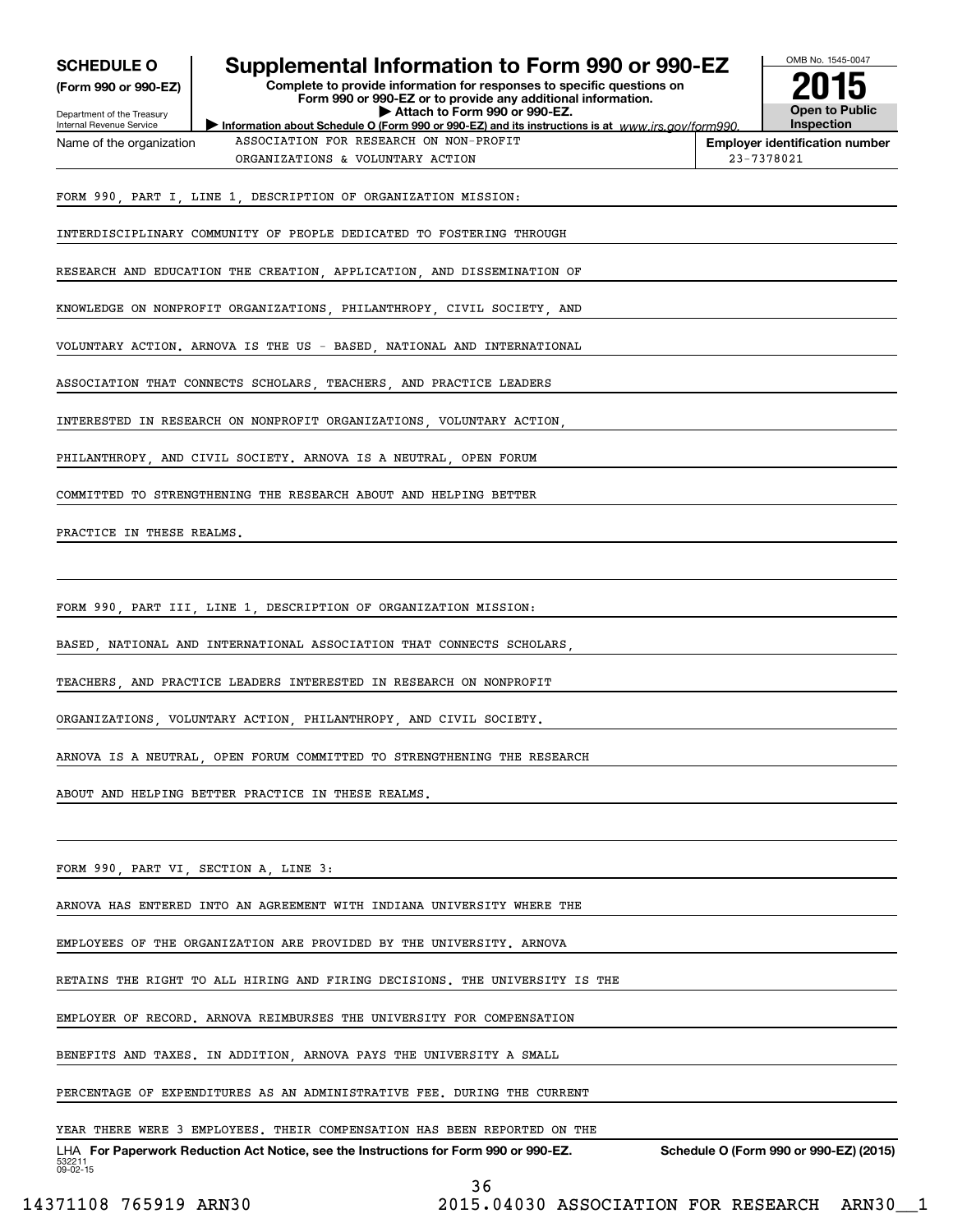| Schedule O (Form 990 or 990-EZ) (2015) |                                        | Page 2                                |
|----------------------------------------|----------------------------------------|---------------------------------------|
| Name of the organization               | ASSOCIATION FOR RESEARCH ON NON-PROFIT | <b>Employer identification number</b> |
|                                        | ORGANIZATIONS & VOLUNTARY ACTION       | 23-7378021                            |
|                                        |                                        |                                       |

STATEMENT OF FUNCTIONAL EXPENSE AS SALARY, BENEFITS, RETIREMENT, AND

PAYROLL EXPENSE.

FORM 990, PART VI, SECTION A, LINE 6:

THE ORGANIZATION IS A NON-FOR-PROFIT CORPORATION WITH MEMBERS WHO, IN

ACCORDANCE WITH THE BY-LAWS, ELECT THE GOVERNING BOARD.

FORM 990, PART VI, SECTION A, LINE 7A:

THE ORGANIZATION IS A NOT-FOR-PROFIT CORPORATION WITH MEMBERS WHO, IN

ACCORDANCE WITH THE BY-LAWS, ELECT THE GOVERNING BOARD. MEMBERS' VOTING

RIGHTS MAY NOT BE ABRIDGED WITHOUT APPROVAL BY A VOTE OF THE AFFECTED

MEMBERS AND EACH AMENDMENT OF THE BYLAWS REQUIRES APPROVAL OF A TWO-THIRDS

MAJORITY OF MEMBERSHIP.

FORM 990, PART VI, SECTION A, LINE 7B:

THE ORGANIZATION IS A NOT-FOR-PROFIT CORPORATION WITH MEMBERS WHO, IN

ACCORDANCE WITH THE BY-LAWS, ELECT THE GOVERNING BOARD.

FORM 990, PART VI, SECTION B, LINE 11:

THE FORM 990 IS REVIEWED BY THE TREASURER AND THE AUDIT AND FINANCE

COMMITTEE MEMBERS ONCE THIS REVIEW IS COMPLETE AND THE FORMAT IS APPROVED,

THE EXECUTIVE DIRECTOR SIGNS THE RETURN AND PROCEEDS WITH SUBMISSION TO THE

IRS.

FORM 990, PART VI, SECTION B, LINE 12C:

AT THE ANNUAL BOARD RETREAT MEMBERS PROVIDE A CONFLICT OF INTEREST FORM.

THE PRESIDENT REVIEWS AND THE FORMS ARE FILED. ANNUALLY AT THE NOVEMBER

MEETING, NEWLY ELECTED MEMBERS PROVIDE THEIR FORMS. DURING MEETINGS, IF A

37

532212 09-02-15

**Schedule O (Form 990 or 990-EZ) (2015)**